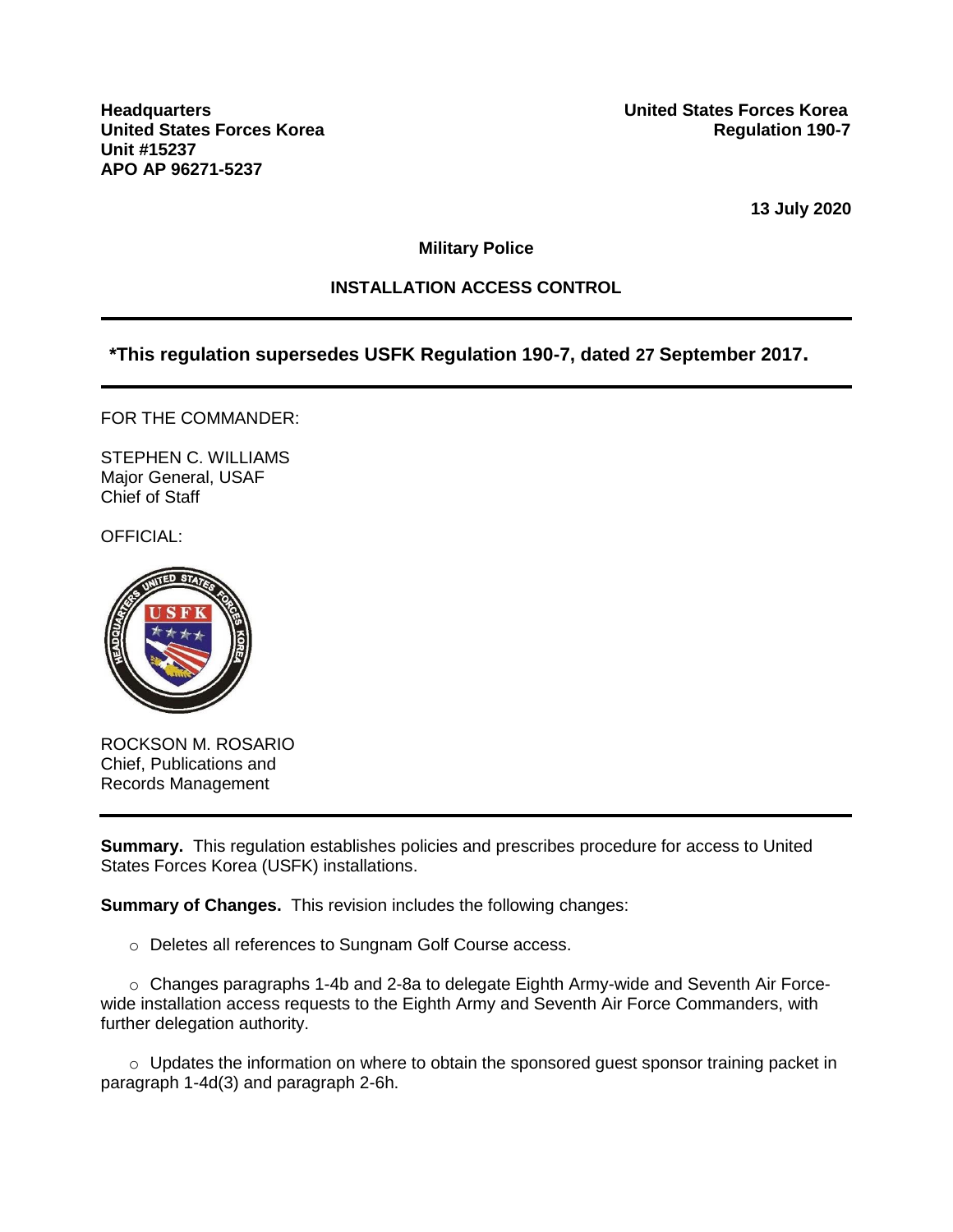o Deletes the responsibility for Area Commanders in paragraph 1-4e to ensure personnel seeking employment initiate requests for USFK criminal records and background checks prior to granting temporary employment as this topic is unrelated to access control.

o Deletes exercise pass related statements as it is no longer used.

 $\circ$  Deletes statements in paragraph 1-4m related to US Embassy name checks to support USFK access control vetting process as it is not used.

 $\circ$  Adds to paragraph 1-4n(1)(c) and paragraph 2-2a(4)(a) a reference to Appendix E, List of Countries with Visa Waiver Agreement with ROK Government.

 $\circ$  Deletes the portion related to security personnel action in paragraph 1-5b(4)(b) and moved it to the DBIDS SOP.

 $\circ$  Deletes requirement to report DBIDS system problems in paragraph 1-5b and moved it to the DBIDS SOP.

 $\circ$  Adds paragraph 1-5b(8), procedures for expedited access during peak traffic times.

 $\circ$  Adds requirement to submit a copy of the installation AT plan to justify FPCON D access request to paragraph 1-5d and granted automatic FPCON D for the following groups of applicants: KSC personnel; inter-installation bus drivers (inter-installation shuttle, school bus, Incheon shuttle); and, ambulance drivers.

o Adds paragraph 1-5e to address HPCON access level for all personnel.

o Adds subparagraph 1-5f to address Mission Essential Civilian (MEC) to grant MEC access authorization during transition to contingency operations.

 $\circ$  Adds paragraph 1-5g prohibiting the use of two forms of identification check at access control points.

o Deletes subparagraphs in paragraph 2-3a(1) related to the use of non-U.S. citizen DoD CAC (blue-stripe CAC) as installation access document. Made changes to other parts of the regulation that deals with the registration and use of blue-stripe CAC for installation access.

 $\circ$  Deletes all subparagraphs within paragraphs 2-3a(6) related to DBIDS ID card color schemes and moved them to the DBIDS SOP.

 $\circ$  Changes paragraph 2-3a(7) to allow DBIDS ID card holders the ability to enter installation using manual look-up method when arriving at an installation access control point without the DBIDS ID card.

 $\circ$  Adds paragraph 2-3a(8) to authorize Veterans Health Identification Card as an acceptable form of installation access pass.

 $\circ$  Moved the personnel category of Chauffeurs to paragraph 2-4b and changes to clarify that chauffeurs are those personnel who are employed by all non-DoD personnel.

 $\circ$  Makes the following changes to paragraph 2-4 $c(5)$  Short Term Visitors: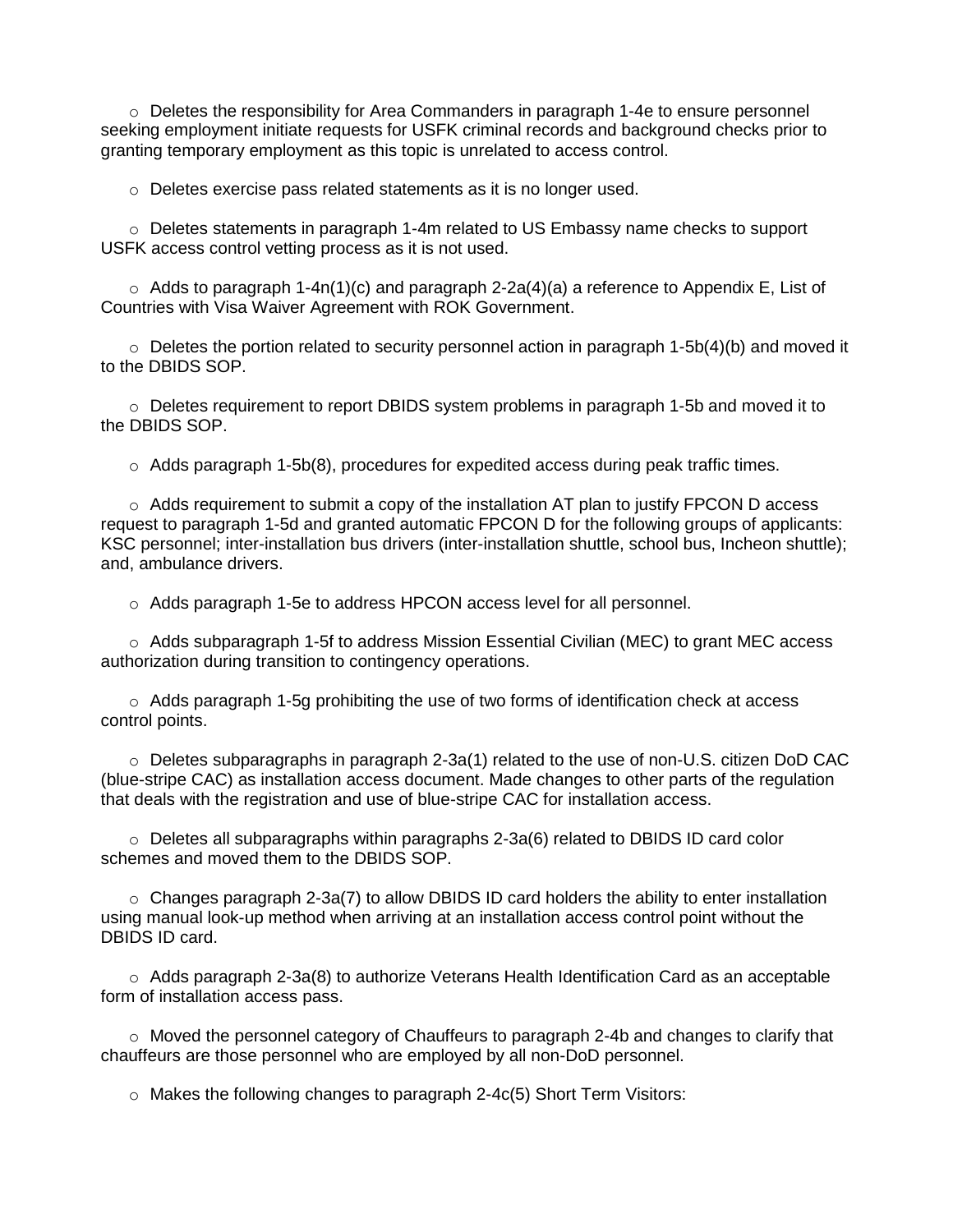- Changes Short Term Visitor Passes valid period from 60 to 90 days to reflect the ROK-US intergovernmental agreement to waive visitor Visa requirement for 90 days.

- Adds a statement to discourage the use of short term visitor pass request to circumvent the requirement to request permanent pass request.

- Separates short term pass request approval authority for Eighth Army, 7AF and USFKwide pass requests to Eighth Army/7AF Commander (with authority for further delegation) and USFK Provost Marshal, respectively.

o Adds to paragraph 2-5a prescribing installation pass application timeline.

 $\circ$  Adds to paragraph 2-5b(1) the authority for ROKAF personnel assigned to Kunsan AB and Osan AB, ROKAF to be sponsored by their squadron level and above units.

 $\circ$  Deletes Area specific and Area wide DBIDS ID cards in paragraph 2-5b(4) as the newly fielded DBIDS version 5 does not allow generation of Area specific ID cards.

o Clarified sponsor/requestor status for Personal Service Employees, Short Term Visitors, and non-SOFA family members residing with SOFA Personnel in paragraph 2-7c(4).

 $\circ$  Adds to paragraph 2-7c(5) short-term visitor and personal service employee sponsoring and requesting authority for UNC Members who reside on US military installations.

o Removes all references to the use of renewal memorandum for DBIDS ID card renewal in paragraph 2-10.

o Adds DBIDS expiration date for non-DoD employees approaching mandatory retirement age to paragraph 2-10 to match the DBIDS ID card expiration date to the mandatory retirement date.

 $\circ$  Changes DBIDS ID card renewal request submission from 30 days prior to the expiration date to 60 days in paragraph 2-10c.

 $\circ$  Changes paragraph 2-12 Pre-Positioned Memoranda, subparagraph a(1) to allow the use of pre-positioned memoranda for events occurring over a period of multiple days not to exceed 14 days.

 $\circ$  Adds subparagraph (d) to paragraph 2-12a(1) to specify escort ratio and requirement for escorting short term contract workers using pre-positioned memoranda.

o Adds paragraph 2-13 to authorize Area Commanders the authority to host open house events.

 $\circ$  Adds to paragraph 2-14a, b and c the authority for visitor escort to transfer escort responsibility to a designated DOD ID card holder.

 $\circ$  Adds a statement to paragraph 2-14c(5)(c) clarifying that escorted children under the age of 12 do count towards the sponsor's escort limit.

 $\circ$  Deletes Vehicle Installation Access Procedures, Chapter 3 in previous version of this regulation, in its entirety, as well as any other references to DBIDS vehicle registrations and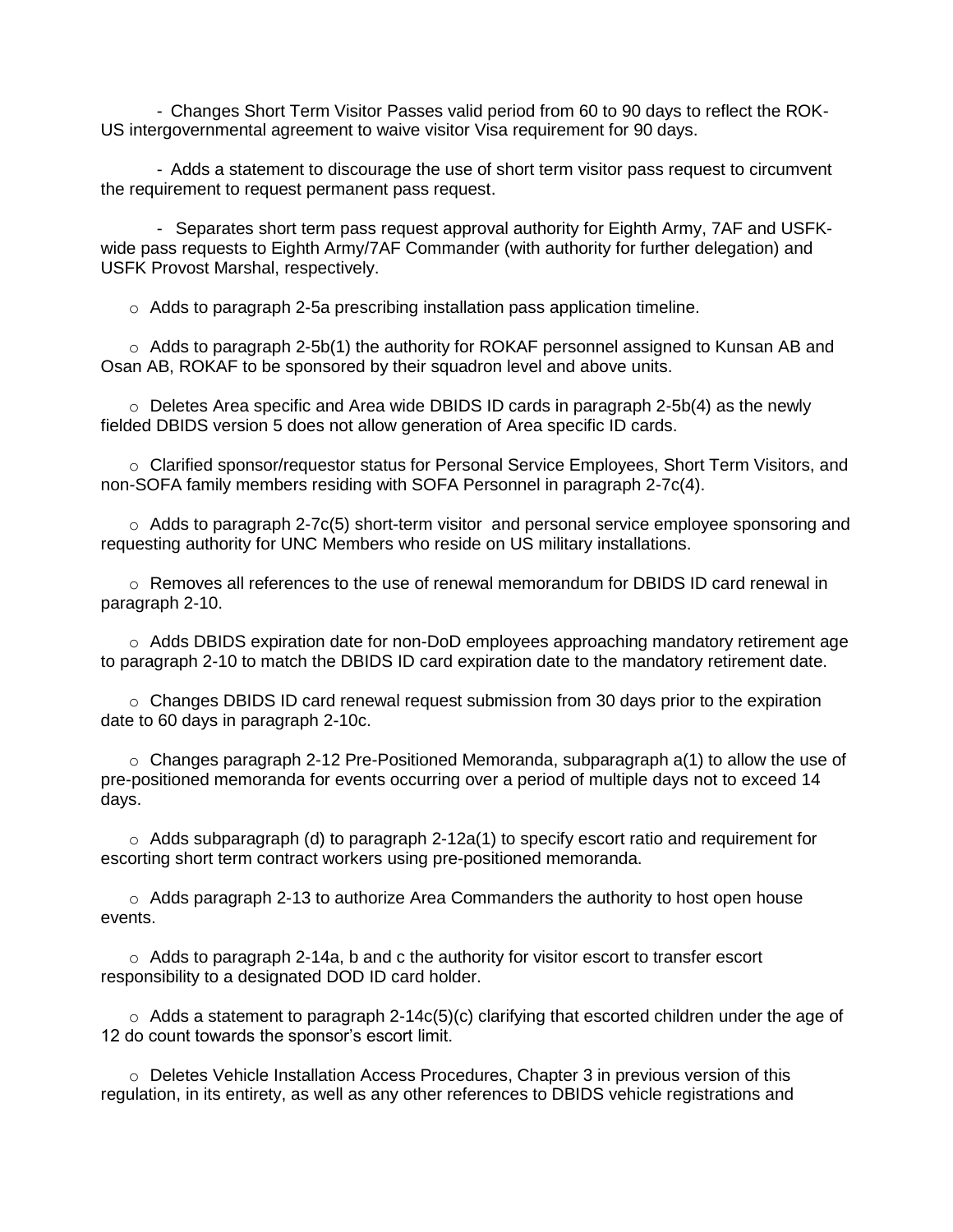vehicle decals. Vehicle registration policy will be reflected in USFK Regulation 190-1, Motor Vehicle Traffic Supervision.

o Changes Appendix D-1, page 45, last row titled "Family Members of DoD Retired Military…" to include retired civilian to read "Family Members of DoD Retired Military / DoD Civilians…"

o Changes all references to USFK Form 37-EK to DBIDS ID card to reflect the change to the USFK installation access pass document resulting from the fielding of DBIDS version 5.

 $\circ$  Authorizes the COS 2ID to delegate in writing the requesting authority for 2ID/RUCD pass requests to the 2ID Provost Marshal in Appendix D-2.

 $\circ$  Authorizes the Eighth Army Commander the authority to sponsor for Eighth Army assigned ROK military personnel pass requests in Appendix D-2.

#### **Applicability**

a. This regulation applies to all personnel who are authorized access to any USFK military installation at any time, to include stand-alone military Family Morale, Welfare and Recreation (FMWR) facilities. This regulation does not apply to restricted areas governed by other regulations; training areas; limited access gates used exclusively for movement of military troops and tactical vehicles on and off an installation for training or contingency operations; Republic of Korea military installation with a DoD population that is less than 25 percent of the total installation population; or to Panmunjom and Camp Bonifas, which are United Nations Command (UNC) and ROK controlled areas, not USFK installations.

b. Specific provisions of this regulation are punitive, including the knowing use of expired access media (paragraph 2-10d), false statements in support of applications for installation access (paragraph 2-1b), failure to report a loss of access media within a reasonable period of time (normally 24 hours) (paragraph 2-11a), failure to provide biometric data when requested by security personnel using Digital Fingerprint Minutia Data (DFMD) (para 1-4n(2)), failure to properly escort visitors (paragraph 2-14), and entering the installation by any means other than at authorized access control points (paragraph 2-1b). Failure to comply with these provisions constitutes a violation of Article 92, Uniform Code of Military Justice (UCMJ), Failure to Obey a General Regulation. Failure to comply with other administrative aspects of this regulation may constitute a violation of Article 92, UCMJ, Dereliction of Duty. Personnel subject to the UCMJ who fail to comply with the provisions of this regulation set forth in the preceding sentences may be subject to punishment under the UCMJ, as well as to adverse administrative action authorized by law and regulation. Persons not subject to the UCMJ who fail to comply with the provisions of this regulation may be subject to adverse administrative sanctions authorized by law and regulation. Violations of this regulation will be referred to the appropriate commanders, directors and/or sponsoring agencies for appropriate action. Commanders, directors and/or sponsoring agencies will consult with their servicing judge advocate, and their civilian personnel advisory center or personnel flight, when employees are involved, or the Assistant Chief of Staff (ACoS) for Acquisition Management (FKAQ), USFK, when contractors are involved.

c. This regulation supersedes all supplements and command policies established under USFK Regulation 190-7, which do not conform to the requirements specified herein.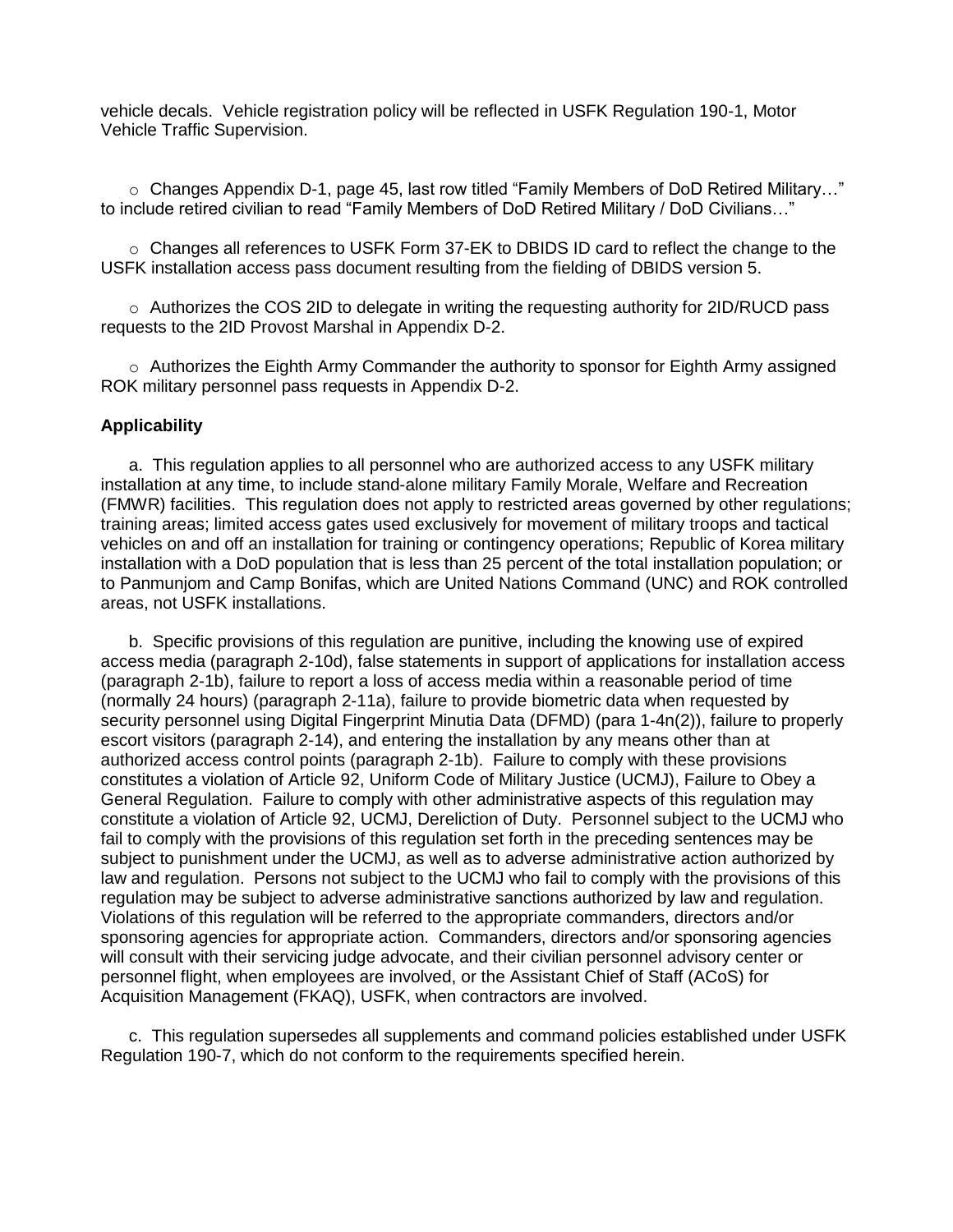**Supplementation.** Supplementation of this regulation and issuance of command and local forms by subordinate commands is prohibited without prior approval of the Chief of Staff, USFK, Unit #15237, APO AP 96271-5237.

**Forms.** USFK Forms are available at https://8tharmy.korea.army.mil/g1/usfk-archives.asp.

**Records Management.** Records created as a result of processes prescribed by this regulation must be identified, maintained, and disposed of according to AR 25-400-2. Record titles and descriptions are available on the Army Records Information System website at: [https://www.arims.army.mil.](https://www.arims.army.mil/)

**Suggested Improvements.** The proponent of this regulation is the Provost Marshal, USFK, (FKPM-S). Users are invited to send comments and suggested improvements on DA Form 2028 (Recommended Changes to Publications and Blank Forms) to the Provost Marshal, USFK, (FKPM-S), Unit #15237, APO AP 96271-5237.

**Distribution.** Electronic Media Only (EMO).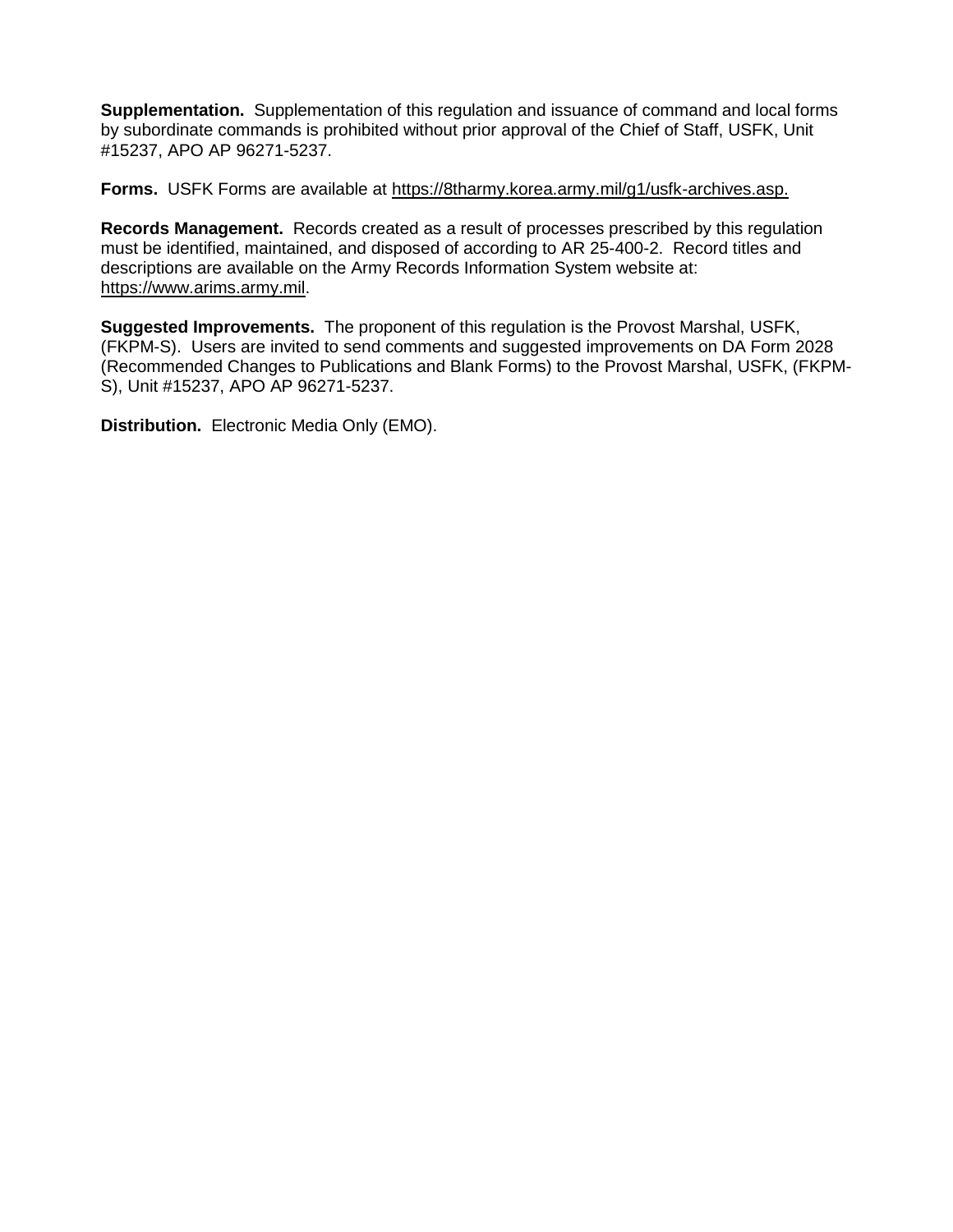## **CONTENTS**

**Chapter 1 Introduction***, page 1*

- 1-1. Purpose
- 1-2. References
- 1-3. Explanation of Abbreviations and Terms
- 1-4. Responsibilities
- 1-5. Policy Guidance
- 1-6. Exceptions to Policy

### **Chapter 2 Personnel Installation Access Procedures***, page 10*

- 2-1. General
- 2-2. Methods of Access
- 2-3. Types/Forms of Authorized Identification
- 2-4. Categories of Personnel
- 2-5. Pass Application Procedures
- 2-6. Special Rules Pertaining to Sponsored Guest Access
- 2-7. Sponsoring Official and Requesting Authority Requirements
- 2-8. Approval Authorities
- 2-9. Derogatory Information
- 2-10. Renewal Procedures
- 2-11. Reporting and Processing Lost, Stolen, or Damaged Installation Access Documents
- 2-12. Pre-Positioned Memoranda
- 2-13. Installation Open House Events
- 2-14. Visitor Control Program

#### **Chapter 3 USFK Installation Debarment Procedures***, page 31*

- 3-1. Debarment Authority
- 3-2. Delegation of Authority
- 3-3. Procedures
- 3-4. Disposition
- 3-5. Legal Entitlements to Installation Access
- 3-6. Debarment Rosters
- 3-7. Reinstatement
- 3-8. Appeal Process

# **Chapter 4 Access for Designated Country Personnel (DCP) to USFK Installations***, page 35*

- 4-1. Purpose
- 4-2. Responsibilities
- 4-3. Procedures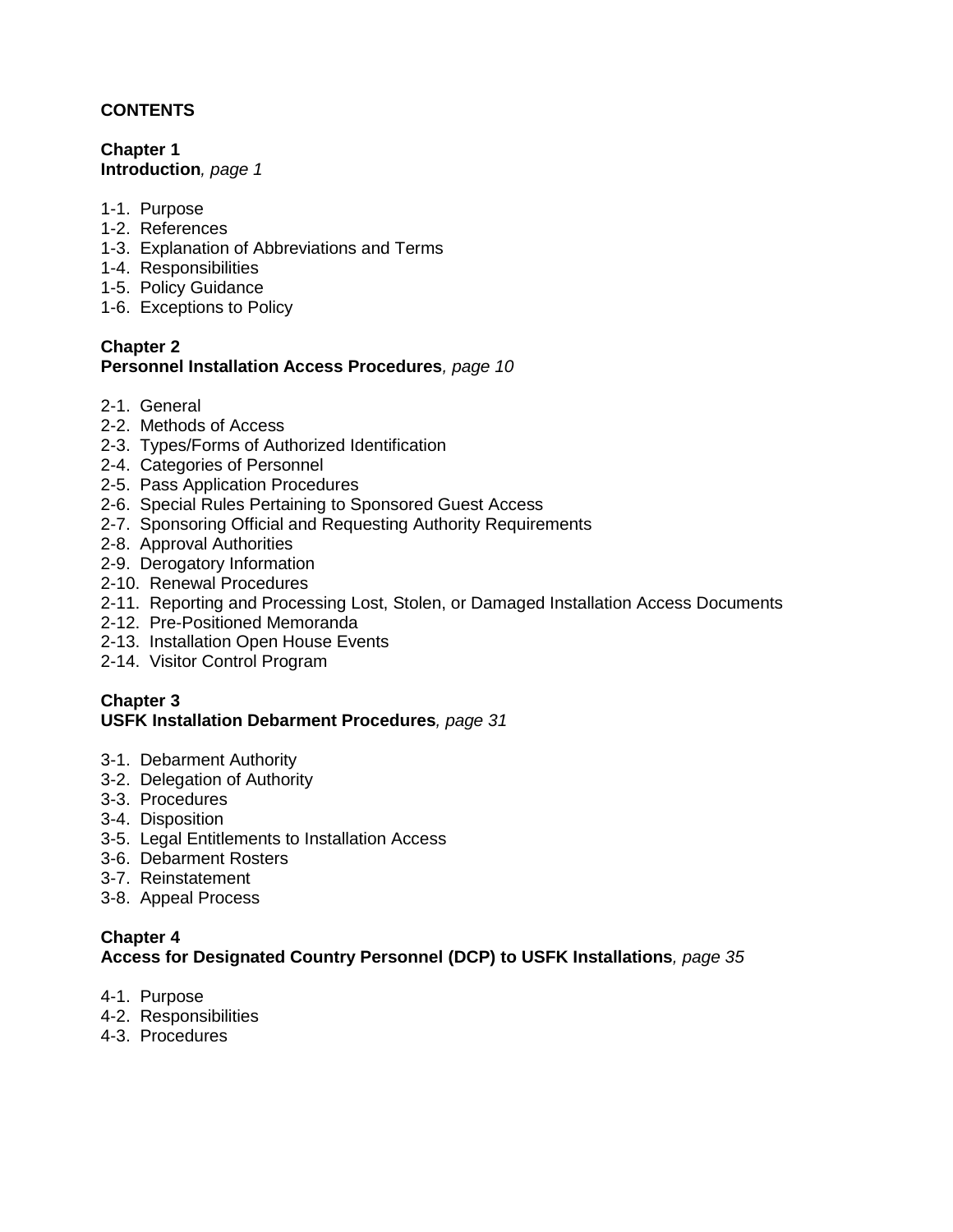## **CONTENTS (Continued)**

## **Appendices***, page 40*

- A. References
- B. Debarment Letter Format
- C. Notice to Personnel Liable to Search
- D. Personnel Category Table for Installation Access
- E. List of Countries with Visa Waiver Agreement with ROK Government

## **Figure List**

Figure 4-1. Format for DCP Access Request*, page 38*

**Glossary***, page 50*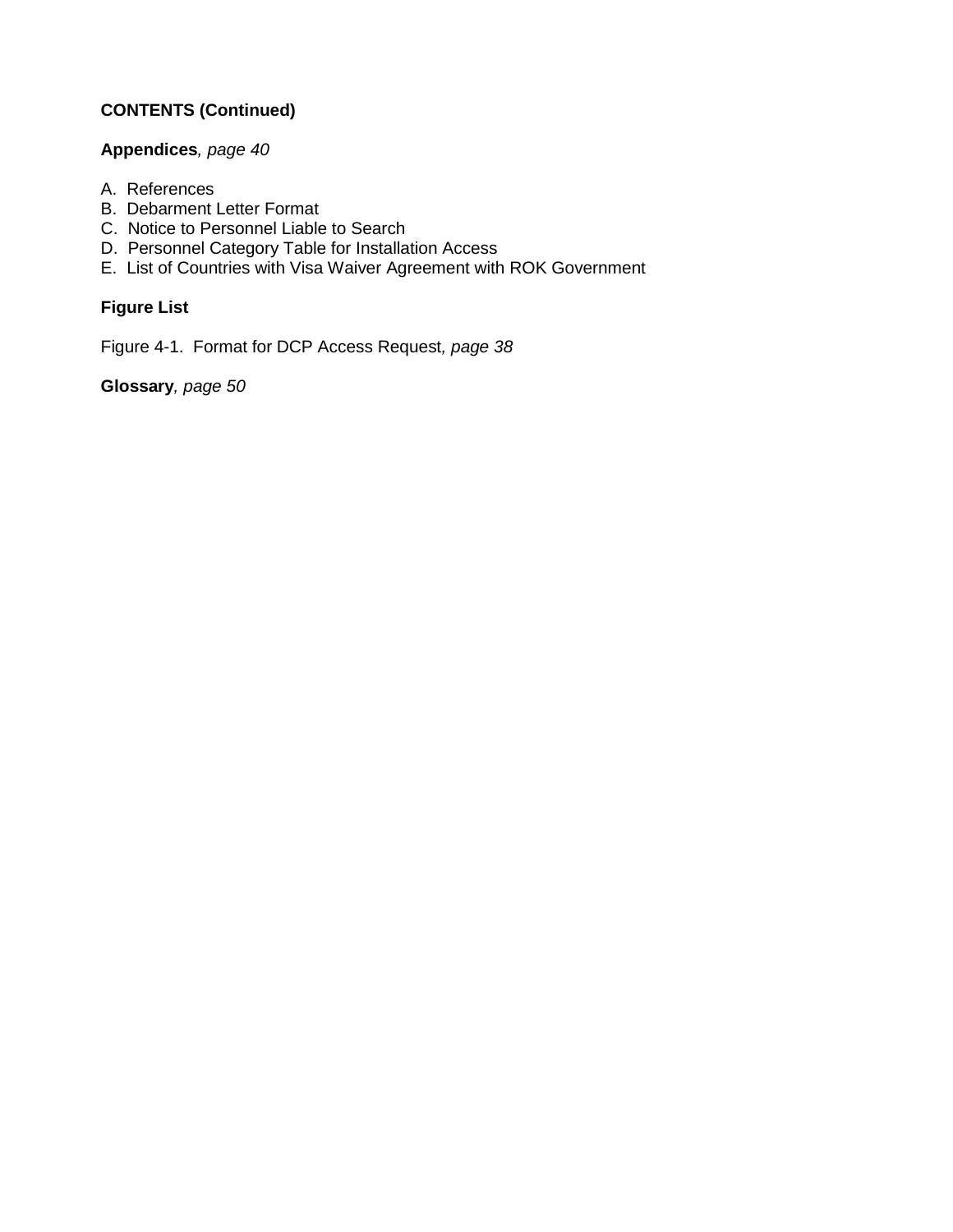### **Chapter 1 Introduction**

## **1-1. Purpose**

This regulation establishes policies and prescribes procedures for access to Unite States Forces Korea (USFK) installations located in the Republic of Korea (ROK).

## **1-2. References**

Required and related publications and forms are listed in appendix A.

## **1-3. Explanation of Abbreviations and Terms**

Abbreviations and terms used in this regulation are listed in the glossary. For the purpose of simplicity and brevity, the term installation is used throughout the regulation to denote camp, garrison and base. The term Area Commander denotes the Commander who has the command and control responsibility of an area as defined in the USFK Regulation 10-2 (Installation Management and Base Operations), appendix A (Area Designations).

## **1-4. Responsibilities**

a. The Chief of Staff (CoS), United States Forces Korea has all authority to grant or deny access to all USFK installations, facilities, organizations, units, activities, and agencies. The USFK CoS is also the authority to grant waivers or exceptions to this regulation. Additionally, the USFK CoS has imposing and appellate authority for USFK-wide installation debarment, and is the approval authority for Designated Country Personnel (DCP) installation access requests, as outlined in chapter 4 of this regulation.

b. The CoS, USFK, delegates to the USFK Provost Marshal (PM) the approval authority for multi-area USFK-wide installation access requests for short-term visitors and non-Department of Defense (DoD) personnel supporting the USFK mission. Approval authority for multi-area Eighth Army-wide installation access requests for short-term visitors and non-Department of Defense (DoD) personnel supporting the Eighth Army mission is the Eighth Army Commander, who may further delegate approval authority. Approval authority for multi-area Seventh Air Force (7AF)-wide installation access requests for short-term visitors and non-Department of Defense personnel supporting the 7AF mission is the 7AF Commander, who may further delegate approval authority.

c. The CoS, USFK, may delegate to the Colonel/O6 USFK Secretary Combined Joint Staff (SCJS) the approval authority to grant exceptions to policy (ETP) for this regulation.

d. Service Component Commanders will:

(1) Publish and enforce procedures that ensure all personnel assigned or attached to their commands understand and comply with USFK Installation Access Control Policy. Emphasis will be placed on ensuring all personnel under their control are registered in Defense Biometrics Identification System (DBIDS) and their information is accurate and up-to-date. Specifically, Service Component Commanders will ensure assignment orders for service members, civilians, and family members who will be stationed in Korea and country clearance approval for personnel who will be Temporary Duty (TDY) in Korea, contain instructions to register in the USFK DBIDS within 10 calendar days of arrival to Korea.

(2) Establish procedures that reinforce the command's access control procedures through command briefings, Officer Professional Development (OPD), Noncommissioned Officer Professional Development (NCOPD), or other training events.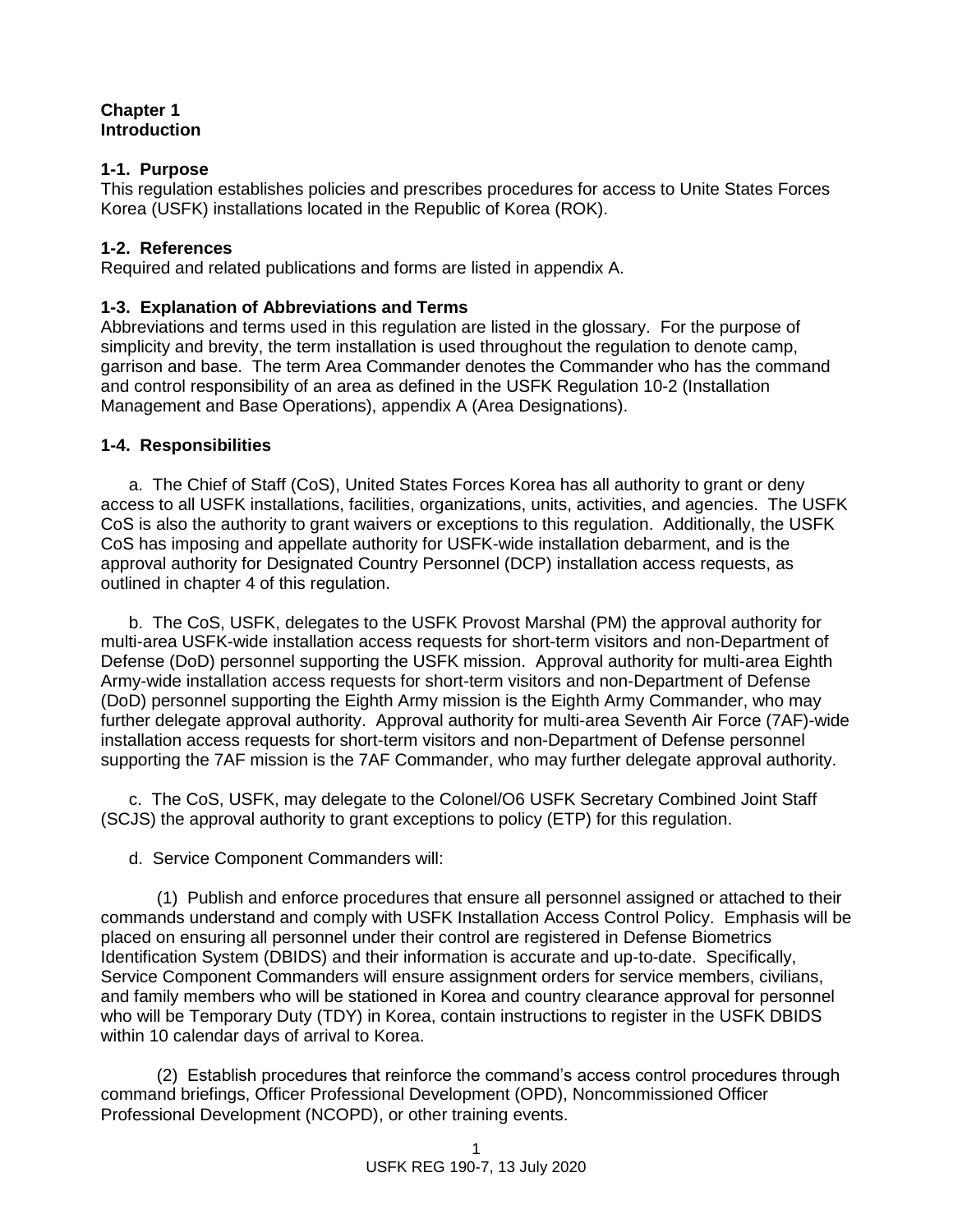(3) Ensure all commanders and staff sponsoring, requesting, or approving Sponsored Guest installation access in accordance with (IAW) paragraph 2-2 have completed the theater Sponsored Guest training posted at:

https://pacom.deps.mil/cmds/usfk/fkpm/SEC/SitePages/Home.aspx, or available from the USFK Provost Marshal Office (PMO), DSN (315) 755-8069 or 755-8070 and service component Provost Marshal or Security Forces Office.

(4) Ensure units have procedures in place to make sure all personnel who possess a DoD ID card, including military service members, civilian employees, invited contractors, and family members, register and deregister in DBIDS during in and out processing.

e. Area Commanders will:

(1) Enforce the provisions of this regulation.

(2) Review and update supporting procedures within 90 days of the effective date of this regulation. Commanders must obtain the concurrence of their higher headquarters, Staff Judge Advocate (SJA), and the USFK PM for Area-specific procedures prior to publishing.

(3) Ensure that USFK installations with co-located gates being used for access to ROK military operational facilities as well as USFK facilities (e.g., Kunsan or Osan Air Base (AB)) adhere to the requirements of this regulation, including the use of DBIDS. Local Pass and ID Office responsibilities and procedures will be IAW applicable regulations, policies, and local standard operating procedures (SOP).

(4) Establish procedures to retrieve access documents from individuals when they no longer require installation access, when official business relationships are suspended or terminated, or when the access documents have expired. Ensure local civilian personnel offices establish procedures to retrieve all USFK DBIDS ID cards from separating or retiring local national employees prior to granting final clearance to the employee.

(5) Ensure units/agencies seeking installation access for new employees initiate a request for a local PMO criminal records and a Korean National Police (KNP) criminal history check with the local installation pass and ID office. The local pass and ID sections will ensure the local check is completed and the KNP check request is initiated prior to issuing USFK access media.

(6) Establish installation in and out processing procedures to ensure all personnel who possess a DoD ID card, including active duty, civilian employees, and family members, register in DBIDS upon initial arrival to the Korea Theater of Operations (KTO), and deregister from DBIDS upon permanent departure from the KTO. DoD personnel who depart the KTO on a temporary basis during their assignment (TDY, vacation, school attendance, illness, care of a relative, etc.) are not required to deregister from DBIDS if planning to return to Korea during their sponsor's current tour.

(7) Establish authorized access control points for their area of responsibility (AOR) and maintain guarded installation access control points to assist, monitor and control the flow of personnel and vehicles that enter or exit.

(8) Coordinate with the U.S. Embassy on local access issues.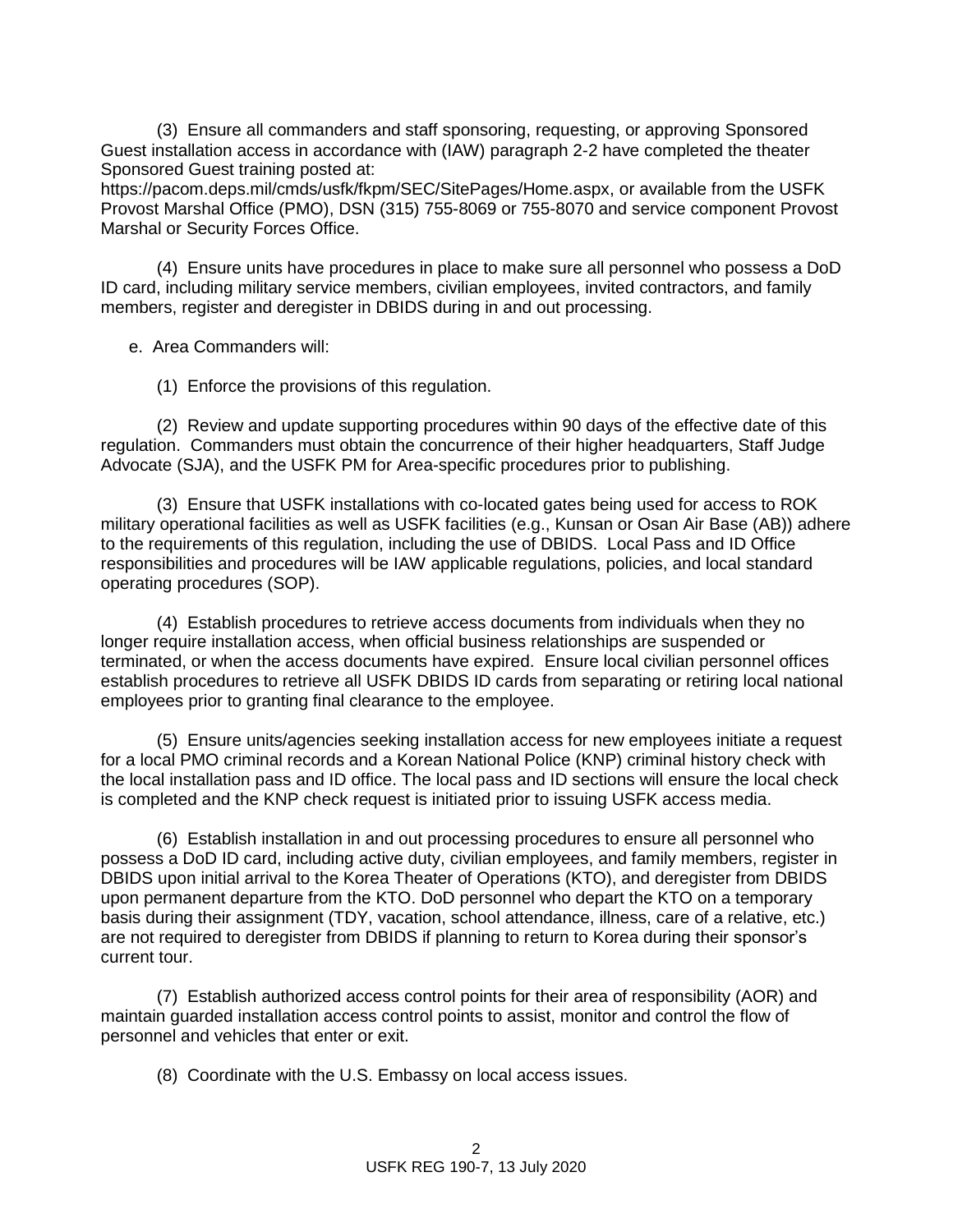(9) Establish procedures to ensure all imposed or removed USFK/Installation/Area debarment actions are updated in the USFK DBIDS installation access control system, IAW chapter 3 of this regulation.

(10) Coordinate with the USFK PMO to ensure all DBIDS operators, including registrars, installation access control point and visitor center security personnel, and law enforcement personnel are trained and certified prior to being granted a user account for access to the DBIDS information system.

f. Commanders of co-located operating bases within a ROK military installation with a DoD population less than 25 percent of the total base population may establish procedures which comply with the general policy of this regulation, but deviate from the specific requirements. The commander must coordinate these procedures with the USFK PM.

g. ACoS, J1 will ensure DBIDS registration and access guidance for personnel scheduled for Permanent Change of Station (PCS)/TDY/Temporary Assigned Duty (TAD) to Korea are included in official travel and country clearance instructions.

h. ACoS, J2 will identify countries of counterintelligence concern and provide copies to the components, which will ensure dissemination to all USFK installations. ACoS, J2 will also review all access requests for DCP.

i. The USFK/CFC/UNC PM provides staff supervision and direction for the command's installation access control program. Specifically, this office:

(1) Serves as proponent for all installation access control policy matters.

(2) Coordinates USFK criminal records checks with the Korean National Police Agency (KNPA).

(3) Reviews, processes, and make recommendations on written requests for exceptions to policy.

(4) Maintains the USFK DBIDS electronic database.

(5) As directed or when requested by a service component, conducts technical assistance visits to review access control procedures on USFK installations, to make procedural recommendations for system improvements, and to provide training.

(6) As directed or when requested by a service component, conducts announced and unannounced inspections of installation access control programs, to include mission and Sponsored Guest pass requesting, processing and approval procedures, Pass and ID Office operations, visitor control procedures, and installation access control point operations, to ensure compliance with DoD and USFK installation access control policy.

(7) Reviews and processes requests for USFK-wide access passes. The USFK PM, or Deputy PM in the PM's absence, is authorized to approve USFK-wide, mission support passes and short term visitor passes.

(8) Issues, as approved by the USFK CoS, short-term, generic, Distinguished Visitor (DV), DBIDS ID card escort passes to ease access requirements for those non-DoD "Distinguished Visitors" (as defined in USFK Regulation 1-23) who do not possess a DoD ID card and do not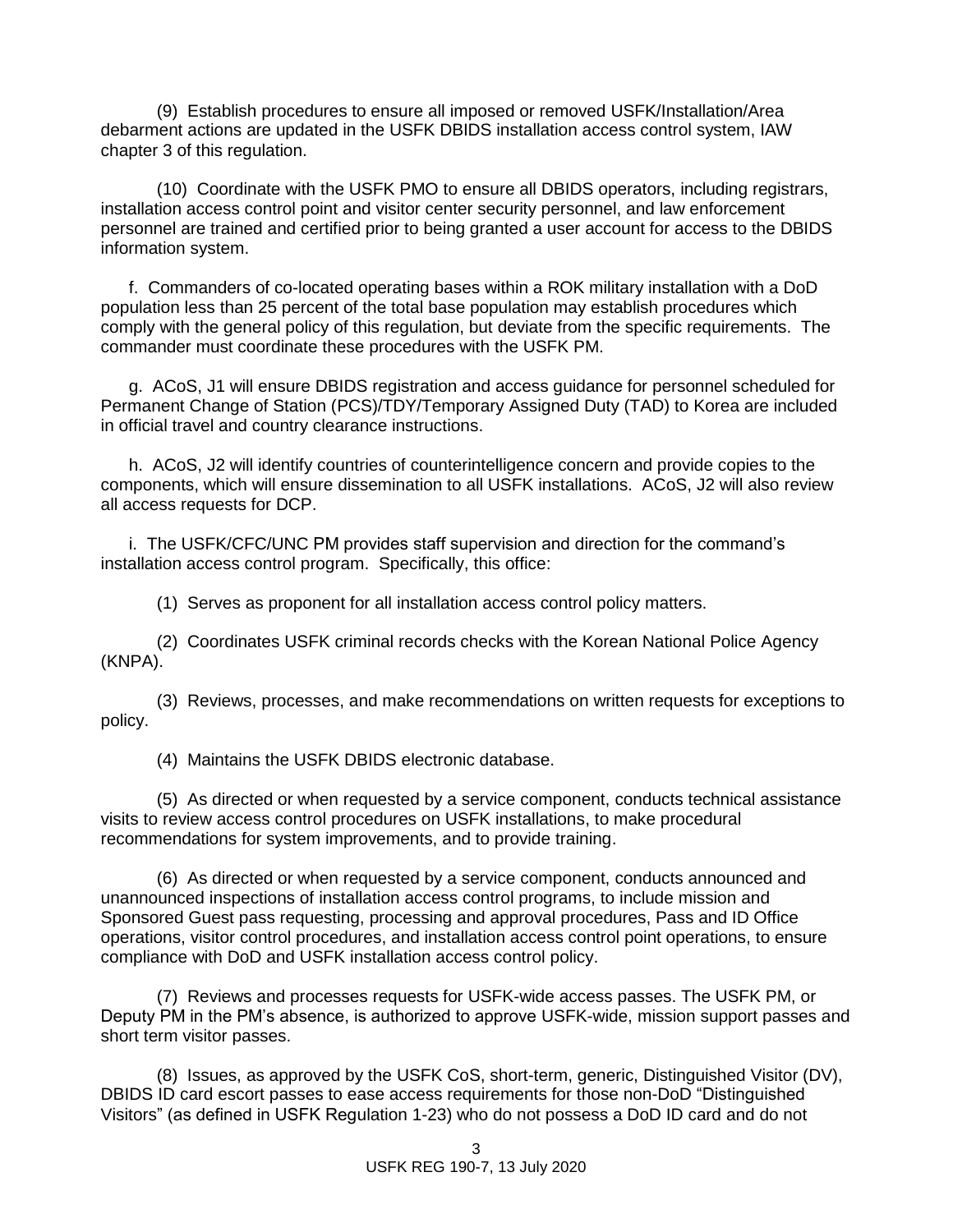require a permanent pass. Since DV passes lack personal identification information (PII), photographs, and DBIDS registration data, they will only be used by the designated escort officer for official DV escort and will be maintained between escort missions by the using staff agency as a controlled item.

(9) Serves as the office of primary responsibility (OPR) for the USFK DBIDS and all related topics including fingerprint data identification verification procedures. This includes storing and securing the Digitized Fingerprint Minutia Data (DFMD) and authorizing the exceptional use of the DFMD for reasons not stated in this regulation.

(10) Procures all personnel access documents for use with USFK DBIDS.

(11) Manages funding, procurement, maintenance and accountability of USFK DBIDS through coordination with Headquarters, Department of the Army (HQDA), Office of the Provost Marshal General (OPMG), and with the Defense Manpower Data Center (DMDC).

(12) Provides USFK DBIDS training and certification for all DBIDS operators, including registrars, installation access control point and visitor center security personnel, and law enforcement personnel.

(13) Coordinates with the U.S. Embassy on policy issues pertaining to Department of State (DOS) access to USFK installations.

(14) Provides a representative to the DoD DBIDS Users Group and DBIDS Rules Committee working groups.

(15) Provides the USFK installation access Sponsored Guest Training presentation to the component commands for posting to their shared portals.

j. The USFK Public Affairs Office (PAO) and component PAOs will ensure that all civilian or foreign military press personnel requesting installation access are cleared and possess authorized access documents, and will make certain that all visiting press personnel on a USFK installation remain under constant escort by a PAO representative.

k. Joint U.S. Military Affairs Group-Korea (JUSMAG-K) will serve as sponsoring organization for installation passes of non-Status of Forces Agreement (SOFA) status individuals who require frequent access to USFK installations in support of United States (U.S.) Government Foreign Military Sales (FMS), direct commercial sales by U.S. defense companies, or business development related to potential FMS or direct commercial sales by U.S. defense companies. The Chief, JUSMAG-K, will serve as requesting authority for JUSMAG-K sponsored installation access requests. Processing, approval and issue of JUSMAG-K sponsored access media will be IAW procedures established for other USFK mission support employees and contractor personnel.

l. The U.S. Embassy (USEMB) agrees to -

(1) Maintain and operate a pass and ID registration office for registering Korean National Employees and U.S. Embassy authorized U.S. citizen employees and their command-sponsored family members into DBIDS and issuing DBIDS ID card.

(2) Report to the USFK PM, Law Enforcement Division, all lost USFK DBIDS ID cards and U.S. diplomatic status license plates.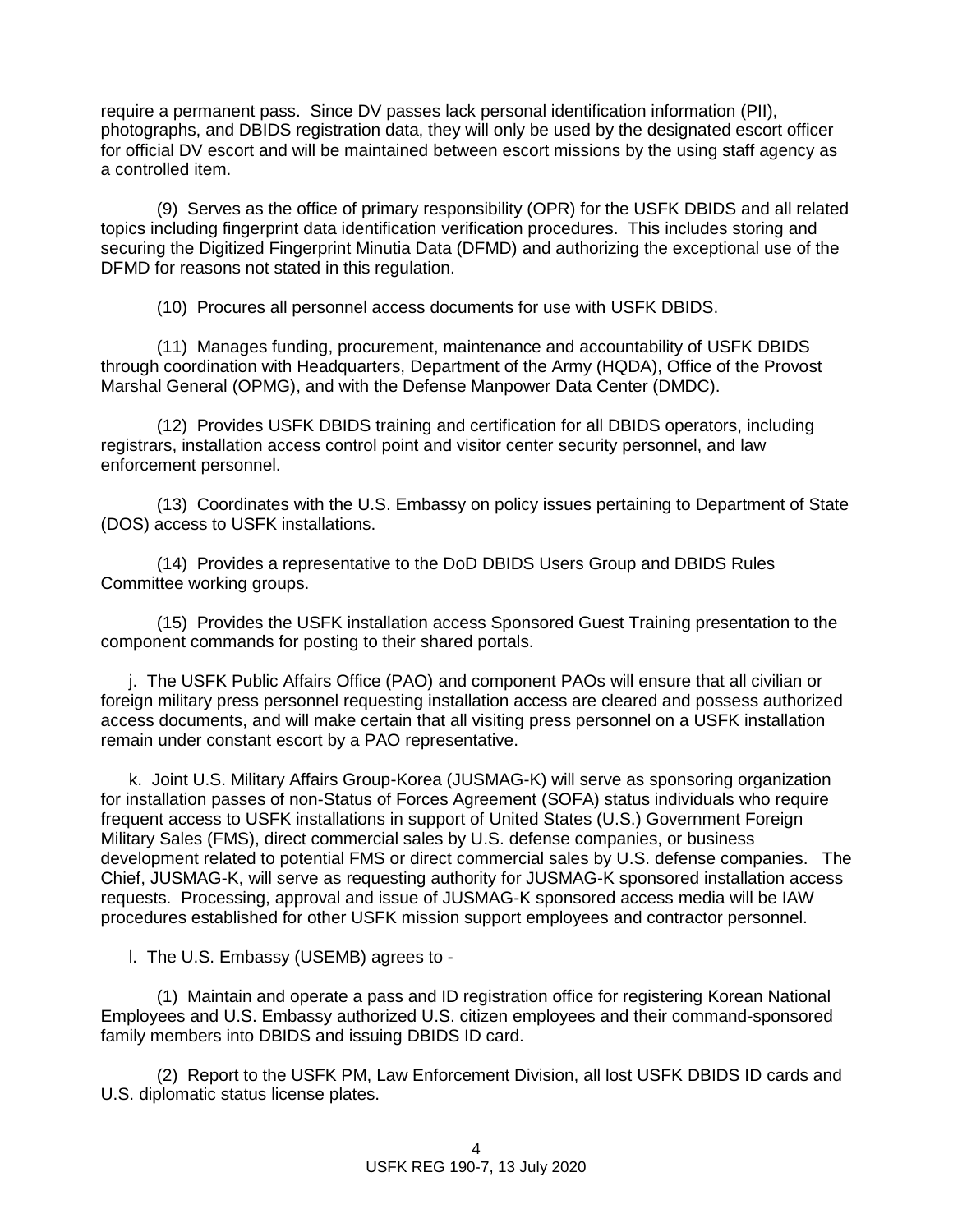m. Sponsoring organizations for access documents will -

(1) Ensure all personnel sponsored have official business or other sufficient requirement to enter the installation IAW the provisions contained within this regulation and its appendixes.

(2) Retrieve and return, if possible, all issued access documents to the issuing agency upon expiration or termination of the official relationship or installation access requirement.

(3) Notify local U.S. military law enforcement office if installation access documents cannot be recovered, in order to update USFK DBIDS and prevent unauthorized installation access.

(4) Maintain a record of personnel sponsored by the organization along with copies of installation access request documents.

(5) Conduct a semiannual review with the servicing Pass and ID Office to purge files of personnel who have turned in their passes.

(6) Provide a signature card (DD Form 577) to the local Pass and ID Office for personnel authorized to request the DBIDS ID card. Additionally, provide a signature card to the Eighth Army, 7AF and USFK Pass and ID office if requesting Eighth Army, 7AF or USFK-Wide access documents, respectively.

n. All personnel desiring unescorted access to USFK installations will -

(1) Register in the USFK DBIDS database, unless specifically exempted in accordance with this regulation, to include all DoD personnel PCS, TDY, or on leave to the ROK for periods greater than 10 calendar days.

(a) Active duty members of the U.S. Armed Forces are required to present their military ID card and military orders or leave papers when enrolling in DBIDS. Service members are required to update their initial DBIDS registration after receiving pinpoint assignment orders, and whenever their assignment information changes [unit, duty station, Date Eligible for Return from Overseas (DEROS), etc.]. Prior to enrollment in DBIDS, up to the first 10 consecutive days in the ROK, the military ID card may be used in conjunction with military orders or leave papers in lieu of DBIDS. On the eleventh day and thereafter in the ROK, unescorted access is prohibited until DBIDS enrollment occurs.

(b) Korean citizens will present their Korean identification (KID) card or ROK driver license and will not be registered until their pass application has been approved.

(c) Other non-DoD personnel must present a valid passport with valid ROK Visa, unless Visa requirement is waived for short-term stay based on inter-government agreement, and will not be registered or granted unescorted access until their pass application has been approved.

*Note***:** The ROK has entered into a Visa Waiver Agreement with the U.S. whereby U.S. citizens may enter the ROK without a Visa. Therefore, U.S. citizens as well as citizens from those countries listed in Appendix E are not required to produce a Visa. Visitor registration personnel at installation visitor centers, when examining the passport of a U.S. citizen, will not request to see a Visa nor any other Korean Immigration Service documentation issued at the individuals port of entry into the ROK. For a complete list of countries with Visa waiver agreement with ROK Government, see appendix E.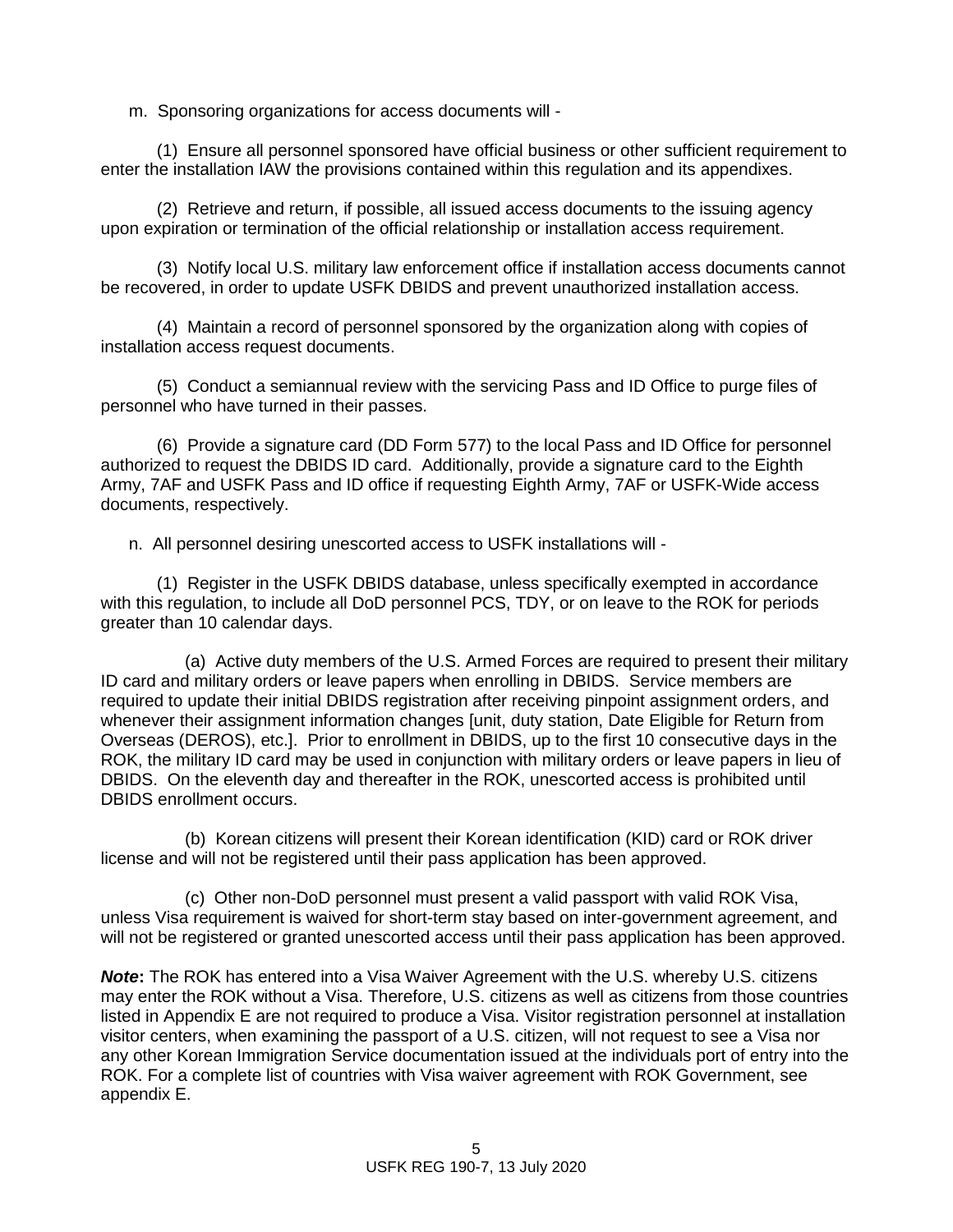(d) All other DoD personnel, PCS or TDY for periods greater than 10 days, must present their DoD ID card and a valid passport at the time of DBIDS registration, along with a copy of their/their sponsor's orders (military sponsor), valid USFK Form 700-19A (Invited Contractors and Technical Representatives Data Report) (invited contractor and technical representative sponsor), letter of employment (DoD civilian employee sponsor), or travel itinerary (DoD personnel visiting the ROK without a sponsor). Access to USFK installations prior to enrollment into DBIDS requires the presentation to installation access security personnel of an authorized form of DoD identification as defined and authorized in paragraph 2-3, the passport, and the aforementioned supporting travel documentation. Access without DBIDS enrollment is only permitted for U.S. citizen personnel for the first 10 days of consecutive presence in the ROK. On the 11th day and thereafter, unescorted installation access is prohibited, until DBIDS enrollment occurs. DBIDS registration DEROS date for non-SOFA status DoD personnel (retirees, family members in Korea without a sponsor, etc.) will be based on the expiration of the Visa stamp in the passport. DBIDS registration beyond Passport or Visa expiration date may be approved by the USFK Area Commander. SOFA status DoD personnel from designated countries (chapter 4) will not be granted escort privileges until their or their sponsor's security manager certifies that the USFK J2 has been provided the pertinent DCP information, in accordance with paragraph 4-3h.

*Note 1***:** Non-U.S. citizen personnel shall not be permitted unescorted access prior to DBIDS registration.

*Note 2***:**DoD contractors who have not been issued a CAC and those in possession of a nonoverseas entitlement CAC shall not be granted unauthorized access nor DBIDS registration until they have been sponsored, vetted, and approved for access using USFK Form 82E.

(2) Consent to the capture of DFMD under the circumstances listed below. All personnel, except DoD CAC holders, who possess an authorized DoD ID card will provide DFMD while inprocessing at their local Pass and ID Office or DBIDS registration site. Personnel who require access but do not have an authorized DoD ID card must request a DBIDS ID card Installation Pass. The pass will only be issued after approval by the appropriate authority, IAW this regulation, and capture of the individual's DFMD. Security or appropriate command personnel may require an individual to provide his/her DFMD for identification verification purposes in locations on installation other than the access control point. Refusal to provide DFMD is basis for immediate surrender of the individual's DBIDS ID card and/or grounds for further administrative or judicial action by the command. However, when the request for the DFMD extends beyond merely identifying an individual and leads to a search, coordination with a servicing judge advocate should occur before any search.

(3) Carry their USFK individual installation access identity document on their person while on/in a USFK installation or facility. Upon request, present the DoD ID card or DBIDS ID card to law enforcement or security personnel or to their sponsor. Refusal to present the DBIDS ID card to a proper authority is basis for immediate surrender of the DBIDS ID card, removal from the installation, and may be grounds for further administrative or punitive action.

(4) Immediately report lost or stolen access documents to the local Installation law enforcement. In all circumstances, suspected lost or stolen access documents will be reported no later than 24 hours of losing accountability, and in all circumstances will be reported as quickly as possible. This is a punitive provision.

(5) Inform the sponsoring organization of any changes in the official relationship that served as the basis for access.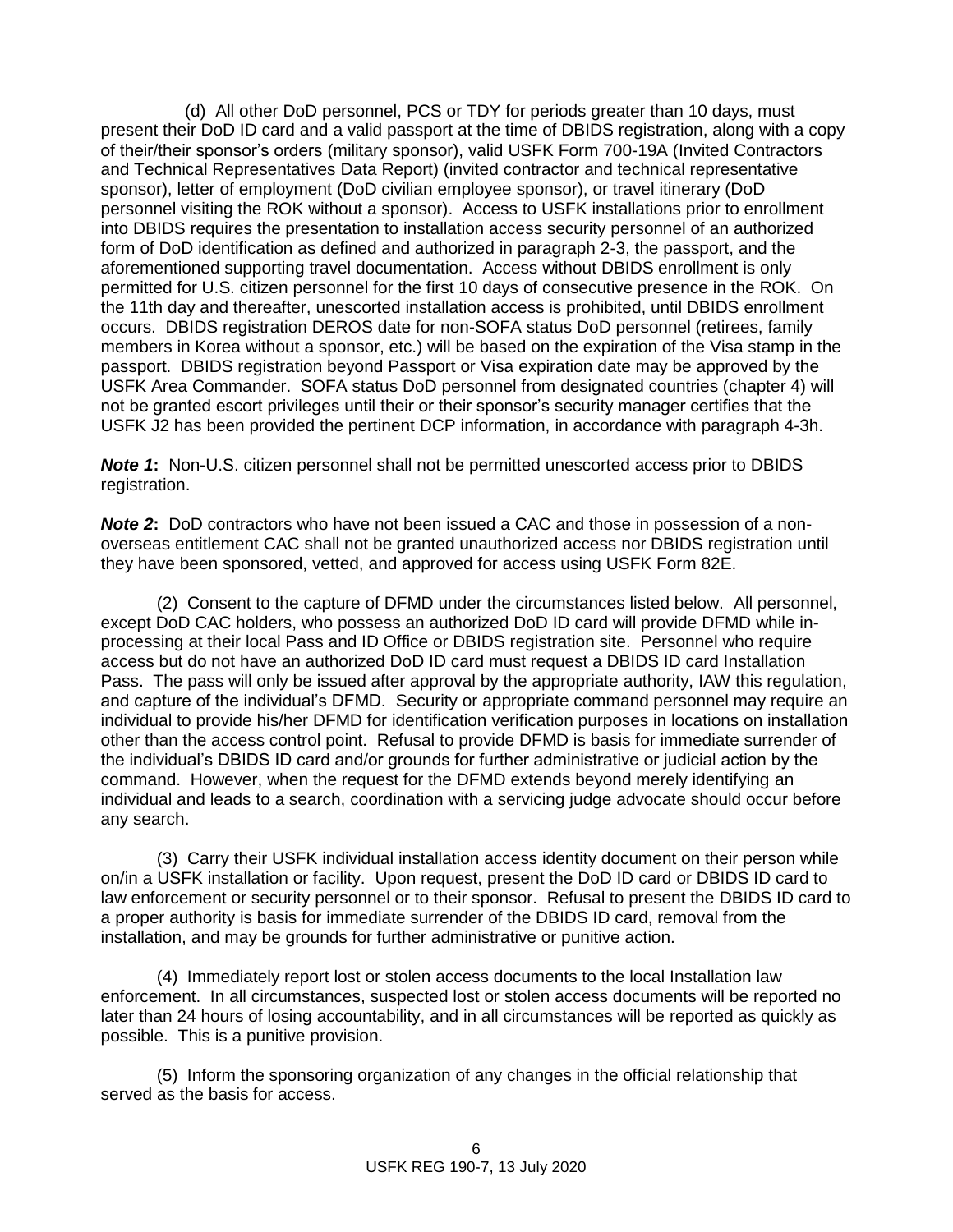(6) Turn in access documents to the Pass and ID Office when expired or no longer required for official business.

(7) Maintain supervision/control of all escorted visitors at all times.

## **1-5. Policy Guidance**

a. There are three primary tenets to the USFK installation access control program.

(1) Positive identification of all personnel being granted unescorted access. USFK DBIDS is the only authorized electronic installation access control system to ensure positive identification and preclude the possible use of counterfeit, fraudulent, or lost/stolen identification to gain entry onto a USFK installation. All persons gaining access to the installation will be scanned in through DBIDS, or processed through an installation visitor center.

(2) Registration and control of all visitors.

(3) Special procedures to ensure that access to USFK installations cannot be bought nor gained solely by membership in a private organization.

b. Area Commanders have overall responsibility for the security of their installation(s). Security is of paramount consideration. Personal convenience does not provide reason to circumvent or modify the procedures established by this regulation. Area Commanders will ensure the USFK DBIDS is used to enhance force protection at all installation access control points. DBIDS usage is required as follows:

(1) Area Commanders will ensure access control point security personnel are trained and certified by the USFK PMO prior to being issued a DBIDS user account with DBIDS user IDs and passwords.

(2) Area Commanders will ensure that all security personnel who use DBIDS have completed required PII training.

(3) Access control point security personnel will log onto DBIDS at the beginning of each shift and log off at the end of each shift, or whenever assuming the access control point duty, using their individually assigned logon information.

(4) Access control point security personnel will use DBIDS to verify the authenticity of all DoD ID cards and DBIDS ID card before access is granted. In the event of USFK-wide DBIDS system failure, components will establish compensatory measures to ensure positive identification and authorization of all personnel accessing their installation. Compensatory measures are not to replace DBIDS for the purpose of convenience. Compensatory measures will only be used when DBIDS is temporarily not working at that location. In accordance with the USFK DBIDS SOP, installation Site Security Managers must take immediate action to remedy any DBIDS system errors/failures.

(a) Access to USFK installations using alternate non-DBIDS compensatory measures as identified in paragraph 1-4n above, and approved by the Area Commander, is authorized for the first 10 days of consecutive presence in the ROK. If DBIDS enrollment does not occur, unescorted installation access is prohibited beginning on the 11th consecutive day in the ROK.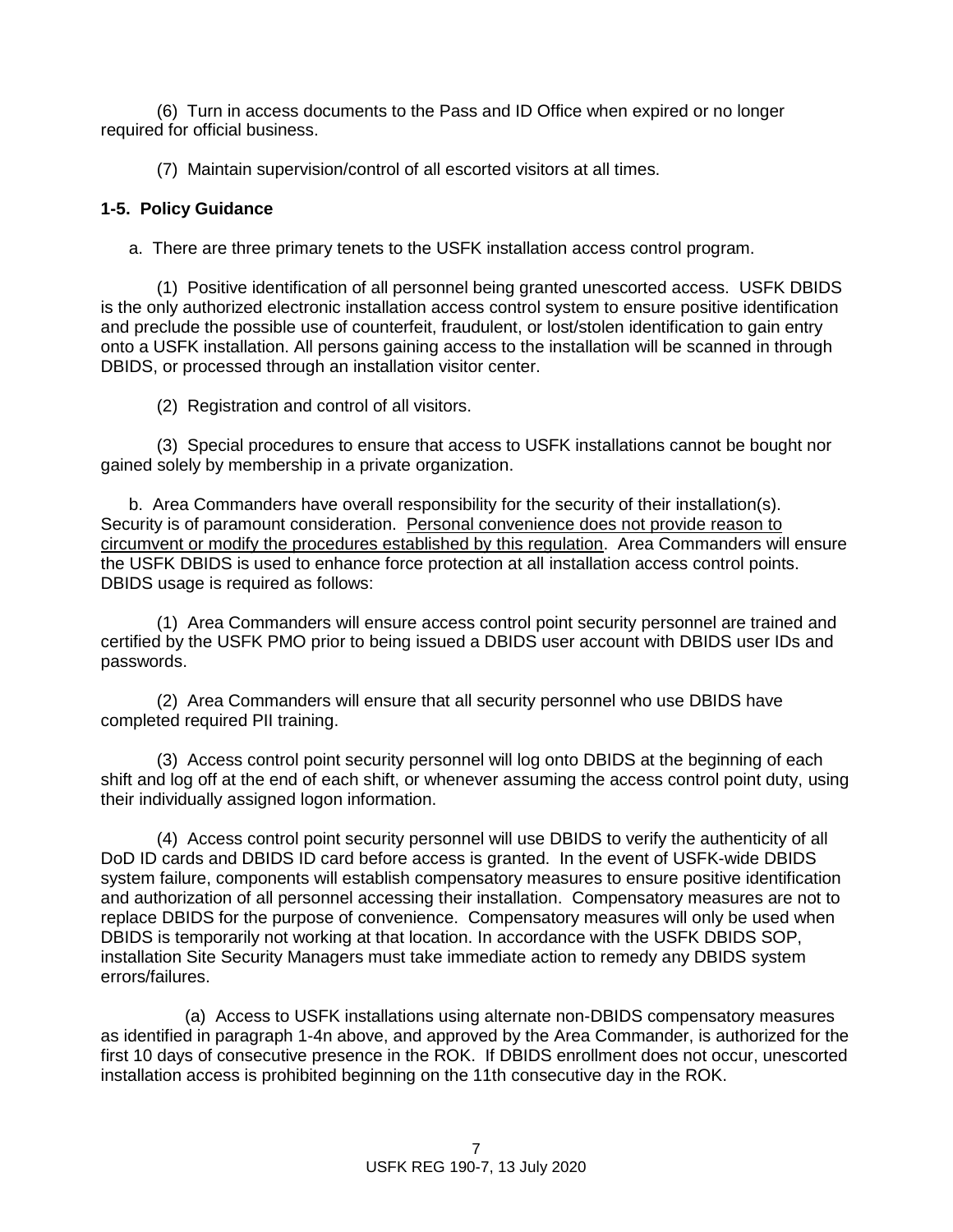(b) Where access decisions are required for DoD personnel not yet registered in DBIDS, security personnel shall first scan the DoD ID card in DBIDS to ensure that the individual is not barred or wanted and that the ID card is not lost, stolen, or invalid

(5) Access control point security personnel will use the DBIDS fingerprint biometric verification function to verify the authenticity of all suspicious or questionable ID cards and passes and to positively identify the sponsor of visitors being signed in and escorted onto a USFK installation.

(6) Security personnel may use DBIDS, including fingerprint biometric verification, as part of the installation's random antiterrorism program.

(7) DoD law enforcement personnel are authorized to use DBIDS in support of their installation or activity law enforcement and security missions.

(8) An exception to the requirement to conduct 100 percent DBIDS scan is authorized during high traffic periods to expedite access. The following conditions (sub-paragraph a-c) must be met, and procedures (sub-paragraph d-g) enforced:

(a) Authorized in FPCON Alpha (A) and Bravo (B) and HPCON Zero (0), Alpha (A) and Bravo (B) only.

(b) The purpose of the expedited access is to reduce congestion at the gates during high traffic periods to reduce the security threat that backed up traffic possess to the force and patrons. This exception is not authorized for convenience and the authority for employing expedited access is the Area Commander, which may further be delegated down to Installation Security Forces/Director of Emergency Services. Gate Guards should monitor traffic flow at the gates continuously and notify the leadership if/when traffic becomes congested.

(c) Each Area commander must publish a policy letter determining the times and dates to implement this exception.

(d) The access control personnel will only scan the driver with a USFK DBIDS handheld scanner to verify the drivers' registration in USFK DBIDS and authorized access to the installation.

(e) All other DoD IDs or DBIDS ID cards from personnel in the vehicle will be presented to access control personnel for a visual confirmation and will not be scanned by a USFK DBIDS handheld scanner.

(f) Passengers gaining expedited access under this exception must be in possession of their DoD ID / DBIDS ID card authorizing access to the installation. Passports will not be used as the sole form of identity for access during this exception period.

(g) This exception also includes all passengers on buses travelling to/from USFK controlled installations. The access control personnel will only scan the bus driver with a valid DOD ID or DBIDS ID card to verify the drivers' registration in USFK DBIDS and authorized access to the installation. The access controllers will then visually check the ID Cards of all the passengers on the bus.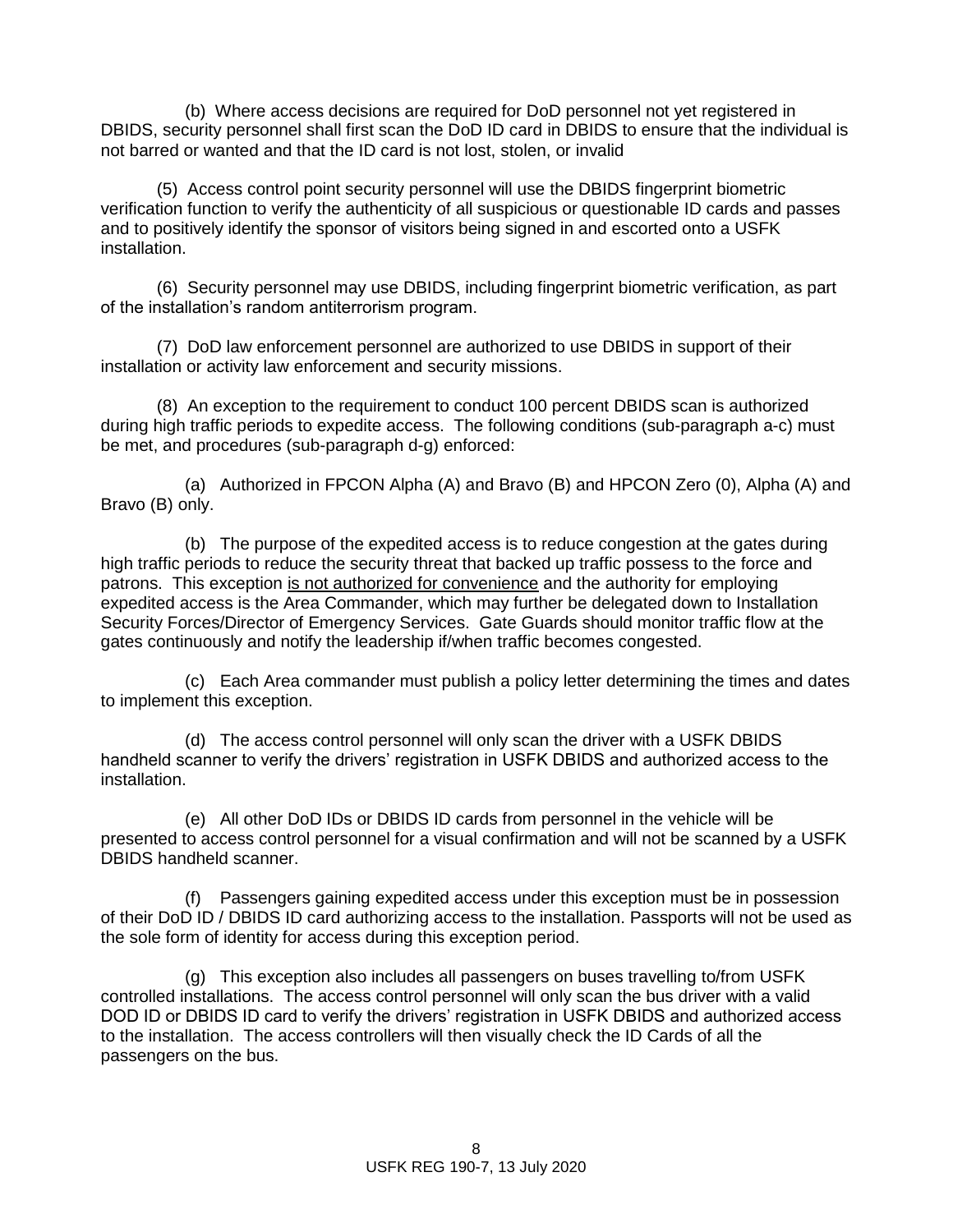c. Persons reviewing installation access applications and forms who suspect documents may be counterfeit or contain fraudulent information shall notify the local installation law enforcement agency.

d. There is no "one-answer-fits-all" formula to determine access requirements for all installations during each Force Protection Condition (FPCON) (D, C, B, and A). Each installation access approval authority will determine the appropriate "skill mix" (numbers and types) of DoD plus local national personnel, contractors, Sponsored Guests, and daily visitors to effectively meet operational mission requirements, sustainment requirements, and maintenance of ROK/U.S. alliance requirements at the various FPCON levels. As a rule, FPCON D access for non-DoD personnel should only be granted to those persons whose positions are identified in the installation Antiterrorism (AT) plan as essential to FPCON D AT operations and support. These personnel must submit a copy of the installation AT plan that requires their presence during FPCON D AT operations. DBIDS registration will reflect the FPCON determination of the installation access approval authority. The following group of personnel are automatically granted FPCON D access:

- (1) Korean Service Corps employees
- (2) Ambulance drivers

(3) Inter-installation bus drivers: inter-installation shuttle, school bus, and Incheon Airport shuttle.

e. All personnel, to include DoD personnel, will be assessed for the appropriate Health Protection Condition (HPCON) (D, C, B, A and 0) access level. This is used to establish the highest level of access based upon health conditions and the necessity for an individual to be on a USFK installation during any given HPCON. As an example, sponsored guests and like non-essential personnel should be designated as HPCON A (Alpha). For personnel with DBIDS passes the HPCON level will be indicated in the remarks block on the back of the pass. For additional details regarding HPCON, see DoDI 6200.03 (Public Health Emergency Management (PHEM) Within the DoD).

f. Personnel who are designated Mission Essential Civilian (MEC) based on their armistice and contingency responsibilities are not necessarily required, nor authorized, FPCON D or HPCON D access. Personnel with FPCON D are personnel required to immediately respond and assist in mitigating a terrorist event. Similarly, personnel with HPCON D access are those required to immediately respond and assist with an emergency health crisis (for example, a pandemic). However, all MECs are granted access to installations during transition to contingency operations. Thus, MECs must be designated in DBIDS as a MEC to be granted access during transition to contingency operations. MEC installation pass applicant must annotate the MEC status on USFK Form 82E, Application for Organization-Sponsored Installation/Base Access, and submit a copy of USFK Form 200EK-E, Korean Employee Mission-Essential Position Agreement.

g. IAW paragraph 3.2 of DoD Manual 5200.08 Volume 3, January 2, 2019, DoD Component heads and Area Commanders shall not require more than one acceptable credential to establish identity as a standard access control process. Intermittent requirements to present additional credentials as a random antiterrorism measure are considered part of an installation's antiterrorism program, not access control. "Two ID" checks are not authorized as an alternative to DBIDS scanning.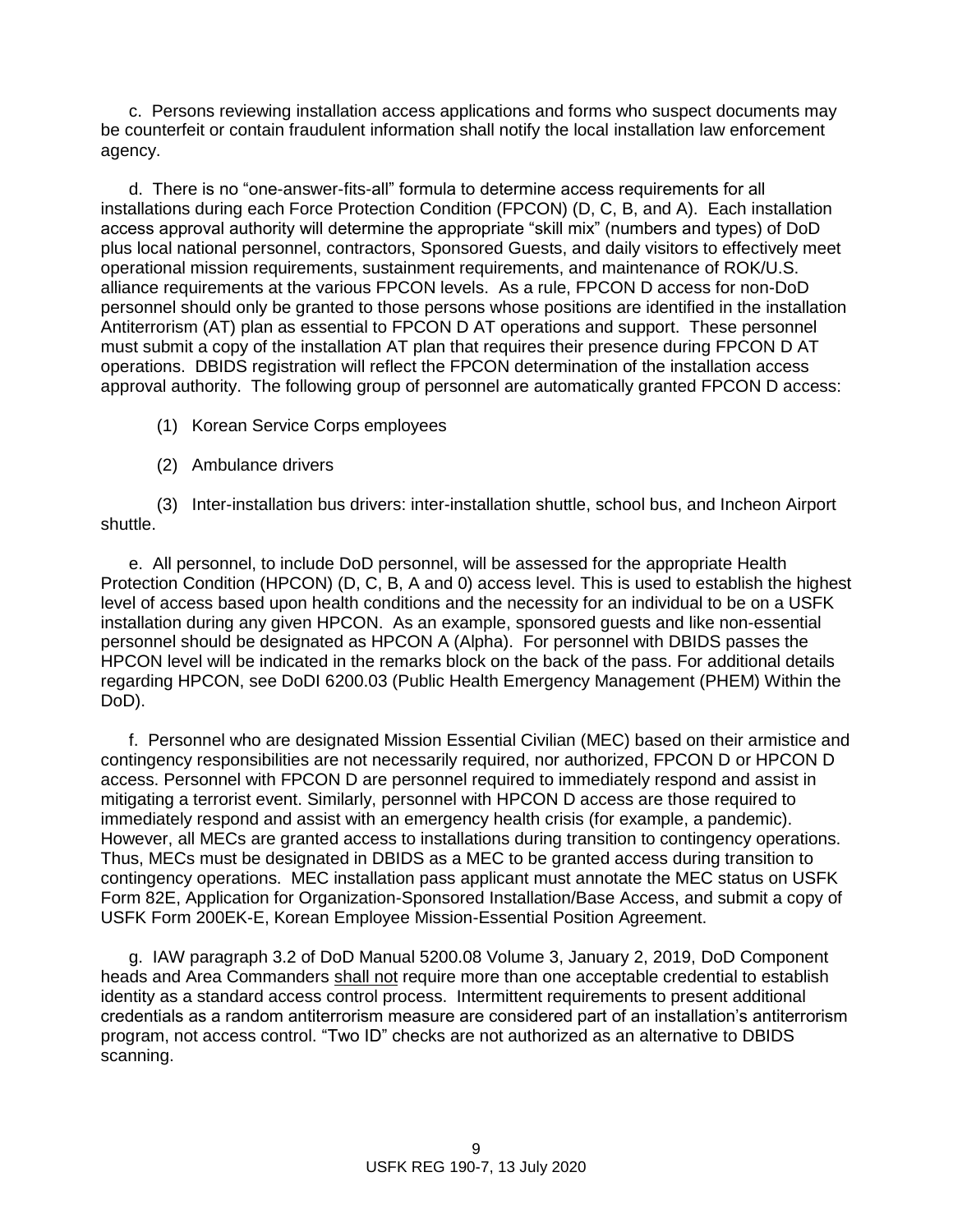### **1-6. Exceptions to Policy**

a. Personnel requesting an exception to policy concerning any chapter, section or paragraph in this regulation must forward a written request memorandum through appropriate command channels and the USFK Provost Marshal, (FKPM-S), Unit #15237, APO AP 96271-5237, to the COS, USFK for final decision. Requests for exception to policy must provide, at a minimum, justification for the exception and include appropriate compensatory measures.

b. Exceptions to policy approved under previous editions of this regulation will expire 90 days from the effective date of this regulation. Requests for renewal of previously approved exceptions must be submitted within 60 days of the effective date of this regulation, IAW the routing process in paragraph 1-6a above and the provisions of this regulation.

#### **Chapter 2 Personnel Installation Access Procedures**

### **2-1. General**

a. Overview. All USFK installations are closed. Access is restricted to personnel that reside on or have official authorization to enter a USFK Installation. Area Commanders will establish policy governing the inspection and/or search of persons and their possessions upon entry or departure from installations or facilities IAW applicable military service directives. Inspections and/or searches will be accomplished while on government property as a matter of routine to enhance force protection measures. All installation search procedures will be coordinated with the local Staff Judge Advocate (SJA). Signs giving notice of search authority will be posted in both English and Hangul at each entrance to USFK installations or facilities. The signs will be posted and visible from a minimum distance of 50 feet and will contain the information shown in appendix C of this regulation. Any variations from this requirement must first be approved IAW paragraph 1- 6a.

b. All persons desiring access to USFK installations will be truthful in all statements made in support of their applications for installation access, and will access installations only at authorized control points. This is a punitive provision.

#### **2-2. Methods of Access**

a. Personnel may be authorized access to USFK installations by one of the following methods:

(1) Present a valid personal ID card, IAW paragraph 2-3a, valid for the date, time, and installation being accessed.

(2) Present TDY orders and a valid installation access card. Within USFK, individuals traveling on official business outside of their normal authorized access area who possess a valid DBIDS ID card installation pass may access TDY destination installation. Personnel arriving from Continental United States (CONUS) for TDY within USFK with CONUS-issued non-privilege DoD CAC and TDY orders to Korea may be authorized access to the TDY destination installation. In either case, the DBIDS ID card or CAC must be scanned and verified in DBIDS (see para 1-5b(4)) and the travel orders reviewed and verified for dates and location being accessed and compliance with USFK DBIDS registration requirements (para 1-4n). Individuals who possess a DBIDS ID card shall not be authorized use of blanket or open ended travel orders that may circumvent the provisions of this regulation for obtaining approval for access to multiple installations. DBIDS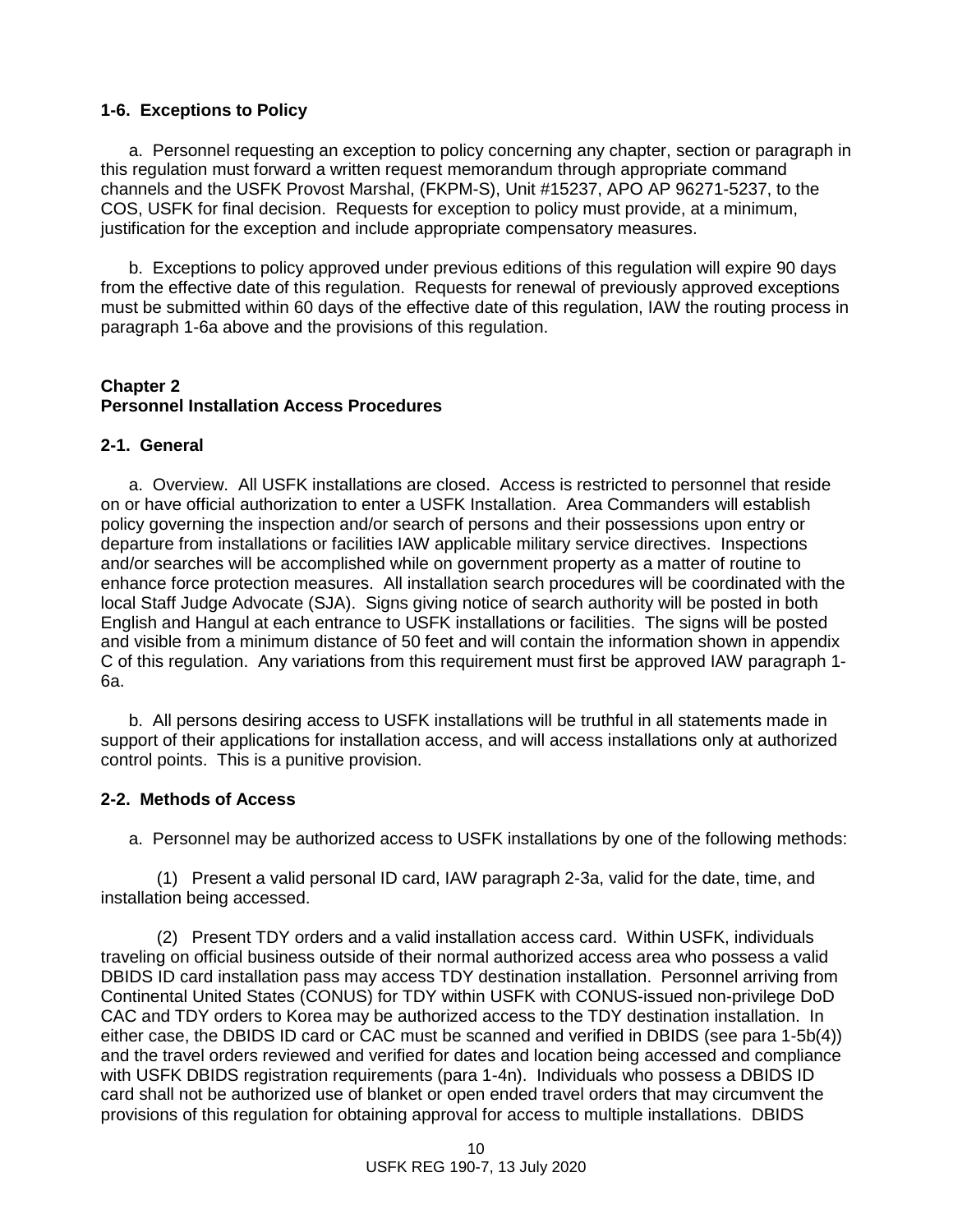registered taxi drivers and taxicabs may access installations outside their normal DBIDS ID card access area when transporting an authorized DoD passenger (e.g., a taxi based at Osan AB may access Yongsan to transport a DoD passenger from Osan to Dragon Hill Lodge, Yongsan, Seoul).

(3) Enter at an Enhanced Security Pedestrian Gates (ESPG). Unmanned, automated pedestrian installation access control points are permitted as long as they require both DBIDS ID card and DBIDS biometric confirmation for access; provide continuous remote monitoring and communications capabilities; and provide anti-pass-back and anti-piggyback electronic protocols and capabilities.

(4) Be temporarily signed onto the installation for periods of 24 hours by an individual who is properly registered in DBIDS and is authorized escort privileges. Area commanders may establish local policy to reduce or extend the visitor registration period up to a maximum of 96 hours. Escorted personnel must present one of the following documents to visitor center security personnel for verification of identity and exchange for an escorted visitor pass.

(a) Non-Korean personnel must present a valid passport with a valid ROK Visa unless Visa requirement is waived for short-term stay based on inter-government agreement.

*Note 1***:** The ROK has entered into a Visa Waiver Agreement with the U.S. whereby U.S. citizens may enter the ROK without a Visa. Therefore, U.S. citizens as well as citizens from those countries listed in Appendix E are not required to produce a Visa. Visitor registration personnel at installation visitor centers, when examining the passport of a U.S. citizen, will not request to see a Visa nor any other Korean Immigration Service documentation issued at the individuals port of entry into the ROK. For a complete list of countries with Visa waiver agreement with ROK Government, see Appendix E.

**Note 2:** After security personnel register the information from the passport, the visitor may retain the passport, but must exchange another valid form of photo ID, such as driver license, for the visitor pass. If the visitor has no other form of ID, the sponsor may exchange their own photo ID in place of that of the visitor. However, at no time will the sponsor exchange their own DoD/Uniformed Services ID card.

(b) Korean personnel must present an official ROK Government photo ID (e.g., KID card or Lost KID Memo, ROK Driver License, Korean passport, Korean National Police Agency (KNPA) ID card issued to KNPA personnel, ROK Military ID, ROK Ministry of National Defense ID, other ROK Government Ministry official ID). With the exception of the passport, all forms of ID must display the individual's full official ROK ID (KID) number.

*Note:* Only Korean driver licenses where the 7th number of the KID is a 1, 2, 3, or 4 may be accepted as a valid form of identity for visitors (e.g.; xxxxxx-1xxxxxx, xxxxxx-2xxxxxx, xxxxxx-3xxxxxx, or xxxxxx-4xxxxxx). Any Korean driver licenses with a KID number other than 1, 2, 3, or 4 in the 7th position shall not be used to verify identity or nationality for visitor personnel, as these licenses are issued to non-Korean personnel.

(5) Be authorized by a pre-positioned memorandum for a one-time event sponsored and supervised by DoD USFK SOFA status personnel for private events, or for multi-day requirements, not to exceed 14-days, to support organization/unit mission (see paragraph 2-12).

(6) Enter Yongsan Army Garrison via the H-264 Helipad Gate IAW USFK-Ministry of National Defense (MND) Memorandum of Understanding (MOU).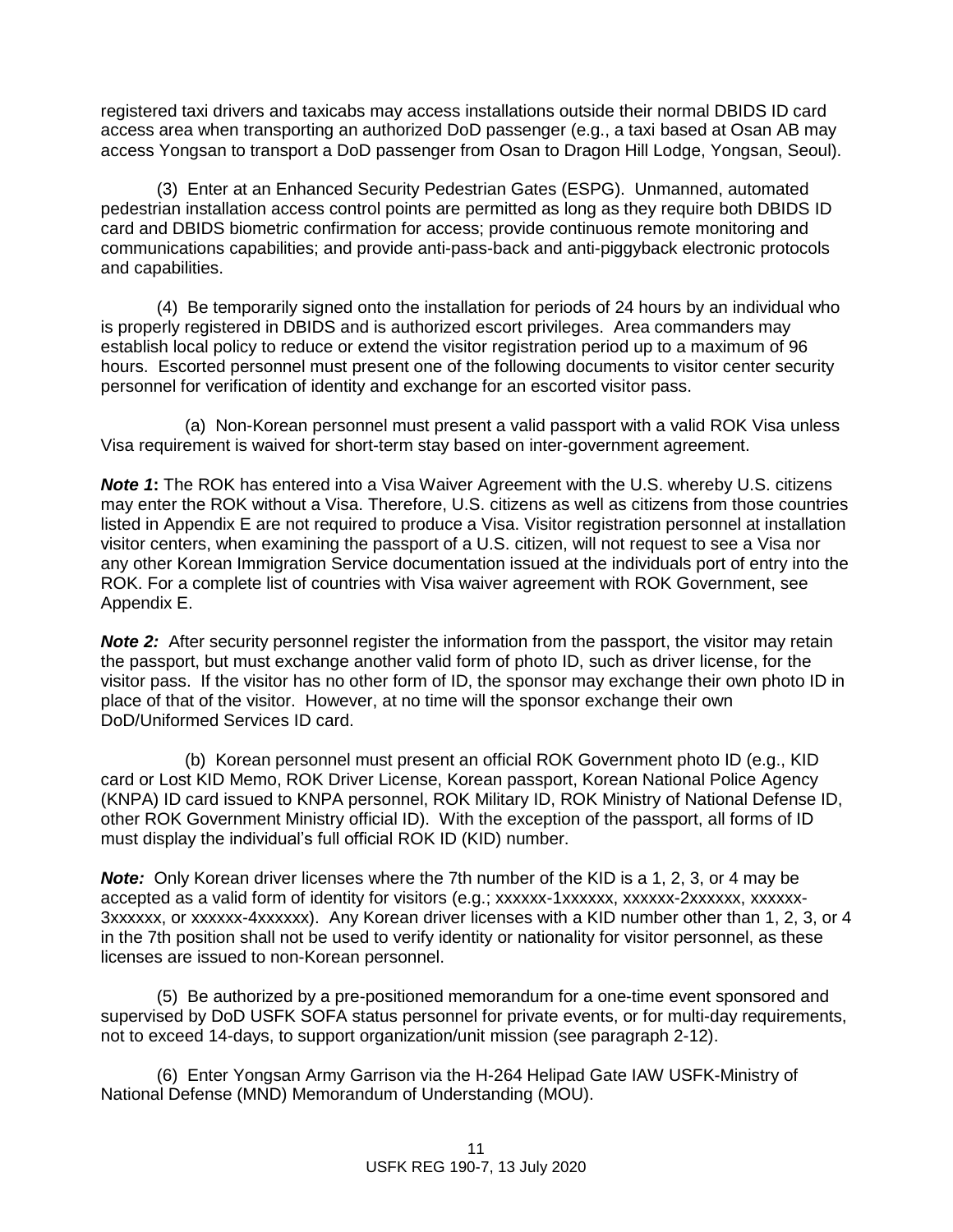(7) Enter in a General Officer official vehicle IAW USFK policy memo. Distribution is limited to security personnel.

b. Newly assigned personnel requiring access to a USFK installation for the purpose of obtaining DoD identification (DEERS/RAPIDS ID Office) must present a valid passport, additional form of government issued photo ID, and a copy of their military or government assignment or TDY order. However, these personnel must be escorted into the installation by an authorized DoD/DBIDS ID card holder with escort privileges.

c. Invited contractors requiring access to a USFK installation for the purpose of obtaining DoD identification must present a valid passport, additional form of government issued photo ID, and a valid USFK Form 700-19A-R-E. However, these personnel must be escorted into the installation by an authorized DoD/DBIDS ID card holder with escort privileges.

d. Approval authorities may implement additional measures beyond those contained in this regulation to further restrict access to all or parts of their installation.

#### **2-3. Types/Forms of Authorized Identification**

a. One of the following forms of identification must be presented to gain unescorted access to a USFK Installation. Forms of personal identification other than those listed below will not be accepted.

(1) DoD Common Access Card (CAC). A white, plastic composite, ID card that updates the current form of DoD ID cards. It is provided to Active Duty Armed Forces, selected Reserves, National Guard members, National Oceanic and Atmospheric Administration, U.S. Public Health Service, Emergency-Essential Employees, Contingency Contractor Employees, Deployed Overseas Civilians, Non-Combatant Personnel, DoD/Uniformed Services Civilians or Contracted Civilians residing in a foreign country for at least 365 days, Presidential Appointees approved by the Senate, DoD Civilian Employees, Eligible Contractor Employees, and Senior Executive Service (SES).

(2) Uniformed Services Identification Card - DD Form 2 (United States Uniformed Services Identification Card) (Active/Reserve/Retired). A green/red/blue ID card issued to individual ready reserve, reserve retired and active duty retired members of the uniformed services.

(3) Uniformed Services Identification and Privilege Cards. A brown ID card issued to DoD employees and invited contractors/technical representatives. DD Form 2764 (United States DoD/Uniformed Service Civilian Geneva Convention Identification Card) is issued to personnel with Geneva Convention status. DD Form 2765 (Department of Defense/Uniformed Services Identification and Privilege Card) is issued to personnel without Geneva Convention status, to include honorably "discharged" veterans rated 100 percent disabled by the Department of Veterans Affairs (DVA).

(4) Uniformed Service ID cards - DD Form 1173 and DD Form 1173-1 (Uniformed Services Identification and Privilege Card). A brown/red ID card issued to family members of Active/reserve duty military, military retirees, overseas DoD employees, invited contractors/technical representatives, and of discharged 100 percent disabled veterans.

(5) The DoD Civilian Retiree ID card. A CAC-like ID card issued to personnel who provided a career of service to DoD and the U.S. military and who may be permitted space available usage of MWR facilities.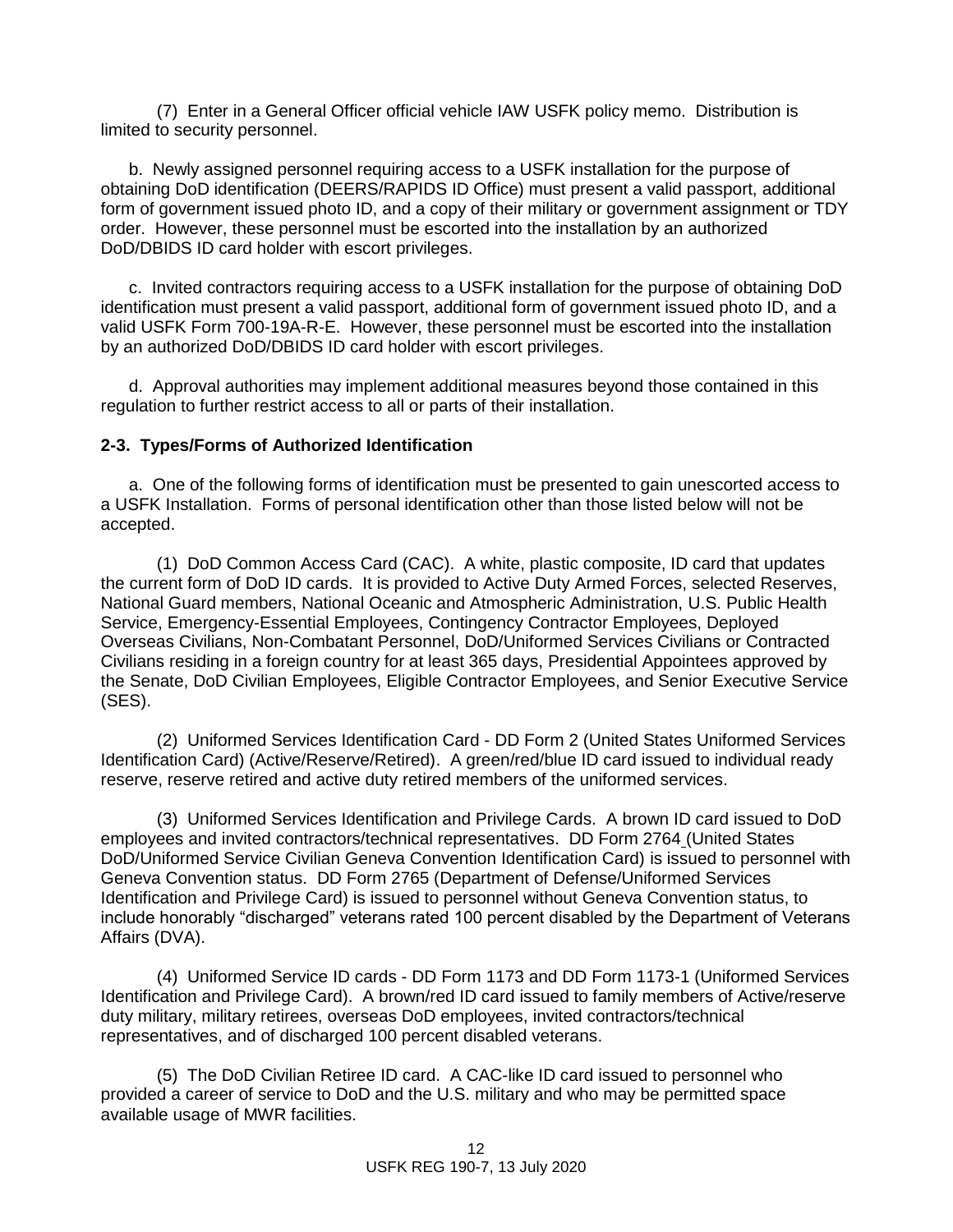(6) DBIDS ID card. A DBIDS-produced Installation Access Pass that is issued to individuals who are authorized access to specific USFK installations.

*Note***:** The DBIDS ID card shall not be modified or altered in any way for purposes other than installation access control.

(7) USFK Defense Biometric Identification System (DBIDS) Manual Look-up. Installation access may be granted to authorized ID card holder who arrive at an installation access control point without the appropriate DoD or DBIDS ID card in their possession (lost, stolen, left in office, etc.), only after positive personal identification and access authorization through DBIDS database manual lookup, DBIDS authorization profile check, and DBIDS fingerprint verification at an installation access control point with DBIDS Access Control Workstation (ACW). Not all access control points are equipped with an ACW system.

(8) Veterans Health Identification Card. A plastic ID card that is issued to U.S. military veterans by the U.S. Department of Veterans Affairs for use of installation facilities.

(9) Dependent children under the age of 12 do not require an ID or temporary pass when accompanied by an authorized DoD ID card holder.

b. Personnel Category Tables for Installation Access. There are two broad categories (DoD and non-DoD) used by USFK to distinguish personnel for access control. Appendix D-1 provides guidance for registering DoD personnel in USFK DBIDS and Appendix D-2 for requesting and authorizing installation access media for non-DoD personnel. These tables list the maximum allowable access authorizations and privileges for each category of personnel. Individual access requirements and approval authorities' installation access policies may result in actual authorizations which are more restrictive than the maximum table allowances depicted in Appendix D. Pass requesters and approval authorities will evaluate each pass request based on its own merit when reviewing requests to grant access to non-DoD personnel.

c.In USFK, law enforcement (LE) badges and credentials are not an authorized identity credential for installation access. Although not authorized as a stand-alone credential, after DBIDS verification of the bearer's DBIDS registered identity credential, LE credentials may be used to obtain or expedite access during special circumstances or activities (e.g., Installation lockdown in response to terrorist/criminal threat, FPCON change, lost/stolen weapon, etc.). Supplementary use of LE credentials is based on local policies and procedures, and in accordance with DoD policy.

#### **2-4. Categories of Personnel**

- a. SOFA status personnel.
	- (1) Active duty members of the U.S. Armed Forces.
	- (2) DoD civilian employees.

(3) Invited contractors and technical representatives (SOFA status must be verified by USFK Form 700-19A-R-E).

(4) Authorized family members of sponsors who fall into the three categories above. Authorized family members include a DoD employee's spouse; children who are unmarried and under age 21 years or who, regardless of age, are physically or mentally incapable of self-support;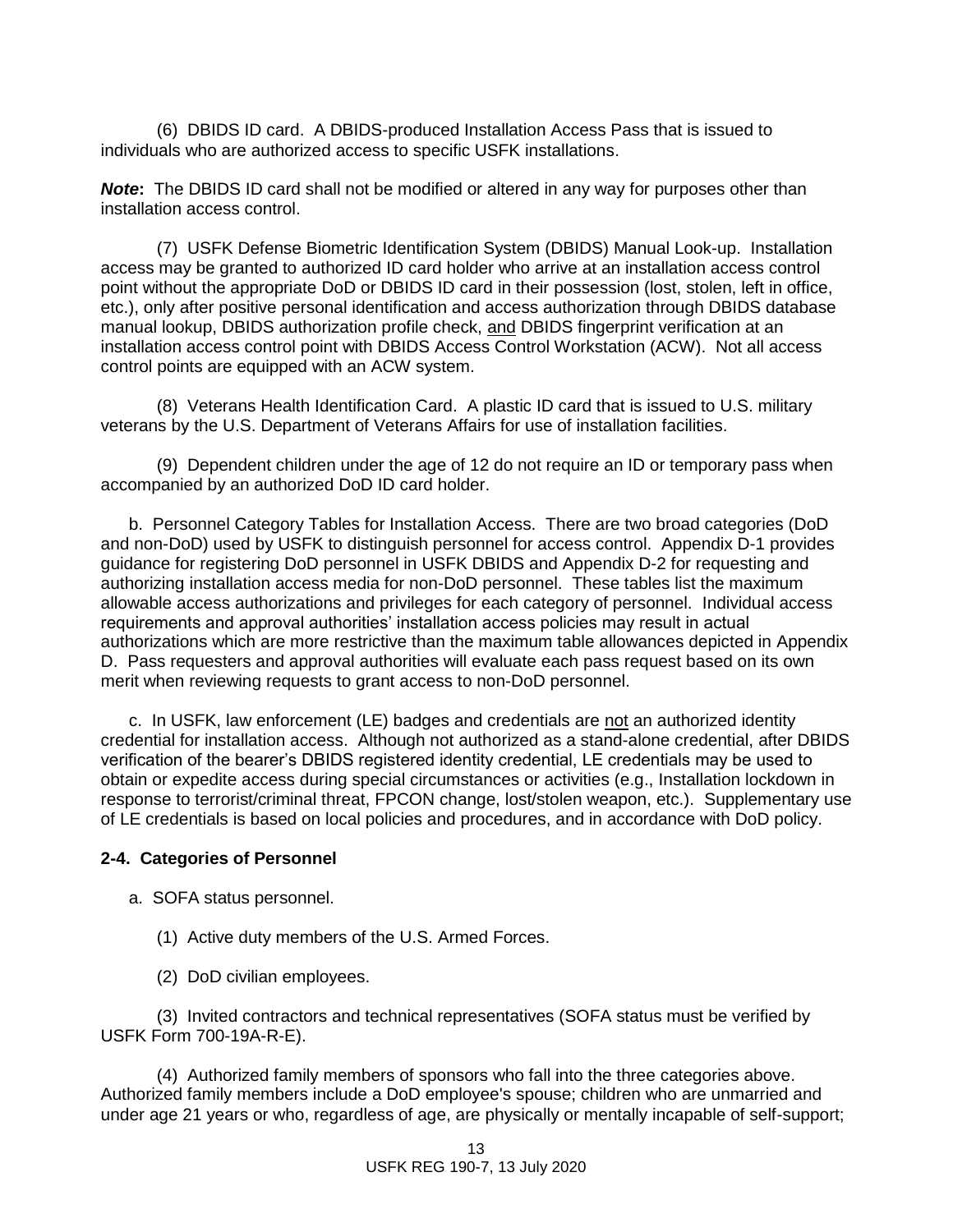dependent parents, including step and legally adoptive parents of the employee's spouse; and dependent brothers and sisters, including step and legally adoptive brothers and sisters of the employee's spouse who are unmarried and under 21 years of age or who, regardless of age, are physically or mentally incapable of self-support.

b. Non-DoD status Personnel Supporting the Mission.

(1) Employees. All personnel who are employed by USFK but not entitled to one of the DoD ID Cards listed in paragraph 2-3a above. Personnel in this category may be issued a DBIDS ID Card associated with their employment/services provided to USFK. These specific procedures apply to -

(a) Direct Hire Korean General Schedule (KGS) and Korean Wage Board (KWB) employees.

(b) The Exchange and Defense Commissary Agency (DeCA) employees.

(c) Non-Appropriated Fund (NAF) Employees.

(d) USFK Korean Employee Union officials. Only those accredited National Level Union Leaders who are authorized to conduct union related duties and responsibilities during their official USFK paid duty time may receive USFK-wide access. Days and hours of access, and escort privileges up to three persons will be as justified in the pass application. FPCON will be based on their mission-related official duties and responsibilities (paragraph 1-5d). Other union officials are not authorized escort privileges or installation access areas based on union activities. Pass expiration date will not exceed the elected term of office for the union official.

(2) ROK Military.

(a) Command Sponsored. Military members of the ROK Armed Forces who are assigned or attached to United Nations Command Military Armistice Commission (UNCMAC), Headquarters (HQ) CFC, or a USFK command, to include the Eighth Army ROKA Support Group, 7AF and 2ID/RUCD, their command-sponsored immediate family members (spouses and children age 18 and below).

(b) Non-Command Sponsored. Members of the ROK Armed Forces who are not assigned or attached to HQ CFC or a USFK command, but who are required to frequently access specific U.S. installations to perform official business.

(c) Civilians employed by the ROK Armed Forces and directly assigned or attached to HQ, CFC. Wartime essential ROK Ministry of National Defense (MND) civilians may be authorized access to multiple USFK installations based on their armistice military duties, responsibilities, and contingency duty locations, as justified in the pass application. Other civilians employed by the ROK Armed Forces for local administrative support may be granted access only to their current duty location. This includes ROKAF civilians assigned and working on Kunsan AB and Osan AB.

(3) Korean Augmentation to the U.S. Army (KATUSA). This program is unique to U.S. Army forces in Korea. The Eighth Army KATUSA Program Manager, in his capacity as proponent for the KATUSA program, will serve as liaison to the USFK PM, Security Division, for all matters pertaining to KATUSA access.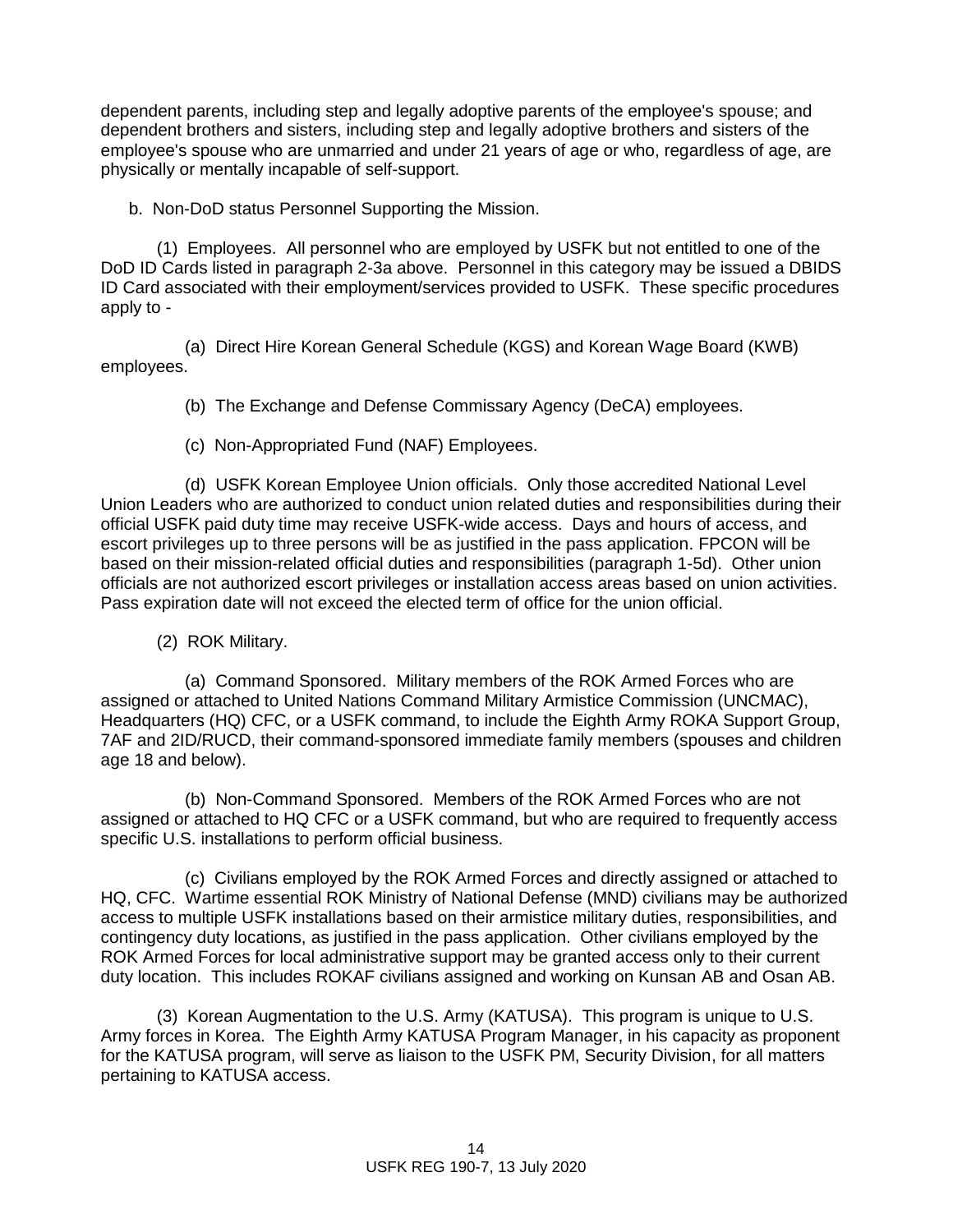(4) Korean Service Corps (KSC). Korean Service Corps employees are direct hire employees who perform vital support functions throughout USFK. The provisions of this section complement those for KGS or KWB employees.

(5) Department of State Personnel (U.S. Embassy-Korea). Personnel assigned to or on duty with the U.S. DOS, U.S. Embassy-Korea, or in an U.S. Diplomatic or consular post and their immediate command sponsored family members who require access to a USFK installation. This also includes Korean National and other non-U.S. employees of these organizations who access USFK installations in the course of their official duties. The U.S. Embassy will control the issue/return of DBIDS ID card passes for U.S. employees and their command sponsored family members, based upon official assignment or travel orders. Passes for other personnel, to include local national and personal service employees and short term visitors, will be processed through the appropriate USFK installation access authority and Pass and ID office.

(6) Contractors/Technical Representatives (Based in the United States). U.S. citizens contracted to work for DoD in the USFK AOR, but who do not meet the requirements of USFK Regulation 700-19 for invited contractor or SOFA status.

(7) Contractors/Technical Representatives (Living In Host Country). Korean nationals or third country nationals who reside in Korea, and are contracted to work for the DoD for a specified time period in the USFK AOR.

(8) Vendors. Individuals or organizations authorized to sell merchandise or provide services on USFK Installations.

(9) Allied Nation Military. Includes UNCMAC, UNC Sending States, Neutral Nations Supervisory Commission (NNSC), and other third country military assigned for duty with the USFK staff. Non-U.S. military personnel assigned to UNCMAC or the NNSC and their respective command sponsored dependents are granted installation access authorizations equivalent to those of DoD and SOFA status personnel. This category also includes UNC Sending States and NNSC member nations' ambassadors, deputy chiefs of mission, Sending State Liaison Officers, their spouses and immediate family members that accompany them, and civilian employees who may require access to USFK installations in the performance of official duties. Access authorizations for ambassadors, deputy chiefs of mission, their spouses and immediate family members who accompany them and civilian employees will be based on their official duties in support of the allied nation militaries and may include authorizations up to the equivalent of those of DoD and SOFA status personnel.

(10) ROK Law Enforcement. Officers assigned to KN Police stations or key members of the Korean National Police Agency, Korea Customs Service, or the Korean Immigration Service who require frequent access to a USFK military installation in the performance of their official duties.

(11) ROK Government Officials. ROK government officials at local, regional, or national levels who require frequent access in support of official business with U.S. Military representatives on USFK installations. These officials must be currently serving in a government position and may only be granted access to USFK installations to conduct official business.

(12) ROK Fire and Medical Services. ROK fire/emergency services and medical services personnel who require frequent access to a USFK military installation to provide services in support of a local MOA or MOU.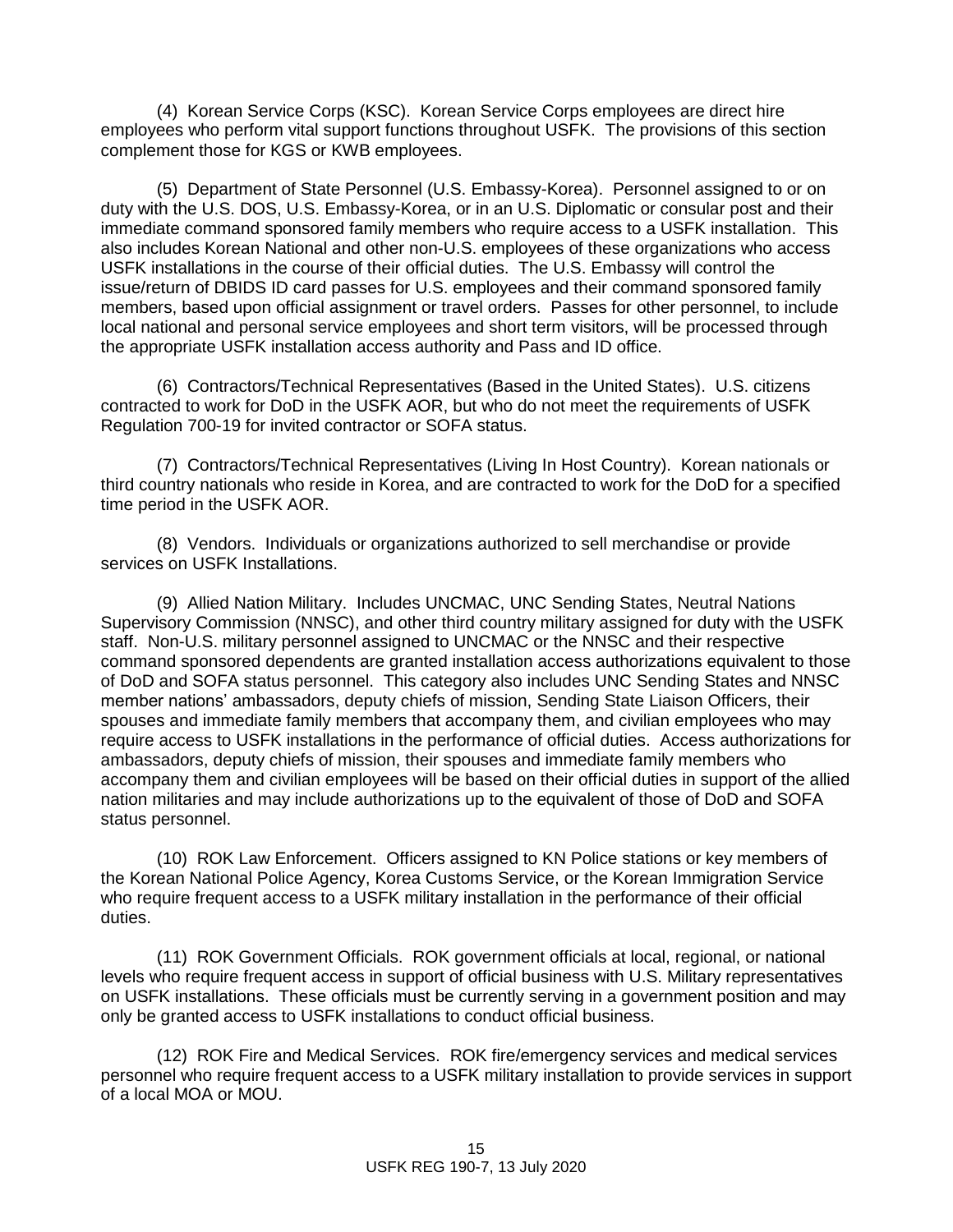(13) Volunteers. Qualifying service includes scheduled and recurring volunteer service in support of an established appropriated or non-appropriated fund community service activity (e.g., Red Cross, chapel musician, hospital patient escort/aid, intern, etc.). The sponsor, requestor, and approval authority must consider the nature and frequency of the individual's volunteer service to the military community when deciding whether unescorted access should be granted under the Volunteer category. The test for volunteer service is whether or not it is being performed on a frequently recurring basis (e.g. weekly) as part of a scheduled service activity. Access approval and vetting procedures for volunteers are equivalent to those of local non-DoD contractors.

(14) Chauffeurs. Personnel employed as non-DoD drivers may be issued a red background DBIDS ID card to permit escorted access, subject to approval by the Area Commander. To obtain a pass for their chauffeur, an applicant must submit proof through their sponsor and requester to the approval authority that the individual is in fact employed as their chauffeur. If granted, chauffeur passes are not valid for unescorted access to USFK installations. The employer's name and ID number will be recorded in the remarks section of the pass and the employer must be with the chauffeur whenever the chauffeur is accessing a USFK installation. The chauffeur is permitted to remain unescorted with the vehicle or in a designated waiting area outside the location where the employer is attending a meeting, function, or event for the duration of the event.

c. Other Non-SOFA Status Personnel.

(1) Sponsored Guests. Non-DoD personnel granted access to USFK installations in support of various command programs, including the Good Neighbor Program (USFK Regulation 360-4), whose physical presence serves to advance the ROK-U.S. alliance. Specific subcategories of Sponsored Guests are defined below.

(a) Senior Level Advisors. Key personnel designated by the Commander, USFK, who require regular access in order to advise USFK leaders or provide strategic support for the U.S. military community. Includes ROK national government and third country government officials (not DCP) at the vice minister/deputy ambassador (and above) level.

(b) Other ROK and third country government officials (Includes local, regional, and national level government officials) who support the local U.S. military community through cultural exchanges or other events.

(c) Good Neighbors. Individuals providing significant service to a military community in support of USFK's GNP. In reviewing applications, the requesting and approving authorities shall ensure the individual's role in the GNP is direct, unambiguous, significant and measurable. These individuals may be given access to the installation(s) where their service is performed.

(d) Department of Defense Education Activity (DoDEA) non-SOFA, non-DoD, Students and their Adult Emergency Contacts. Requests for installation access by DoDEA non-SOFA, non-DoD, status space available students and their adult emergency Points of Contact (POCs) must be processed IAW paragraph 2-6 below, Special Rules for Sponsored Guest Access. Sponsored guest approval authorities may grant a maximum of 2 additional unescorted access passes per family of non-SOFA space available DoDEA students to adults who are identified as emergency contact POCs. Unescorted access passes for DoDEA emergency POCs will only be approved for the installation on which the DoDEA school is located.

(e) Former Republic of Korea (ROK) 4-Star General Officer Chairmen of the Joint Chiefs of Staff and Deputy Commanders, Combined Forces Command are authorized USFK-wide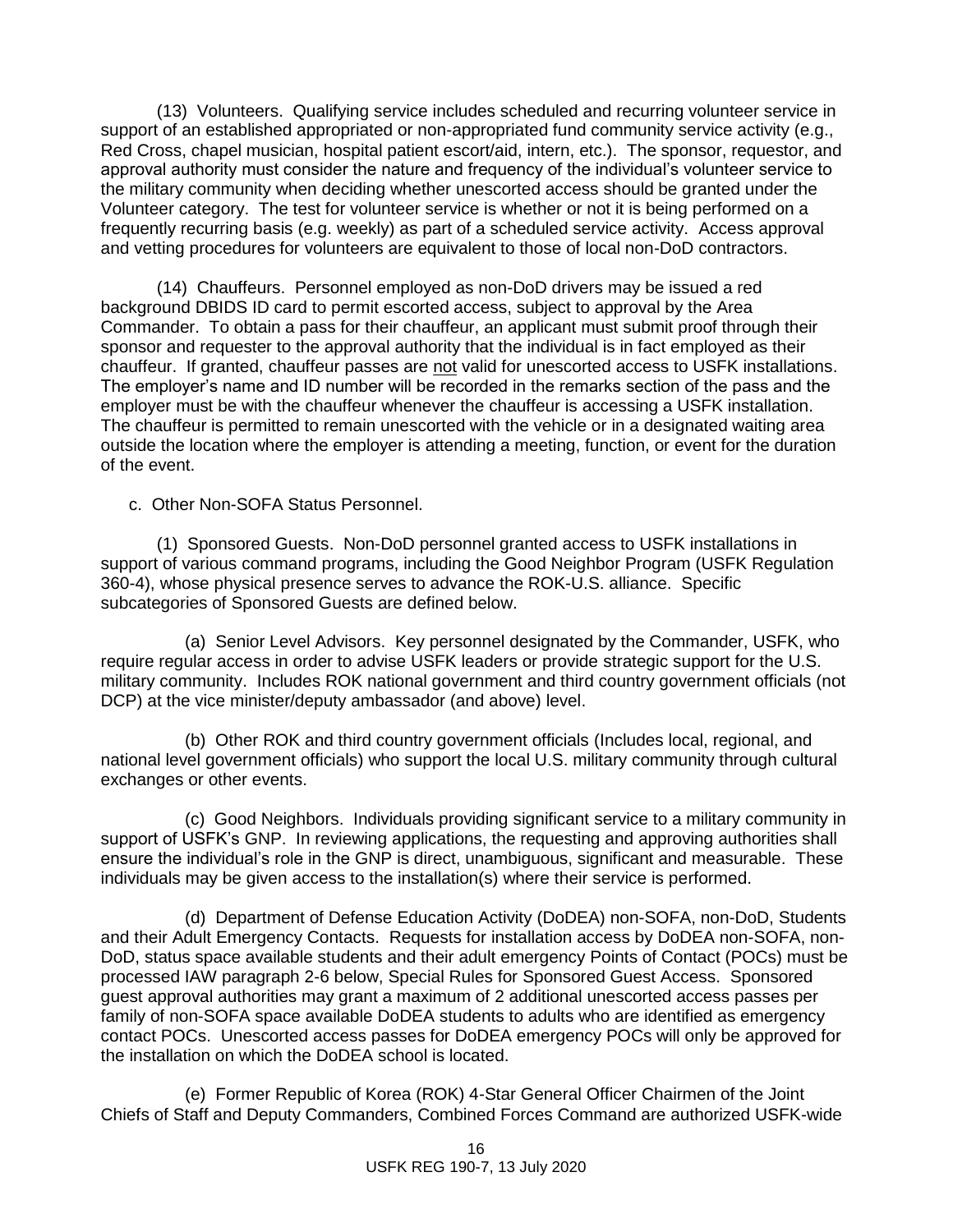unescorted Sponsored Guest access based on their continuing positive influence on the ROK-U.S. alliance. Their spouses may be granted the same unescorted access privileges as the former/retired ROK 4-Star. The USFK Public Affairs Officer or the U.S. Executive Officer and Special Assistant to the CFC Deputy Commander may be the Sponsor and Requestor for their Sponsored Guest passes. The USFK CoS will serve as Sponsored Guest installation access Approval Authority for the designated former/retired ROK 4-Star Chairmen of the Joint Chiefs of Staff and Deputy Commanders, Combined Forces Command, and their spouses.

(2) Honorary Club Members (HCM). Individuals granted access to a specific installation for the purpose of using a non-appropriated fund activity to which they have been granted Honorary Club Membership, IAW the ROK-U.S. Honorary Club Agreement, 141st JC, 1981, p.9810. This category only includes the individual HCM who is included in the allocated HCM membership quota under the ROK-U.S. SOFA for the club where they are granted membership. Spouses, family members, drivers, or other associates of the HCM shall not be granted installation access under this category.

(3) Spouses. Except as noted previously, spouses of authorized Sponsored Guest pass holders, ROK law enforcement, ROK military general officers assigned to Eighth Army and 2501st Digital Liaison Detachment, or other ROK government officials may be issued a red background DBIDS ID card to permit escorted access, subject to approval by the designated approval authority. To obtain a pass for their spouse, an applicant must submit proof through their sponsor and requester to the appropriate approval authority that the individual is in fact their spouse. If granted, spouse passes are not valid for unescorted access to USFK installations. The applicant's name and ID number will be recorded in the remarks section of the pass and, once approved, the spouse must remain with the authorized escort at all times while the spouse is on a USFK installation.

(4) Personal Service Employees. This category includes Korean citizens, or resident aliens whose immigration status authorizes them to be employed as personal service employees (nannies, maids, gardeners, drivers, etc.), who are hired by SOFA status USFK personnel, by USFK units/organizations, or by ROK military personnel who reside in family housing on a USFK military installation (e.g., Osan Air Base). DoD SOFA status and DOS U.S. Citizen employee sponsors may personally sponsor and request access for a maximum of two (2) personal service employees per household. Personal service employees are not authorized escort privileges. Access requires approval by the Area Commander.

(5) Short Term Visitors. Personnel visiting assigned USFK military members or USFK DoD civilian employees may receive a pass valid for up to 90 days. The visitor in this category may or may not live in Korea, and access is granted for the purpose of unofficial visits to DoD personnel residing in Korea. Short term visitor passes may also be granted to personnel visiting DOS personnel who reside on a USFK installation. To discourage abuse of short term visitor passes in lieu of a permanent pass request, frequent and repeated request of short term visitor pass for same visitor should be closely monitored with no more than one renewal in a 1 year period. Exceptions to this policy should be considered by Area Commanders. Request should be submitted to local servicing Pass and Identification Office no later than 30 days of the visit start date or approval may not be completed in time for the visit. DoD or DOS sponsors of unofficial visitors may personally sponsor and request short term visitor passes. Approval authority for a short term visitor pass to a single Installation or Area belongs to the Area Commander in the grade of O-5 or above, who may in turn delegate approval authority to his/her O-5 or civilian equivalent Deputy Commander or O-5 Sub-Area Commander. Approval authority for an Eighth Army, 7AF or USFK-wide short term visitor pass is the Eighth Army/7AF Commander (with authority for further delegation) and USFK PM, respectively.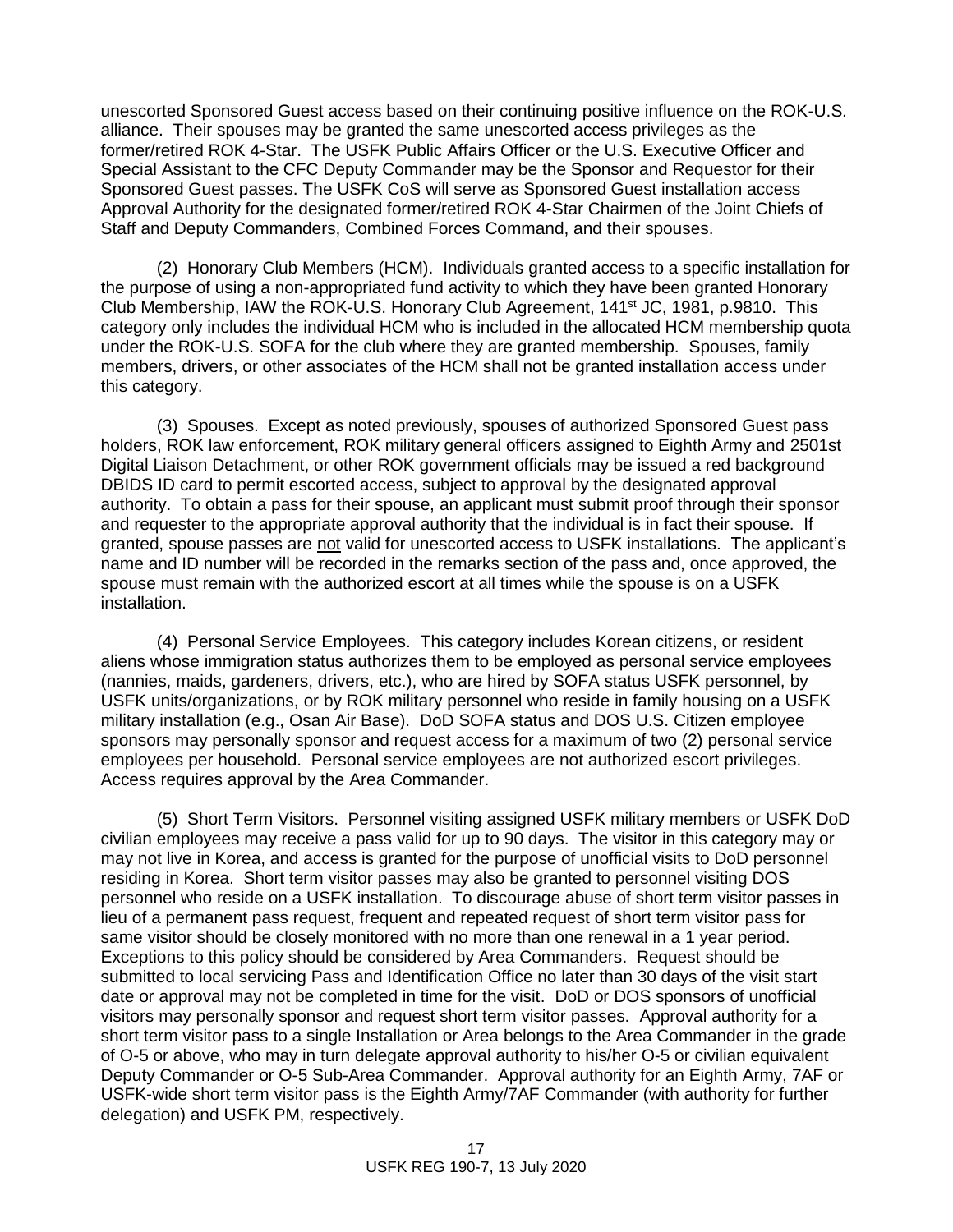(6) Non-SOFA DoD ID card holders. This category includes DoD local contractors, DoD local national employees, DoD Military and Civilian Retired (Not Dual Status), Survivor of Deceased DoD ID card Member, geographically separated family members of non-SOFA status DoD ID card holders, and other DoD personnel who do not have SOFA Status.

(7) TDY local employees. Employees with a valid personal DBIDS ID card pass and TDY orders may access an installation at the designated TDY location outside the normal access area, days and hours as indicated on their pass, as long as the access is consistent with the designated TDY mission. TDY orders must identify the specific dates and locations of travel. Blanket TDY orders will not be valid for installation access.

(8) Commercial Life Insurance or Mutual Fund Solicitor (CLI&MF). An individual authorized to solicit and sell Commercial Life Insurance (CLI) or mutual funds (MF) on USFK installations pursuant to the requirements of DoD Instruction 1344.07.

(9) Non-DoD family member. This category includes the following:

(a) Adult children, parents, and parents-in-laws of SOFA-status DoD personnel, who are not recognized as a DoD authorized dependent, but who are residing in Korea with a SOFA status sponsor. The DBIDS ID card may be sponsored and requested by the SOFA status sponsor. Sponsor must submit relationship verification document such as birth certificate or marriage certificate.

(b) Non-DoD family members of deceased service members who are accessing DoD resources as part of the Survivor Outreach Services (SOS) Program. The DBIDS ID card may be sponsored by the installation SOS program coordinator.

(c) Spouse of a retired DoD civilian employee who resides in Korea. The DBIDS ID card may be sponsored and requested by the retired DoD civilian employee, who shall include a copy of their DoD retired identification card as well as a copy of the marriage license with the application.

(d) Non-dependent family member of Korean military personnel who reside in family housing within the geographical confines of a USFK military installation (e.g., ROKAF family housing on Osan Air Base).

### **2-5. Pass Application Procedures**

a. Sponsors will complete and sign Application for a USFK Installation Pass, USFK Form 82E (Application for Installation Pass), available electronically at [http://8tharmy.korea.army.mil/g1\\_AG/Programs\\_Policy/Publication\\_Records\\_Forms.htm.](http://8tharmy.korea.army.mil/g1_AG/Programs_Policy/Publication_Records_Forms.htm) Applications must be completed in English using standard American measurements. Applications will be completed in order to issue an initial DBIDS ID card (First-time pass), to renew a pass that has expired or is about to expire, or to request changes to approved access authorizations.

Application for installation pass must be submitted as follows:

- (1) For a single installation access request: 30 days prior to the first access date.
- (2) For multiple installation access request: 60 days prior to the first access date.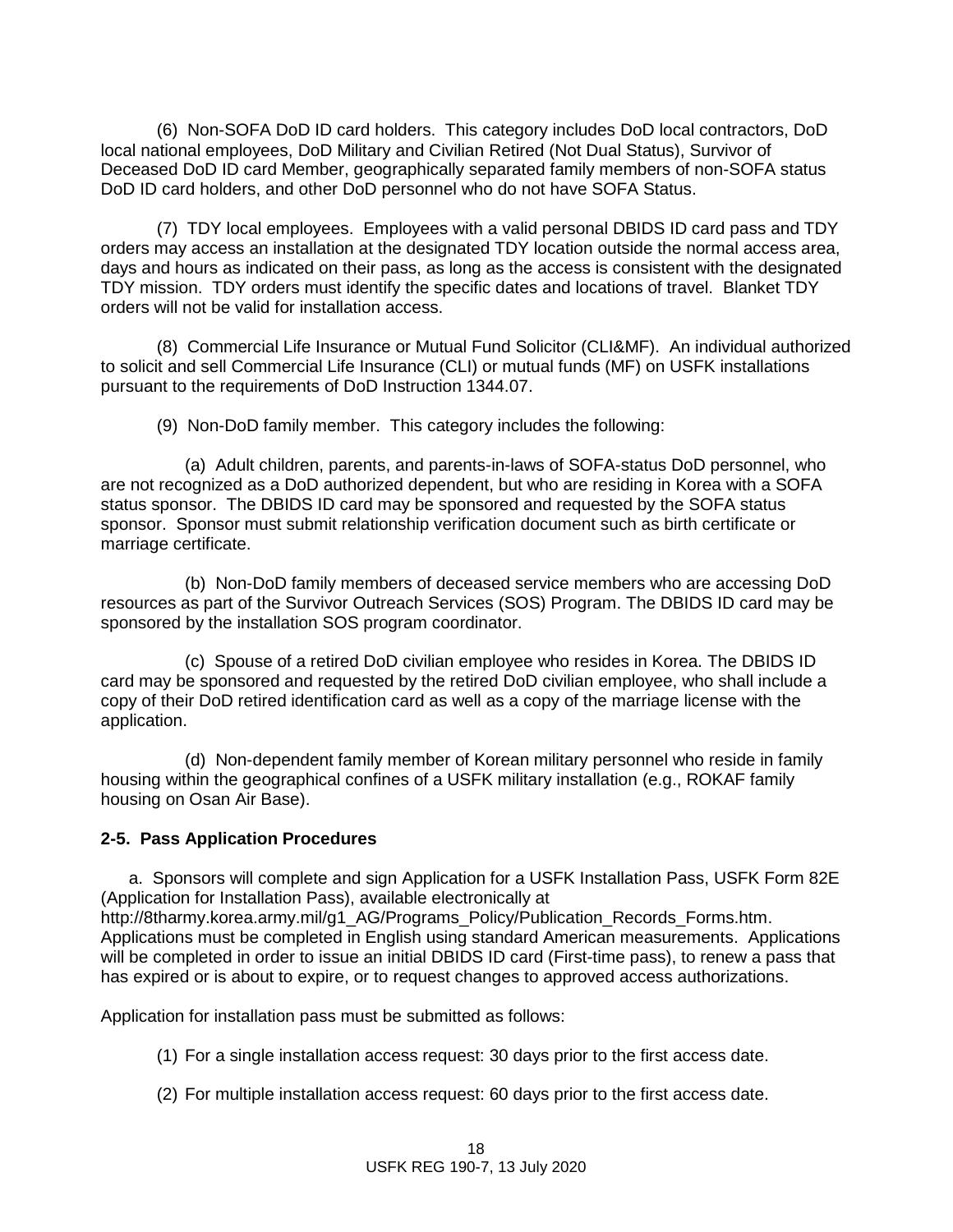b. For all non-DoD/non-SOFA status personnel, the following rules apply:

(1) Sponsoring Organization. The sponsoring organization for all non-DoD personnel who require a DBIDS-produced DBIDS ID card Installation Pass to gain access to USFK installations must be an U.S. organization assigned to, attached to, or supporting USFK and not a specific person (except short term visitors, personal service employees, and family members). For purposes of sponsorship, this includes The Exchange, DeCA, General Services Administration (GSA), and the Corps of Engineers Far East District. For ROKAF personnel assigned to Kunsan AB and Osan AB, ROKAF squadron level and above units will serve as the sponsoring and requesting units (ROKAF squadron level and above commanders are authorized to sponsor and request installation access for their personnel). For contractors, the requiring or using activity will serve as the sponsoring and requesting organization, and all requests will be coordinated with the contracting officer representative who will validate the status of the contract prior to consideration by the approving official. Contract sponsors will carefully consider contractor requests for escort privileges and ensure there is a valid need prior to submitting the pass request.

(2) Applicant Category. An applicant's category will determine the type of installation pass that may be issued and the associated restrictions. Personnel will not possess more than one type of DBIDS ID card installation access document. Personnel entitled to a DoD ID card will not receive a DBIDS ID card.

(3) Criminal History Checks. Criminal history checks are used to determine if an applicant is a security risk. Criminal history check requirements are based on an individual's category. Local Pass and ID Officials will check and verify that a criminal history check has been completed, or when applicable, that a criminal history check has been initiated.

(a) Completed criminal history checks are valid for three years. Passes may be renewed for existing pass holders whose criminal history checks are older than three years, as long as a local military law enforcement name check is completed and a new KNP criminal history check has been requested.

(b) Criminal history checks in USFK consist of three parts: A local check through the local U.S. military law enforcement agency or USFK Joint Police Information Center (JPIC), a check conducted through the Korean NPA and, as required, an additional check through the National Crime Information Center (NCIC).

 Local U.S. military law enforcement agency or JPIC. Required prior to initial issue of an Installation Pass and prior to renewal of an Installation Pass. Upon completion, the Pass & ID Office may issue the DBIDS ID card Permanent Pass.

• Korean NPA Check (KNPA). Valid up to three years. This check is performed national divisions of the KNPA. Permanent passes may be issued and renewed as long as an updated KNPA check has been requested, and the required local U.S. military law enforcement agency/JPIC check is completed.

 NCIC. Non-DoD civilians will also receive a NCIC criminal history check, as requested by USFK, or by components through USFK.

 Upon completion of the KNPA criminal history checks, any derogatory information will be provided to the pass approval authority for consideration as to whether or not the individual's access authorizations should be amended or revoked, and may result in immediate suspension of unescorted access privileges pending reconsideration by the approval authority.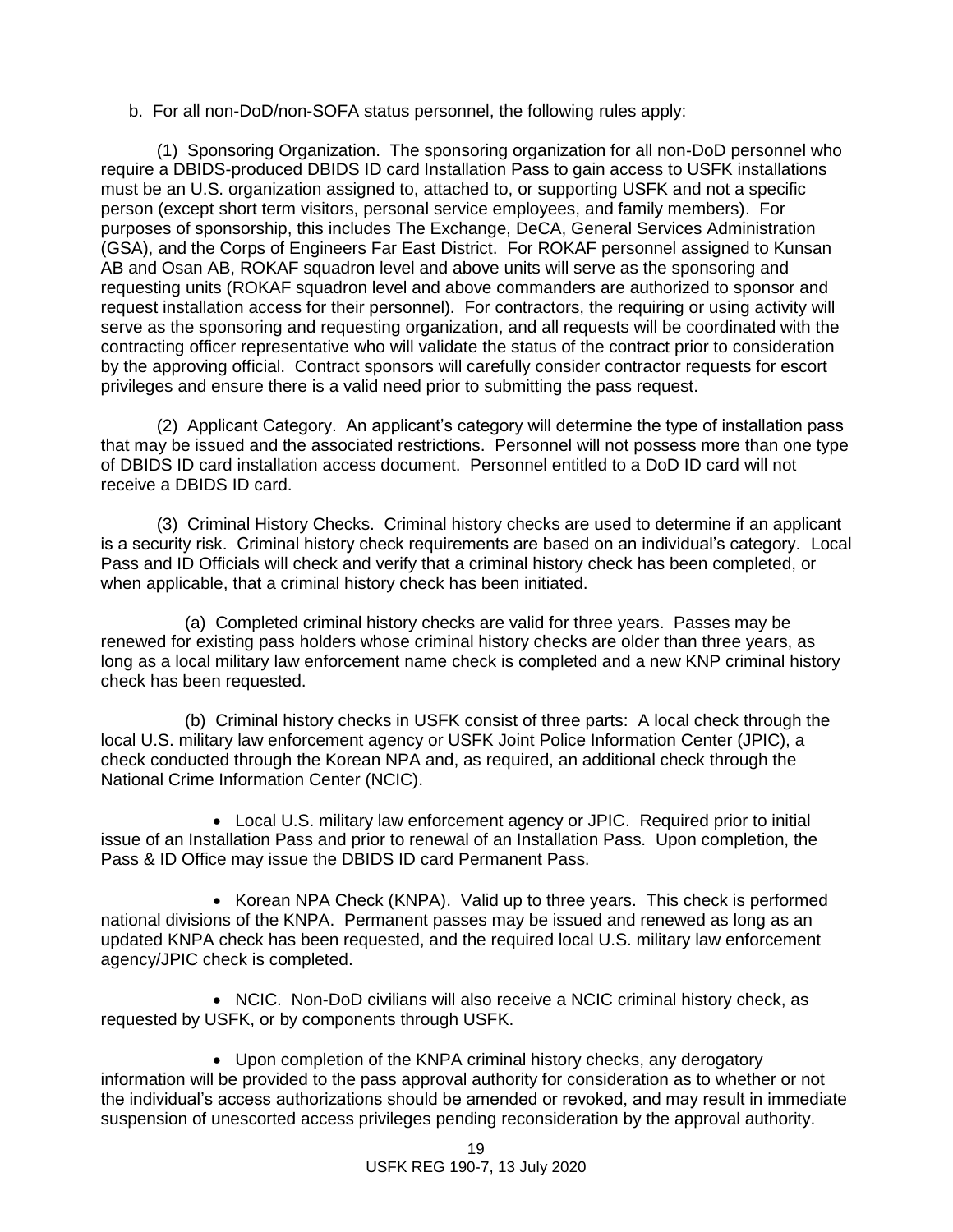(c) Additional criminal history check requirements for non-DoD Designated Country Personnel (DCP) are specified in chapter 4 of this regulation.

(4) Number of installations to which access is required. With the exception of the following categories of personnel who are automatically granted USFK-wide access, the installation access control program limits a person's access to the maximum number of installations/Areas required for the person to perform their official duties based on their relationship with USFK.

(a) SOFA status DoD ID card holders assigned or attached to CFC/USFK/UNC.

(b) Non-SOFA DoD military personnel, military beneficiaries and their authorized family members.

(c) DoD civilian retirees and their authorized family members.

(d) U.S. Embassy U.S. citizen personnel and their assigned family members.

(e) KATUSA personnel.

(f) Military members of the ROK Armed Forces who are assigned or attached to HQ, CFC or a subordinate CFC U.S. Command, and their command-sponsored family members.

(g) Allied and neutral nation military personnel assigned to UNCMAC, NNSC, and USFK.

(5) Days and Times Access is required. Requested days and hours of access must be consistent with the official relationship and duties of the individual.

(6) Escort Privileges. Escort privileges granted to all Non-SOFA members, except Good Neighbors, are for official business only. Requested escort authorizations must be consistent with the official relationship and duties of the individual. The maximum personnel escort authorizations that may be approved are specified in appendix D. Short term visitor pass holders are not authorized escort privileges.

(7) Force Protection Condition (FPCON) Restrictions. DoD ID card holders are authorized access during all FPCONs. For non-DoD ID card holders, the highest required FPCON will be requested by the sponsoring organization and, as approved, reflected on the DBIDS ID card. DBIDS registration offices will limit FPCON access to BRAVO if not specified by the sponsoring organization. During FPCON C or D, routine visitor operations will cease. Additional restrictions on installation access may be directed by the Commander, UNC/CFC/USFK, the geographical area Antiterrorism (AT)/Force Protection (FP) senior responsible officer, or by the Area Commander. When an Installation, Area, or USFK is at FPCON C or D, only personnel with the corresponding authorized FPCON C or D access may enter an installation.

(8) Health Protection Condition (HPCON) Restrictions. DoD ID card holders are authorized access during all HPCONs. For non-DoD ID card holders, the highest required HPCON will be requested by the sponsoring organization and, as approved, reflected in the remarks section of DBIDS. DBIDS registration offices will limit HPCON access to BRAVO if not specified by the sponsoring organization. When an Installation, Area, or USFK is at HPCON C or D, only personnel with the corresponding authorized HPCON C or D access may enter an installation.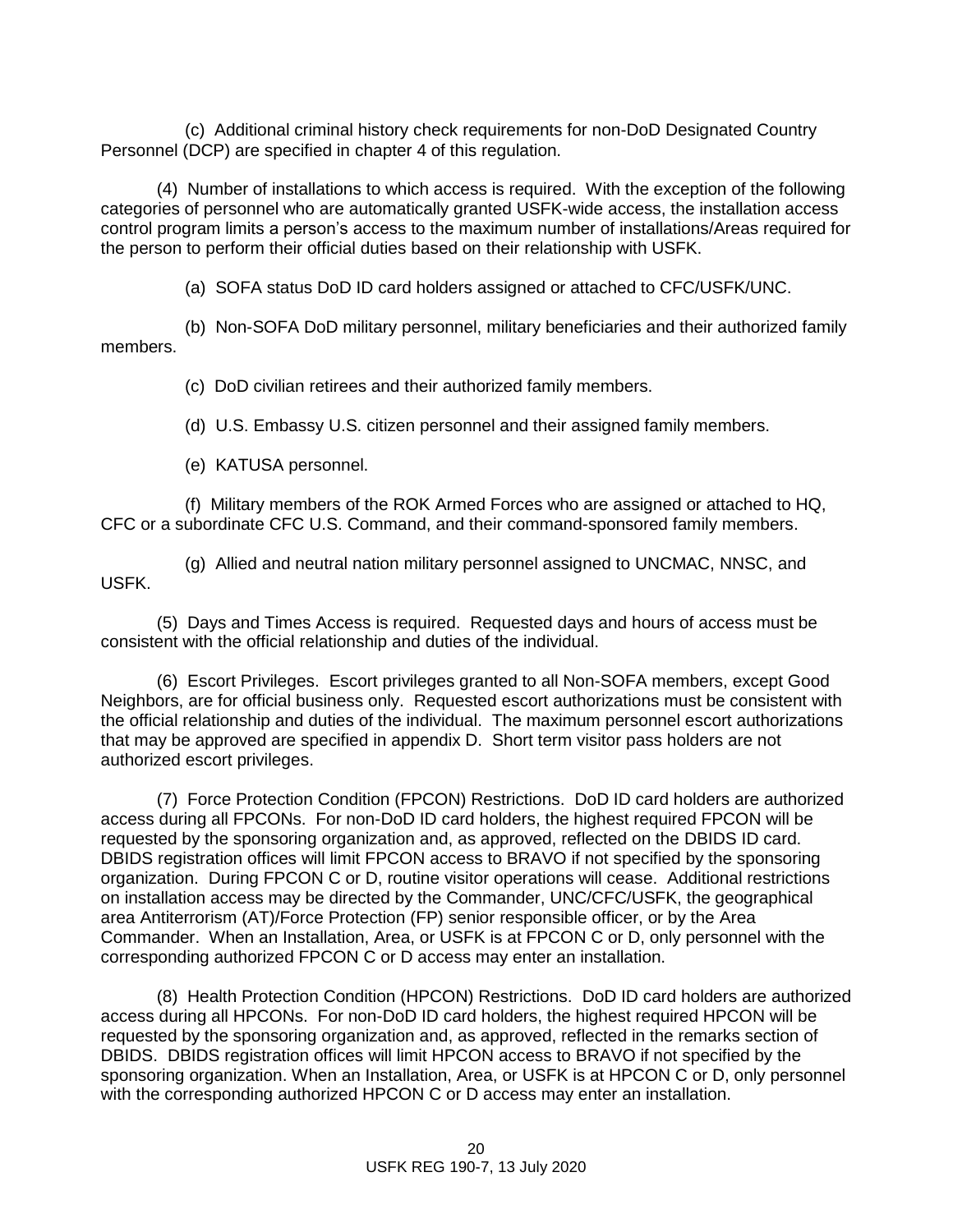(9) Mandatory DBIDS Registration. All USFK installation access passes will be processed and recorded using USFK DBIDS, which provides a centralized database to record personnel access authorizations, and an identification verification system based on DFMD.

### **2-6. Special Rules Pertaining to Sponsored Guest Access**

a. Participation in the USFK Good Neighbor Program (USFK Regulation 360-4) does not create an entitlement for USFK installation access. Personnel authorized to sponsor, request, and approve Special Guest access under the provisions of this regulation shall determine which Good Neighbor Program participants will be nominated for and provided Sponsored Guest access, based on their command objectives and in accordance with the provisions of this regulation.

b. Installation access shall not be based on membership in a private organization; gifts or favors, monetary or non-monetary donations, or other payments to any individual or to a private organization; or past approval of installation access.

c. Private organizations shall have no role in sponsoring, requesting, or approving of individuals for installation access.

d. In sponsoring, requesting, or approving access, the sponsor, requesting authority, and approving authority must be acting in their official capacity and not as a member of a private organization. Commanders or civilian employees serving as an officer of a private organization shall not sponsor, request, or approve access under this provision in any capacity.

e. The sponsor for an individual considered for installation access will be, at a minimum, an O-4 or higher commander or their GS-14/15 deputies when acting as an activity commander. The official requestor must be an O-6 commander. An O-6 commander sponsor may act as requestor as well. In cases where the O-6 Area Commander has been delegated approval authority, the O-6 Area Commander may delegate the authority to serve as sponsor and requestor for Sponsored Guest passes to their military or civilian Deputy Commander. These authorities shall not be further delegated. O-6s serving on primary and special staffs of general officers may be granted authority to sponsor as an exception to policy based on a proven need in support of USFK's Sponsored Guest Program (see paragraph 1-6 for exception to policy procedures). The following positions, when filled by an O-6/GS-15 or SES civilian, are granted permanent authority to sponsor and request Sponsored Guest passes:

(1) Executive Officer to the Commander, USFK.

(2) Special Advisor to the Commander, USFK.

(3) Special Assistant to the Deputy Commander, USFK.

(4) Deputy Commanders and Chiefs of Staff, USFK Service Component Commands [Marine Forces Korea (MARFORK); Commander, U.S. Naval Forces Korea (CNFK); Eighth Army; Special Operations Command Korea (SOCKOR); 7 AF].

(5) Deputy Commanders and Chiefs of Staff, 19th ESC and 2nd Infantry Division.

(6) Deputy/Vice Commanders: U.S. Army Garrisons, USAF Wings, and USAF Mission Support Groups.

(7) Provost Marshal, USFK and Eighth Army.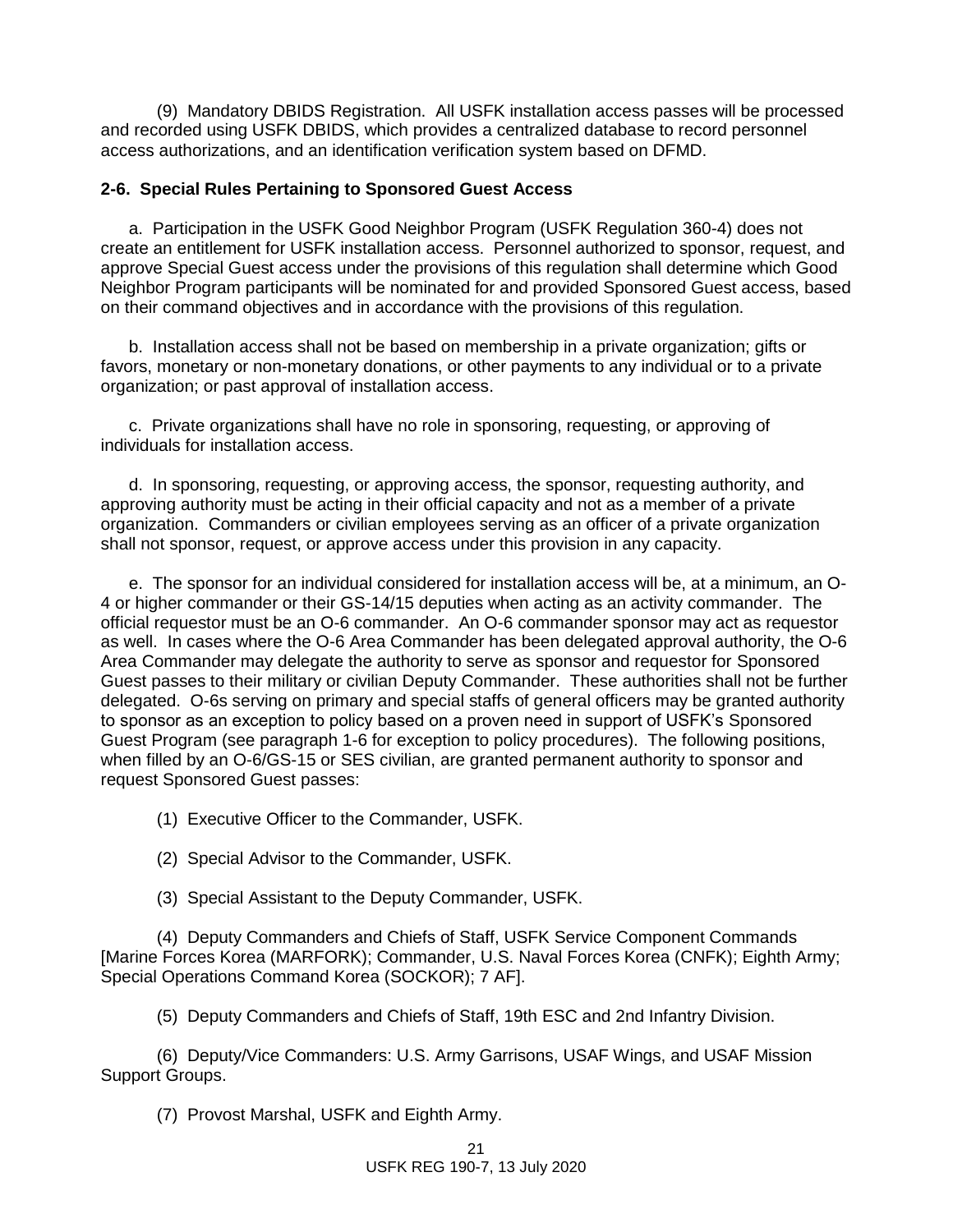- (8) Public Affairs Officer, USFK and G9, Eighth Army.
- (9) Command Chaplain, USFK and Eighth Army.
- (10) G37 TREX, Eighth Army.
- (11) USFK Staff Principals and their Deputies, O-6 and above.

f. Sponsors will provide sufficient and appropriate justification prior to requesting escort privileges for their applicants. The justification for granting escort privileges must also be related to the conduct of on-installation community support activities or other events in support of USFK's Program. Refer to paragraph 2-5.b(6) Escort Privileges.

g. The approving authority for Sponsored Guest passes is Area Commander.

h. All commanders and staff who sponsor, request, or approve Sponsored Guest installation access must complete the theater Sponsored Guest training posted at [https://pacom.deps.mil/cmds/usfk/fkpm/SEC/SitePages/Home.aspx,](https://pacom.deps.mil/cmds/usfk/fkpm/SEC/SitePages/Home.aspx) or available from the USFK Provost Marshal Office (PMO), DSN (315) 755-8069 or 755-8070 and service component Provost Marshal or Security Forces Office, prior to sponsoring, requesting, or approving Sponsored Guest pass applications. Sponsor shall include in Block 14, Justification, of the USFK Form 82-E Application for Installation Pass, the following comment, "Sponsor and Requestor have completed Sponsored Guest Training, as required by USFK Regulation 190-7."

i. All commanders and staff who sponsor, request, or approve Sponsored Guest installation access will consider the following criteria when reviewing pass applications:

(1) Unescorted Access Requirement: Are the Sponsored Guest's official activities recurring and of a nature and frequency to warrant issuance a permanent pass for unescorted installation access, or can the access requirement be satisfied by adding the individual to the escorted or unescorted access memorandum for individual events (paragraph 2-12)

(2) Retrieval of Old Access Documents: If the applicant is a government official or other community leader who was granted access based on their official position, has their predecessor's access media been recovered?

(3) Access Area: Is the requested access area limited to the installation of the individual's Sponsored Guest activities?

(4) Access Days/Hours: Are the requested access days and hours consistent with what is required for the individual's Sponsored Guest activities?

(5) Escort Limits: Does the individual require the ability to bring other non-DoD personnel onto the installation for participant in Good Neighbor activities? If so, are the requested escort limits commensurate with the requirement (maximum escort: 3 additional personnel)?

(6) Private Organization: Have the sponsor and requestor ensured that access is not based on membership in a private organization and that a private organization or association, or other third party has had no role in the application, sponsorship, request, approval, issuance, or retrieval of installation access documents?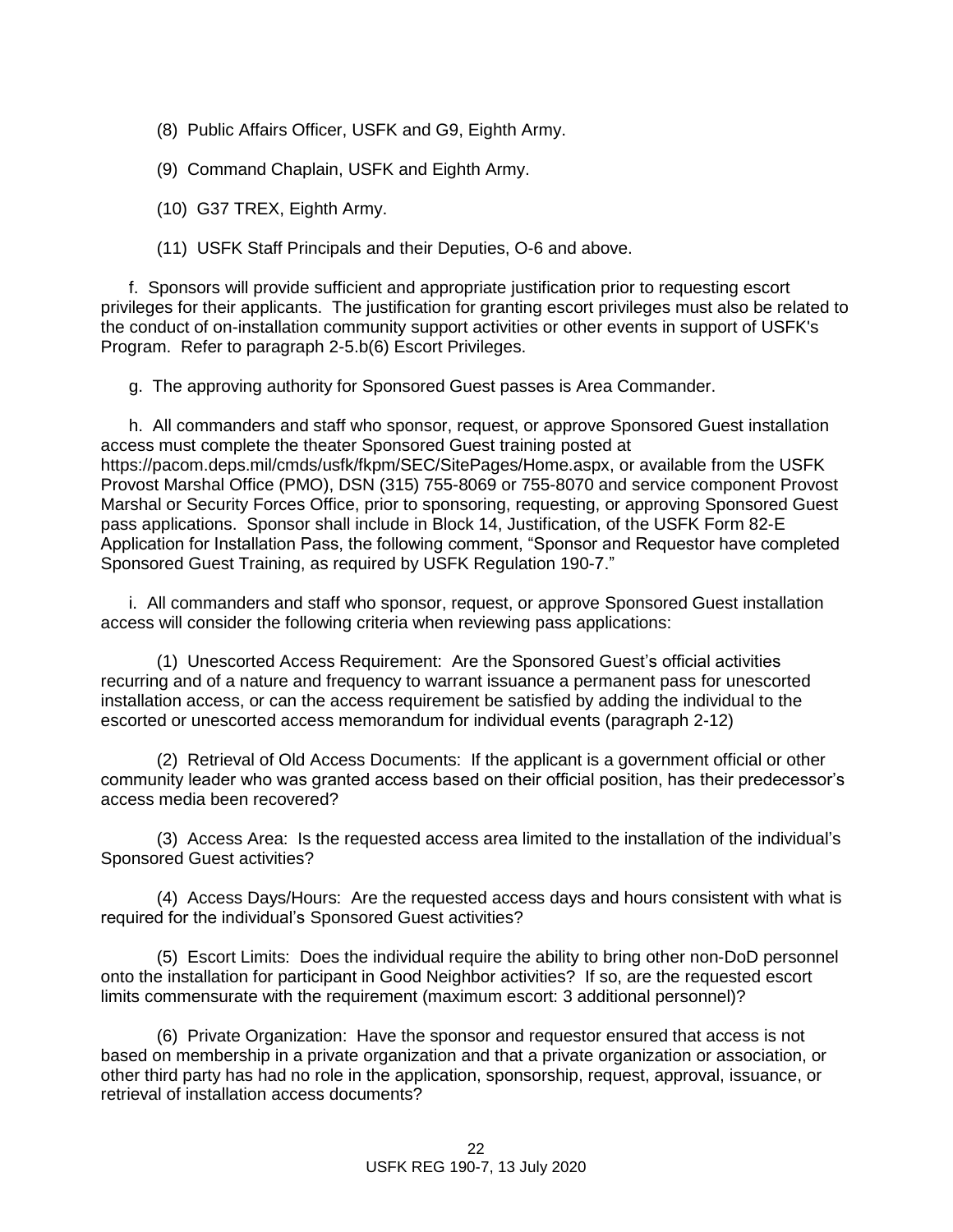j. Sponsored Guest applications requested by any member of the USFK Headquarters Staff shall be submitted by the Requestor through the USFK Secretary, Joint Staff (SJS) for tracking, to the appropriate Approval Authority.

## **2-7. Sponsoring Official and Requesting Authority Requirements**

a. Sponsoring Officials. Official sponsors for the USFK Form 82E (Application for Organization-Sponsored Installation Pass) must be U.S. government military or civilian employees O-3/GS-9 or above. Only U.S. DoD and DOS employees or their chain of command may submit requests for non-DoD individual access documents to an approving authority for consideration.

b. Requesting Authorities. The Requesting Authority for mission support installation and volunteer passes must be a commander or deputy commander O-4 or above, principal staff officer O-5 or above, or civilian directors GS-13 or above. In field grade commands that have no military deputy, authority may be delegated from the commander to their civilian deputy (GS-14/15). Contract Administrators (by job title and official position classification), GS-14/15, may serve as Requesting Authority for contractor passes specifically related to the contracts they administer. These authorities may not be further delegated. Only U.S. DoD and DOS employees or their chain of command may submit requests for non-DoD individual access documents to an approving authority for consideration. Requesting Authorities will ensure the USFK Form 82E provides written justification for the pass, to include verification of the FPCON, escort privileges, and access area authorizations. Requesting Authorities will provide a DD Form 577 (signature card) signed by their appointing authority to the local Pass and ID Office. They must also provide a DD Form 577 signature card to the USFK PM, Access Control Section, if requesting Eighth Army, 7AF or USFKwide access documents.

c. Below are exceptions to minimum Sponsor and Requesting Authority requirements.

(1) In cases where guidance in this policy causes the requesting and approval authorities to both be the Colonel or Captain (O-6) Area Commander, the requesting authority may be delegated to the Deputy Commander (O-5 or civilian equivalent).

(2) DoD activities with no military commander/activity director in Korea may designate their DoD civilian O-5/O-6 equivalent activity heads to be the requesting authority [e.g., The Exchange, DeCA, General Services Administration (GSA), USFK SOFA Secretariat].

(3) Sponsored Guests.

(4) Personal Service Employees, Short Term Visitors, and non-DoD family members residing with SOFA Personnel. May be personally sponsored and requested by U.S. government military or civilian employees. See paragraphs 2-4c(4), 2-4c(5), and 2-4c(9)(a)-(d). Use USFK Form 81E for these types of DBIDS ID card requests. Follow USFK Form 82E processing procedure.

(5) UNC Members who reside on military base housing are authorized to sponsor and request personal service employee and short term visitor passes to his/her on-base housing.

d. The Requesting Authority will ensure pass authorization requests do not exceed the guidance contained in appendix D.

e. The Requesting Authority will submit to the local Pass and ID Office the completed USFK Form 82E signed by the sponsoring official, a copy of an official Governmental photographic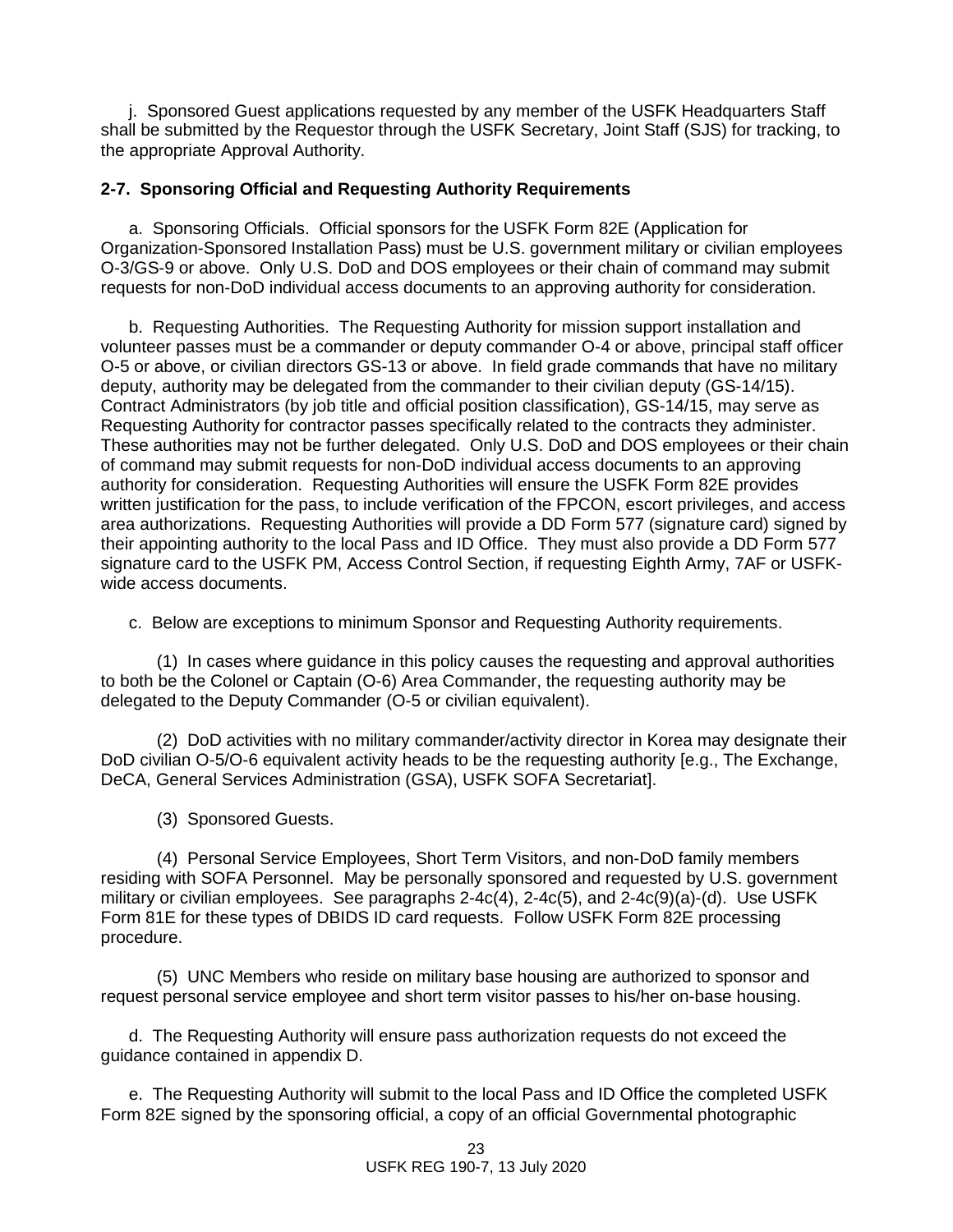identification of the applicant (KID card for KNs; copy of the passport including the Visa stamp for non-KNs), unless Visa requirement is waived for short-term stay based on inter-government agreement (see Appendix E for a complete list), and a copy of the previous DBIDS ID card, if applicable.

f. The Pass and ID Office will present the application to the Approval Authority for processing and approval prior to issuing a pass.

## **2-8. Approval Authorities**

a. The approval authorities for the various individual access documents are as follows:

(1) Installation/Area DBIDS ID card or DBIDS registration of DoD non-overseas privileges CAC - The installation Approval Authority is the Area Commander. Approval authority for FPCON A and B access may be delegated to the military Deputy Commander (O-5), Sub-Area Commander O-5 or above, or to the Director of Emergency Services/Chief, Law Enforcement Officer O-4/GS-13 or above. USAF Area Commanders may delegate FPCON A and B approval authority to the Vice Commander (O-6), Mission Support Group Commander (O-6), Mission Support Group Deputy Commander (O-5 or above), or to the Security Forces Squadron Commander. Area Commanders who do not have a military Deputy Commander may delegate approval authority for FPCON A or B to the Civilian Deputy Commander. The approving authority for Sponsored Guest passes is the Area Commander for each Area in which access is requested.

(2) Multi-Area DBIDS ID card or DBIDS registration of DoD non-overseas privileges CAC for up to two areas - FPCON A through D is the Area Commander (O-5 or above) of each area requested. The approval authority for Sponsored Guest passes is the Area Commander for the each area for which access is requested.

(a) Multi-Area requests are first submitted to the Area Commander (O-5 or above) with approval authority of the area of predominant access for consideration.

(b) After approval, the Requesting Authority will forward the request to the second area. If that Area Commander (O-5 or above) approval authority approves the request, the servicing Pass and ID Office will issue the multi-area DBIDS ID card. A DBIDS ID card will not be issued until both Area Approval Authorities have approved the pass. No individual is authorized to possess more than one DBIDS ID card.

(c) When there are differences in approved access authorizations between Areas (i.e., escort authorizations, FPCON, access days/hours), access will only be granted in accordance with the most restrictive of the approved authorizations (lowest FPCON, most limited hours, lesser of escort privileges, etc.). For contractors, access authorization will not extend beyond the earliest approved expiration date.

(3) Eighth Army, 7AF and USFK-wide DBIDS ID card – Sponsored Guest pass.

(a) USFK-wide Sponsored Guest pass approval authority is the USFK CoS, the Eighth Army-wide Sponsored Guest pass approval authority is the Eighth Army Commander (with authority for further delegation) and the 7AF-wide Sponsored Guest Pass approval authority is the 7AF Commander (with authority for further delegation). The local Pass and ID Office will forward the Sponsored Guest pass application through 7AF SF Office or Eighth Army/USFK Provost Marshal Office, to Eighth Army/7AF Commander (with authority for further delegation) or USFK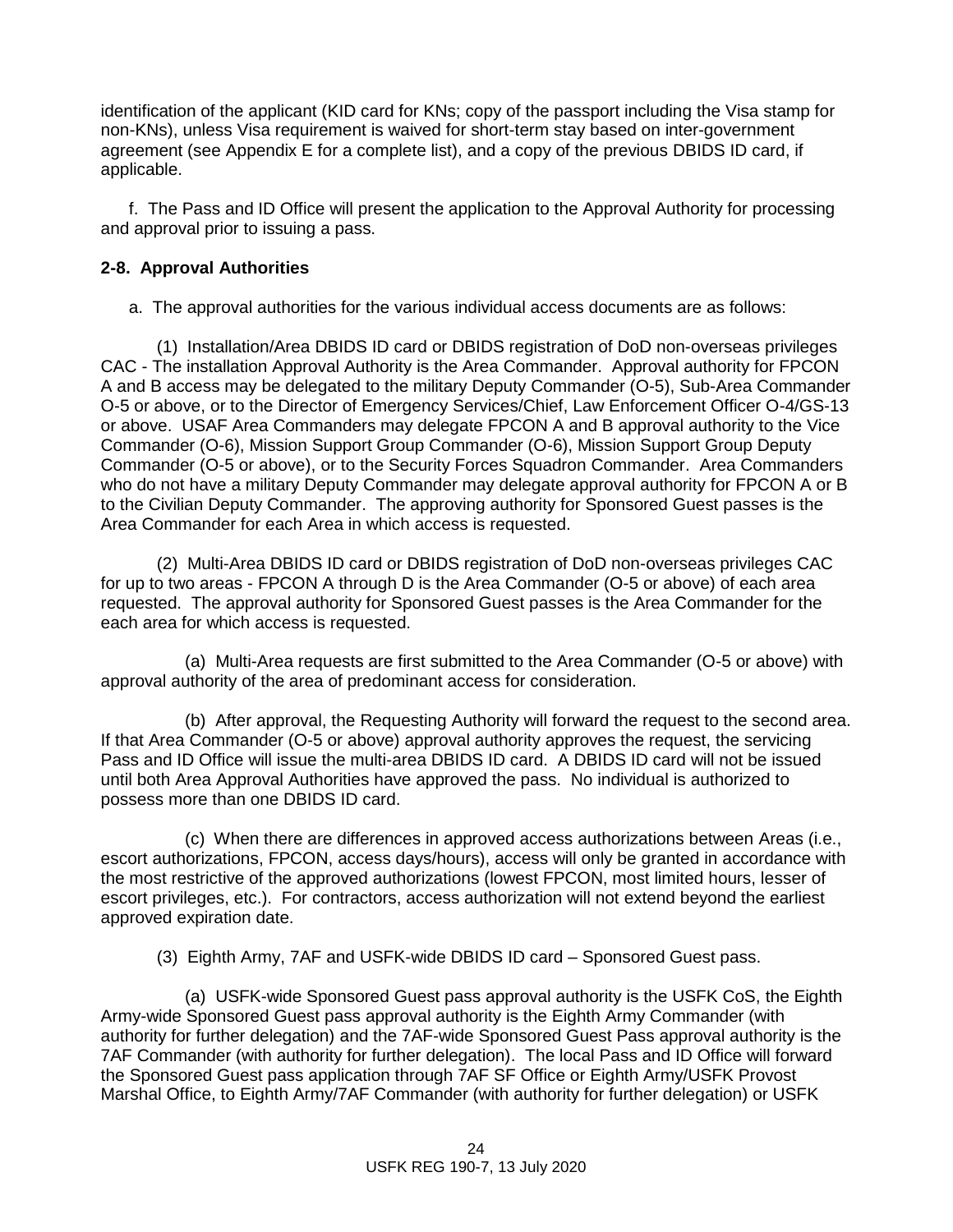CoS for approval. Note: Very few individuals will qualify for a USFK, Eighth Army or 7AF-wide sponsored guest passes.

(b) Supporting documentation will be retained by the local Pass and ID office. The local Pass and ID office will not issue the Eighth Army, 7AF or USFK-wide pass until it receives respective approval.

(4) Eighth Army-wide, 7AF-wide and USFK-wide DBIDS ID card or DBIDS registration.

(a) USFK-wide mission support pass approval authority is delegated to the USFK PM. The Eighth Army Commander is the approval authority for Eighth Army-wide mission support passes which may be further delegated. The 7AF Commander is the approval authority for 7AFwide mission support passes which may be further delegated. The local Pass and ID Office will forward the USFK pass applications requesting USFK, Eighth Army-wide or 7AF-wide passes to the USFK Provost Marshal Office for processing, ATTN: FKPM-S.

(b) Supporting documentation will be retained by the local Pass and ID office. The local Pass and ID office will not issue the Eighth Army, 7AF or USFK-wide pass until it receives approval from the respective approval authority (Eighth Army/7AF Commander or as delegated or USFK Provost Marshal).

(5) Any Installation, Area, Multi-Area, or USFK-wide DBIDS ID card or DBIDS registration of DoD non-overseas privileges CAC. IAW paragraph 1-4a, the USFK CoS has authority to approve installation access requests for any or all U.S. military installations in Korea, including both mission and Sponsored Guest access.

b. Pass approval authority may be assumed during the commander's absence as designated by assumption of command orders. Pass approval authority may only be delegated as specifically authorized in this regulation. Delegated authority cannot be assumed during the absence of the individual to whom it is delegated, but reverts to the original designated approval authority.

### **2-9. Derogatory Information**

Sponsoring Officials, Requesting Authorities, or Approval Authorities may disapprove or revoke access document requests for individuals whose criminal history check reveals derogatory information or for individuals who failed to report infractions discovered during the criminal history check process.

## **2-10. Renewal Procedures**

a. All renewals must be submitted using USFK Form 82E. Renewal memorandums will not be accepted.

b. If there are any changes to DBIDS registration data (e.g., Unit/organization, contact info, access area, FPCON, escort authorizations, days/hours authorized, etc.), the sponsor and requesting authority must provide full explanation and justification for any changes from previous access authorizations.

c. Submit renewal requests no later than (NLT) 60 days prior to the expiration date of the current pass. Failure to submit 60 days prior may cause a delay in approval and issuance of the pass.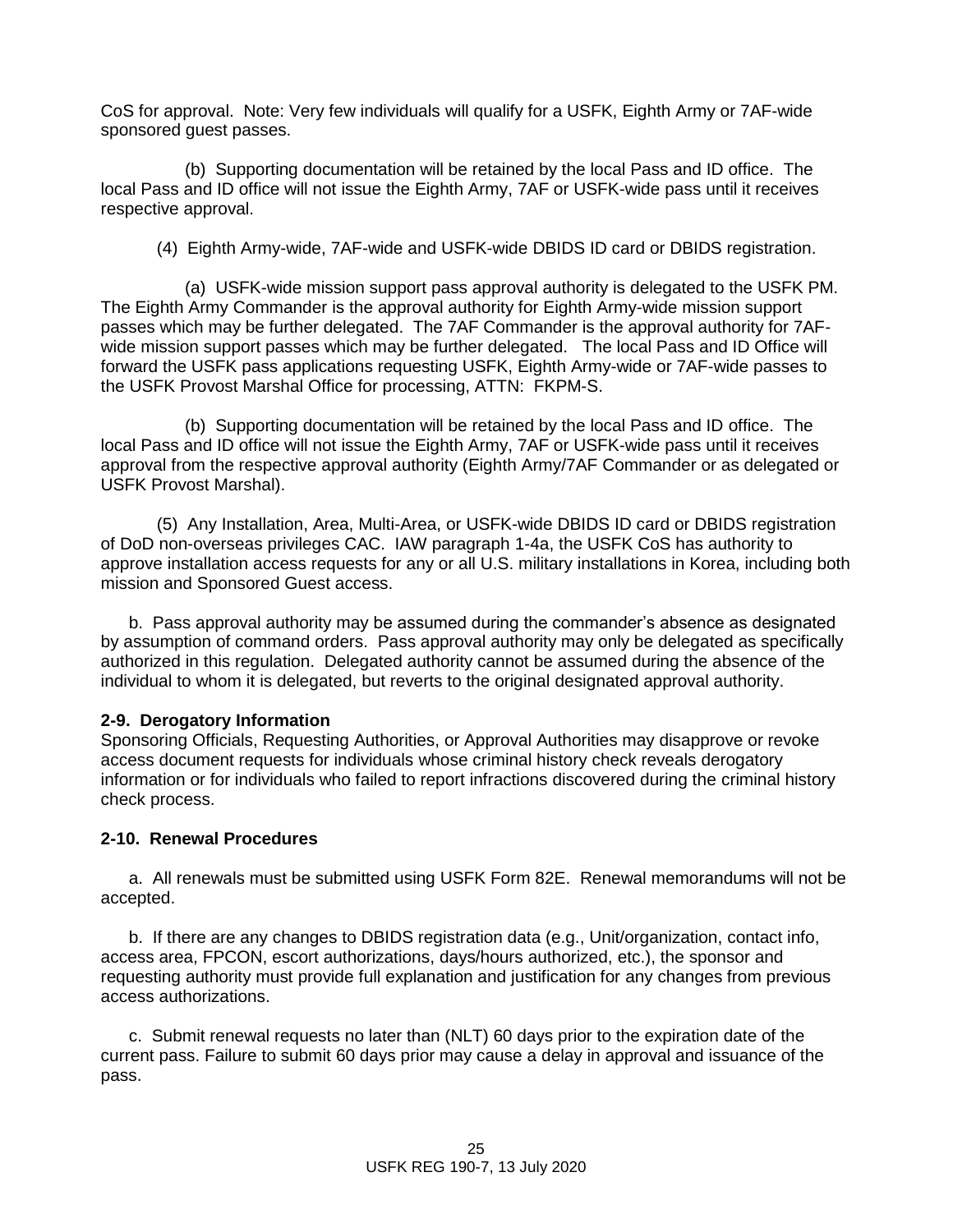d. Deliberate possession and use of an expired DBIDS ID card may be the basis for adverse administrative action, including debarment from all USFK installations. This is a punitive provision.

e. Non-DoD employees who are reaching the mandatory retirement age will only be renewed until the mandatory retirement date. If the employee's employment is extended beyond the mandatory retirement date, employment extension approval must be submitted for DBIDS ID card renewal.

## **2-11. Reporting and Processing Lost, Stolen or Damaged Installation Access Documents**

a. Immediately report any lost or stolen DBIDS ID card to law enforcement (LE) personnel. The LE Desk will document this report using Law Enforcement Report or AF Form 1168 (Statement of Suspect/Witness/Complaint). These forms serve as notice of lost installation access media and a tool to assist Pass & ID Offices in tracking the number of replacement USFK Form DBIDSs issued during a given period. Pass & ID Offices or LE Desks will update DBIDS to identify lost/stolen ID cards and USFK installation passes. Law Enforcement Report and AF Forms 1168 are not valid forms of ID for installation access. In all circumstances, suspected lost or stolen access documents will be reported no later than 24 hours after losing accountability. This is a punitive provision.

b. The individual must present the Law Enforcement Report verification memorandum, AF Form 1168, as well as a memorandum from the individual's sponsoring official (O-3/GS-9 or above), to the Installation Pass & ID Office to receive a replacement Installation Pass. CFC and RSG military personnel must have the lost pass memorandum signed by the first ROK LTC/05 or above in their chain of command as well as by their U.S. sponsor. The documents acknowledge that the sponsoring chain of command and law enforcement officials are aware of the lost pass and identify any restrictions for the replacement pass. The expiration date will remain the same as established by the original approved application.

c. An unserviceable DBIDS ID card may be exchanged at any local Pass and ID Office. The individual must appear in person and turn in the unserviceable pass. The expiration date will remain the same as established by the original approved application.

### **2-12. Pre-Positioned Memoranda**

a. In accordance with the guidelines contained in this paragraph, pre-positioned memoranda may be used to either increase personnel escort privileges or obtain one-time unescorted access for command-sanctioned special events hosted by senior military officials.

(1) Increased escort authority. Upon request to local installation, increased personnel escort privileges may be authorized for either a single one time event hosted by U.S. DoD SOFA status personnel for private events; or for multi-day requirements, not to exceed 14-days, to support organization/unit mission. A prepositioned memorandum must be submitted in order to exceed the limits established in appendix F. Visitors must be escorted at all times while on USFK installations. Examples of a basis prepositioned memorandum include, but are not limited to:

(a) Large social event, such as an anniversary party or wedding, to allow DoD ID card holders and DOS U.S. employees and family members to escort more than four nonaffiliated personnel to events. Visitors' entry and exit must be logged in at the installation visitor center.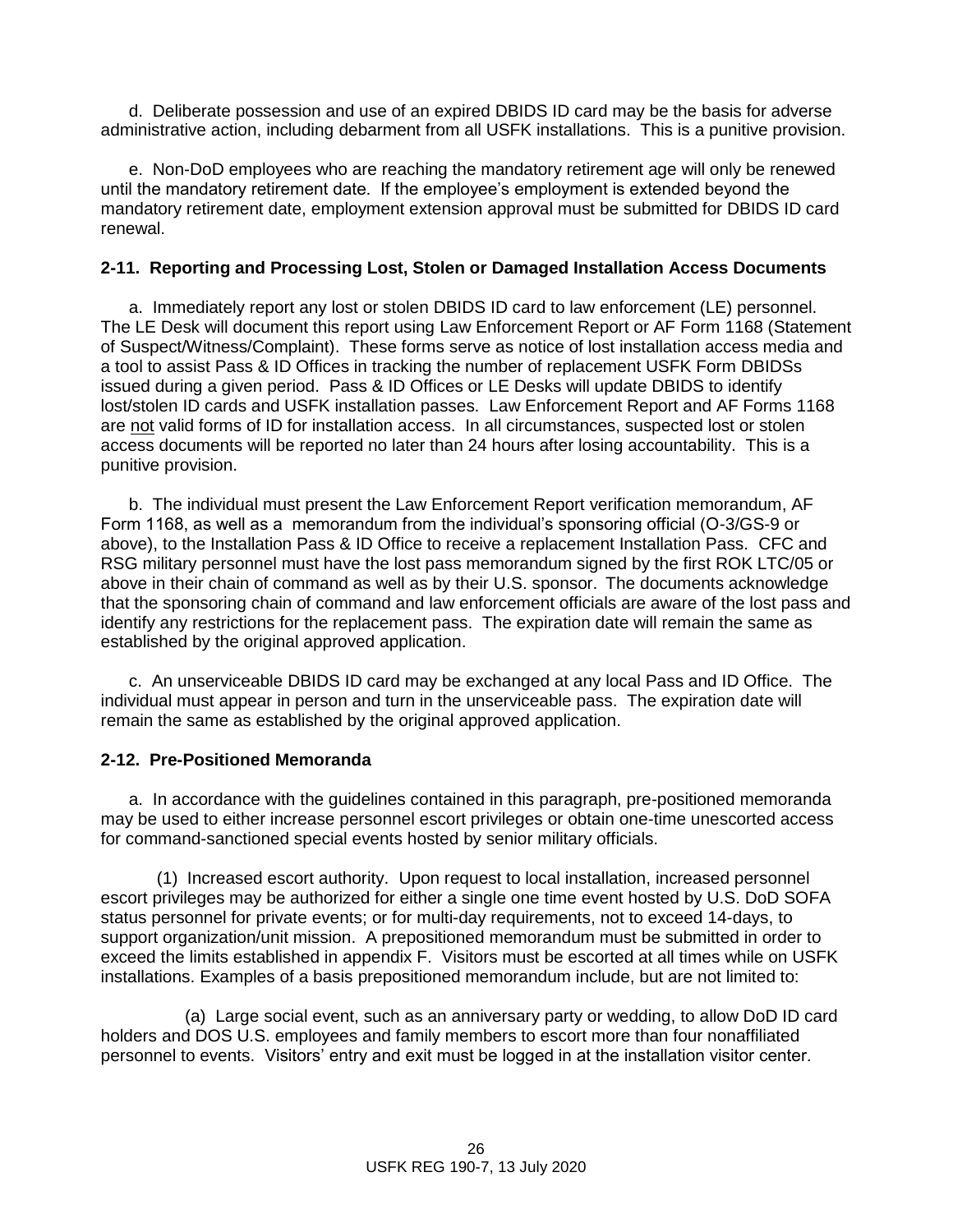(b) Special event religious activity, to allow DoD ID card holders to escort more than four nonaffiliated persons to an on-base religious activity. Visitors' entry and exit must be logged in at the installation visitor center.

(c) Special function hosted by installation schools, education offices, or community services activity. Visitors' entry and exit must be logged in at the installation visitor center. Children under age 12 are exempt from the need to be identified on the memorandum.

(d) Short term contract work where submission of permanent installation access pass is not efficient. The maximum length of the work period will not exceed 14 days. Escort to escorted person ratio will not exceed 1:10 and the escort for contract workers must be present during the entire period of work. Escort must be a DoD or DBIDS ID card holder with escort privileges. Visitors' entry and exit must be logged in at the installation visitor center. For all contractors needing/requiring routine access, sponsors should pursue a USFK Form 82E per paragraph 2- 4b(7) following procedures outlined in paragraph 2-5.

(2) Unescorted access authority. Unescorted access may only be granted for one-time official functions that are command-sanctioned special events hosted by a senior military officer, O-6 or higher. When unescorted access is approved for an official function, a member of the sponsoring organization must be present at the access control point to facilitate identification and access of the visitors.

b. A pre-positioned memorandum will include:

- (1) Name of individual(s) desiring access.
- (2) Nationality of individual(s) desiring access.
- (3) KID, SSN, or passport number(s).
- (4) If applicable, vehicle make, model, license plate, and insurance information.
- (5) Date, time and location of the event.

(6) The point of entry/exit onto the installation. The entry point must be a designated visitor's center, unless unescorted access is approved for an official function hosted by a senior military officer.

(7) The name of the host organization or agency, point of contact and POC's telephone number.

(8) Name and telephone number of the designated escort or member of the sponsoring organization who will be present at the installation access control point.

c. Routing and approval for prepositioned memoranda.

(1) Increased escort authority. Requests for increased escort authority will be submitted by the sponsor/event organization to the Area Commander for approval. If the access memorandum includes DCP individuals, the Area Commander will submit the DCP access request through the USFK Provost Marshal, ATTN: FKPM-S, to the USFK CoS for approval.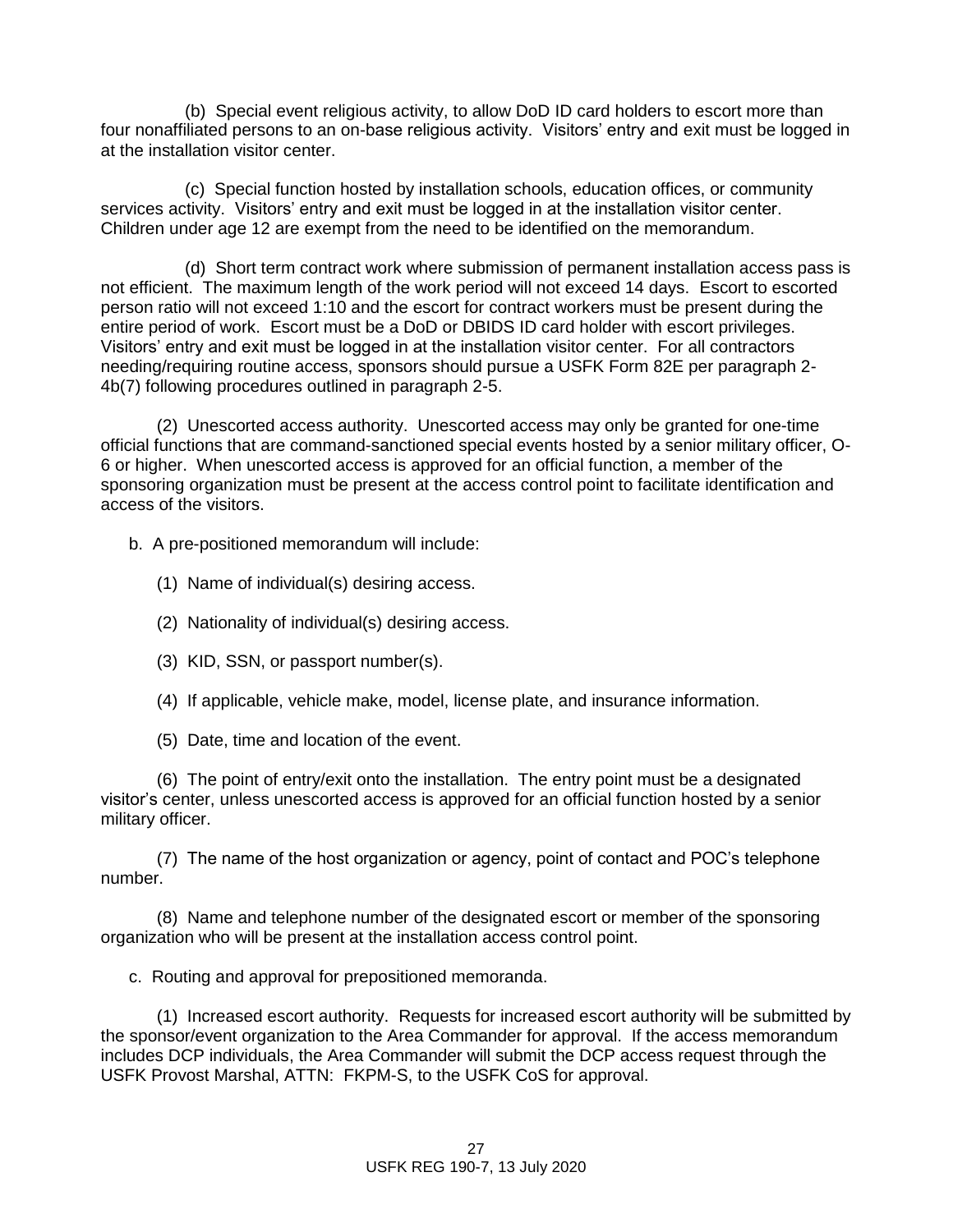(2) Unescorted access memorandum. Requests for unescorted access will be submitted by the host or event organizer (O-6 or above) of the official function to the Area Commander for approval. If the access memorandum includes DCP individuals, the Area Commander will submit the DCP access request through the USFK Provost Marshal, ATTN: FKPM-S, to the USFK CoS for approval.

(3) Approved memoranda will be forwarded from the servicing Pass and ID Office to the designated visitor center/entry point and a copy provided to the requestor.

d. Approval authorities for pre-positioned memoranda.

(1) Approval authority is the Area Commander (O-5 or above). This authority cannot be delegated.

(2) During the commander's absence, approval authority may be assumed by the deputy commander, when appointed on orders.

(3) For general officer level functions, the Director of Emergency Services (DES) (or service component equivalent) may approve short notice requests for a prepositioned access memorandum in the event the above approval authority cannot be contacted, in person or telephonically, for approval. The DES will inform the Commander of the access decision as soon as practicable.

e. Approval authorities will ensure a local component law enforcement or JPIC name check and DBIDS name check are conducted for each person on the memorandum prior to approving the memorandum.

f. Approval authorities shall not permit escorted or unescorted access for DCPs without an approved exception to policy signed by the CoS, USFK, IAW the provisions of chapter 5.

g. The prepositioned memorandum should not be used for the same individuals more than 2 times in 2 months. For all visitors needing/requiring routine access, sponsors should pursue a USFK Form 81/82-E following procedures outlined in paragraph 2-5.

#### **2-13. Installation Open House Events**

a. Area Commanders are authorized to host open house events at their installations provided the following criteria are met:

(1) Complete a current threat and risk assessment of the installation and the event location. Current threat and risk assessment information should be a critical factor in the commander determining to proceed with scheduled activities. Ensure security personnel are cognizant of recent anti-American demonstration activity and remain alert for any indications of anti-American sentiment or suspicious activity.

(2) Conduct aggressive random antiterrorism measures (RAMs) during the approved unescorted access hours in order to deter potential criminal or terrorist activities from occurring during this timeframe. RAMs should include: Inspections and searches of personnel, vehicles and backpacks/packages/bags; DBIDS checks of identification cards presented for access to the installation; Military Working Dog sweeps of areas frequented by large groups of personnel; increased protection of high value mission essential vulnerable area sites; and maximum use of explosive detection dogs and x-ray machines at the installation access control points.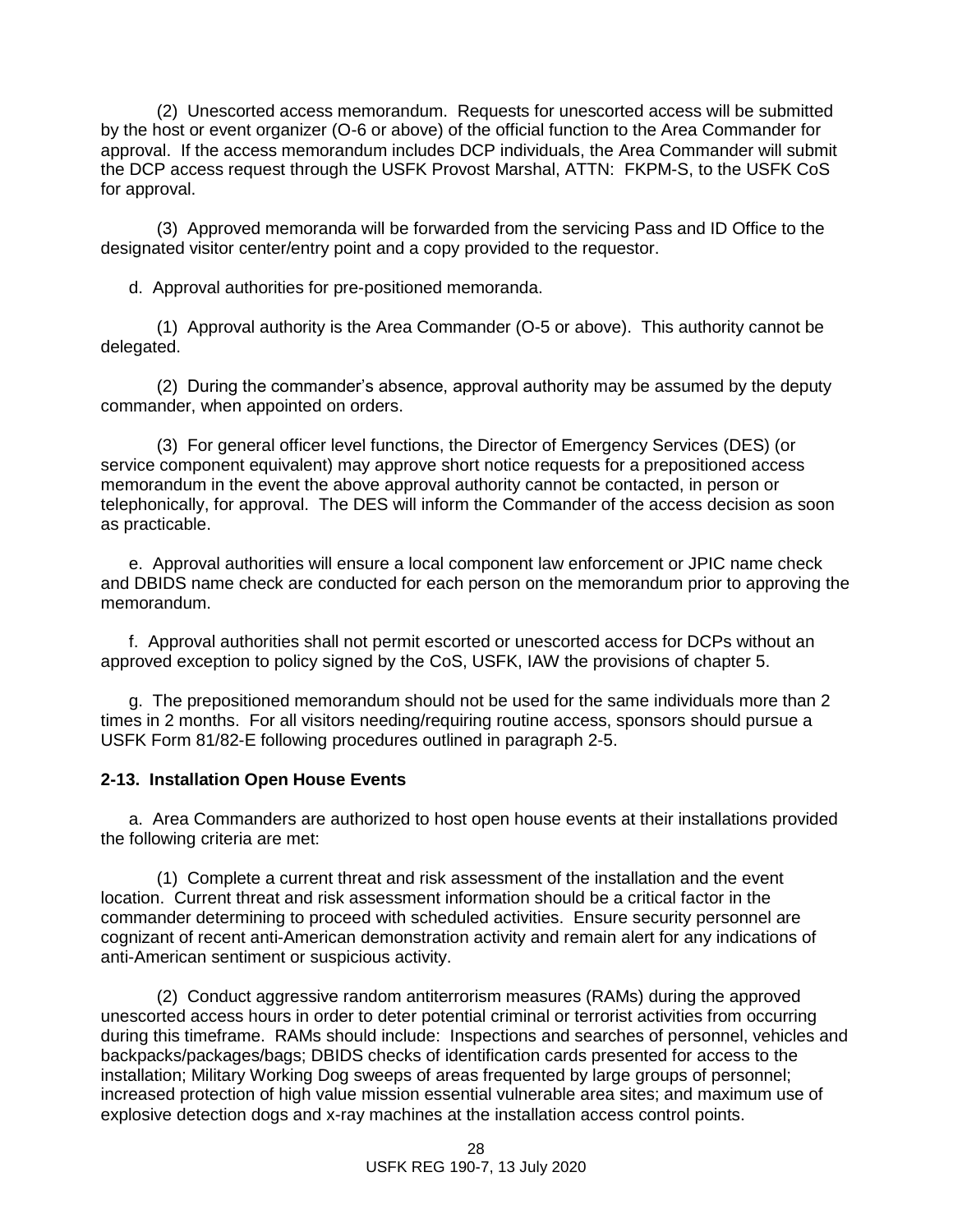(3) Identify designated entry and exit access points to the installation and open house site.

(4) Thoroughly brief all security personnel at the access control points on authorized forms of identification (KID, Driver's License or Passport) for this open house event and procedures for preventing access of DCPs.

(5) Monitor and control the numbers of arriving and departing personnel to ensure size does not exceed a reasonably manageable level, given the location of the activities and security measures in place.

(6) Establish an on-call (response force) security element to respond to any threat or security violation within the installation during the encompassing times of the event. Coordinate with local law enforcement to ensure sufficient forces are prepared and standing by in the event of an unscheduled political or other demonstration.

(7) Provide a temporary marking device (temporary vehicle pass) for vehicles that are allowed to access the installation, so they are easily identified as visitors. Ensure vehicles remain within established boundaries.

(8) Utilize military working dogs to conduct a security sweep for possible improvised explosive devices (IED) before, randomly during, and after the event.

 (9) Conduct a security sweep of the installation following the expiration of the exception to policy timeline to ensure all guests have departed.

(10) In the event of an increase in the Force Protection Condition (FPCON) or Health Protection Condition (HPCON) higher than Bravo, the Area Commander will consider rescheduling or canceling this event in the interest of security.

b. Area Commanders are the approval authority for open house events on their installation. In the absence of the Area Commander the Deputy Commander may approve open house events.

c. Area Commanders may approve requests for increased escort authority for DOD personnel, up to 10 authorized persons (non-DCP) to be signed on for a one-time special event.

d. Complete open house event planning packets must kept on file and are subject to inspection during staff assistance visits.

#### **2-14. Visitor Control Program**

a. Visitors must be registered and escorted at all times while on a USFK installation. Escorted visitor registration period is 24 hours, by which time visitors must either be reregistered by an authorized escort or deregistered by their escort, or a designated DOD ID card holder and exit the installation. Area Commanders may grant exceptions to the 24 hour limit or establish local policy to reduce or extend escorted visitor hours and time limits up to a maximum of 96 hours.

b. Area Commanders will take action in cases where visitors are left uncontrolled by their sponsor, or a designated DOD ID card holder. At a minimum, the sponsor who signed the visitor onto the installation will lose the ability to escort visitors onto USFK installations for not less than 30 days. Area Commanders may set a standard of greater than 30 days.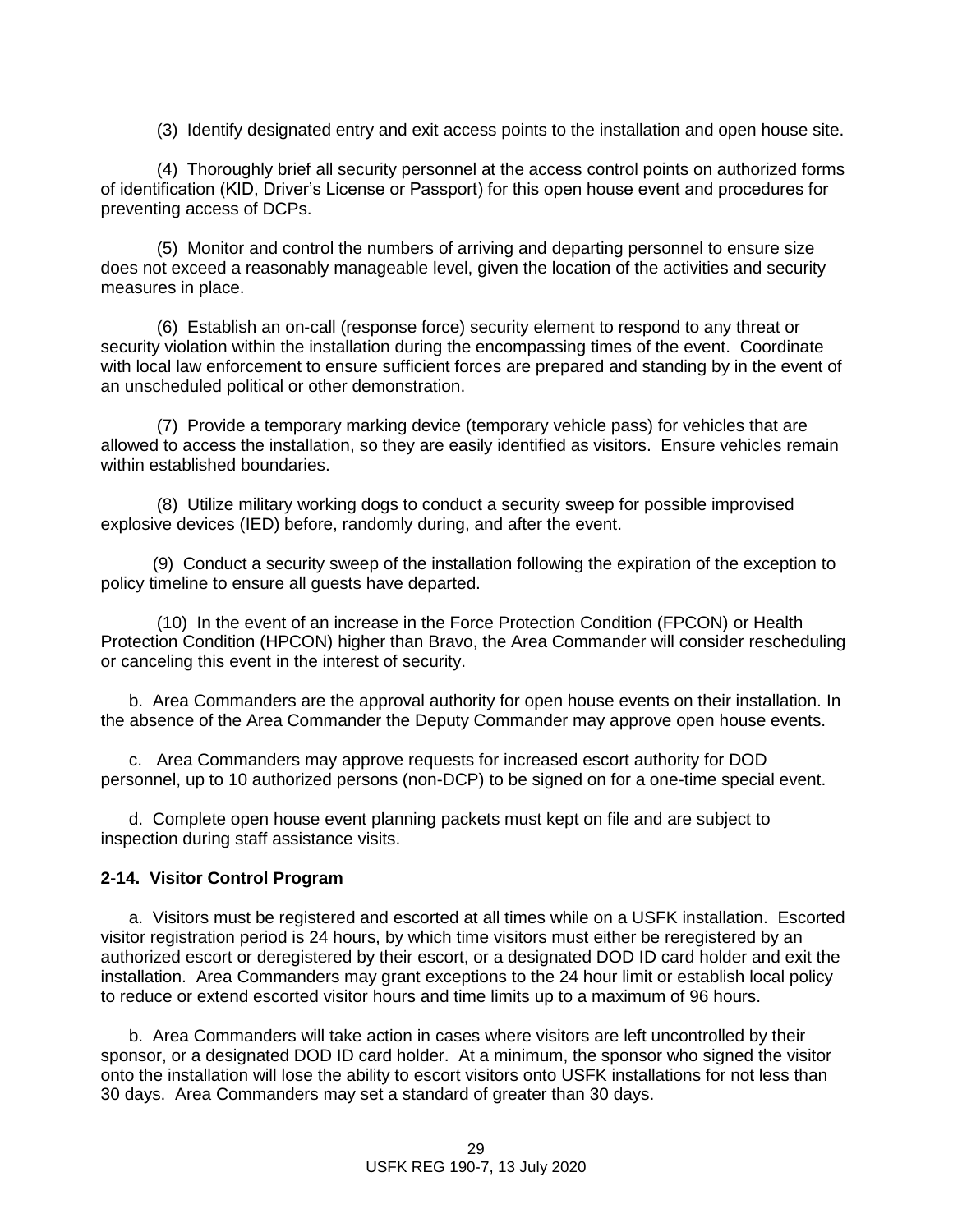c. The following procedures apply on USFK installations:

(1) DoD ID card holders (age 16 and above) are authorized to escort personnel onto the installation unless otherwise restricted by this regulation or by an authorized commander. Escort restrictions, if applicable, are listed in appendix D of this regulation.

(2) When authorized, escort privileges for non-DoD ID card holders are indicated on the USFK DBIDS ID card.

(3) At FPCON C or D, routine visitor operations will cease. If an individual who is not authorized installation access at FPCON C or D requires access to support mission essential operations or alliance sustainment, a DoD or DOS ID card holder with appropriate authorizations must register and escort the individual the entire time they are on the installation.

(4) Visitor escorts, or a designated DOD ID card holder will register/deregister all visitors in DBIDS at designated visitor centers. The same visitor center will be used for both entry registration and final exit deregistration. The sponsor/escort, or a designated DOD ID card holder will maintain positive control of the visitor pass at all times. During the 24-96 hour visitation period, short-term visitors may enter and exit through any gate, however when the registration period has expired, they must deregister their guest at the same visitor registration center where they were first registered.

(5) Visitor centers or designated gates throughout USFK will register the sponsor and the visitor in the USFK DBIDS access control database and issue a DBIDS produced installation visitor pass for the escorted person. In the event the DBIDS system is not available, the visitor center will maintain a written visitor log and include, at a minimum, the pass number, visitor's name, KID/SSN/passport number, sponsor's name and ID number, sponsor's organization, primary destination for the visit, time of entry and time of exit. One of the following forms of official Government photo ID card must be used for identification verification of the visitor.

(a) Non-Koreans, including U.S. citizens, will use their national passport, ROK Resident Alien Card, or ROK Alien Registration Card for identification purposes and verification of the visitor's nationality.

(b) Korean civilians, over the age of 18, will use their Korean Identification (KID) card, official ROK driver license, or ROK national passport.

*Note:* Only Korean driver licenses where the 7th number of the KID is a 1, 2, 3, or 4 may be accepted as a valid form of identity for visitors (e.g.; xxxxxx-1xxxxxx, xxxxxx-2xxxxxx, xxxxxx-3xxxxxx, or xxxxxx-4xxxxxx). Any Korean driver licenses that have a number other than 1, 2, 3, or 4 in the 7th position of the KID shall not be used to verify identity or nationality for visitor personnel, as these licenses are issued to non-Korean personnel.

(c) Koreans, ages 12 to 17, may use a school pass or a Korean Registration Certificate as an acceptable means of photo ID. Children under the age of 12 do not require an ID, temporary pass, or registration in DBIDS, when escorted by an authorized DoD ID card holder with escort authorizations. However, these children are counted as a part of the sponsor's escort limit.

(d) ROK government officials may use a MOFA, MND, Korean National Police Agency (KNPA), or other official government photo ID, as long as the KID number is displayed on the official government photo ID, in addition to the above listed forms of ROK ID.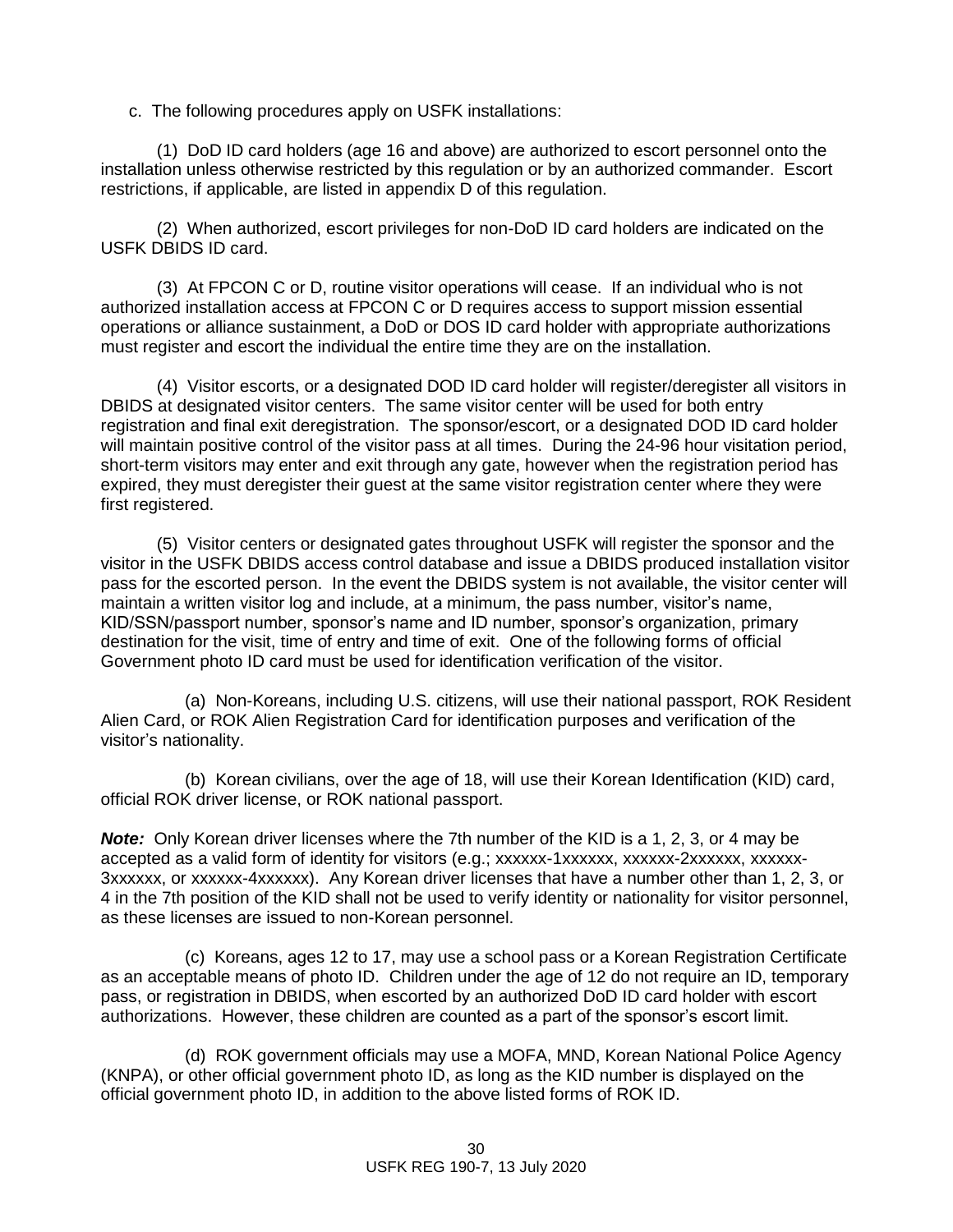(e) ROK military personnel may use their ROK military ID (if KID number is displayed on it), KID, ROK driver license, or ROK passport.

(6) After identification verification, the escorted person will leave their photo ID with security personnel in exchange for the DBIDS produced visitor pass. The photo ID must meet the specifications as listed in paragraph 2-2a(4). Passports will not be used for the ID exchange. If a passport is used to verify the visitor's nationality, another form of valid photo ID, for example a driver license, must be exchanged for the visitor pass. If the escorted person has no other form of photo ID except the passport, the visitor's escort may leave their photo ID in exchange for the pass. This procedure is in place to ensure accountability of visitors, and to ensure visitors do not exceed their approved visitation period (24-96 hours).

(7) Escorted visitor personnel found on the installation without their escort are trespassing and will be detained by law enforcement personnel, processed, released to civilian police authorities, and may be subject to subsequent installation debarment. The sponsor/escort will also be subject to possible adverse judicial or administrative action for failure to maintain control of the visitor.

(8) Use of a temporary installation visitor pass to escort anyone other than the registered visitor will subject both the unregistered visitor and the escort to possible adverse judicial or administrative action for trespassing and for violation of the visitor escort provisions of this regulation.

d. Individuals with escort privileges shall not escort civilian or foreign military news media onto a USFK installation for any purpose without the prior written approval of either the USFK, service component, or the Installation Public Affairs Officer. This restriction includes news gathering or reporting, social visit, volunteer work, etc.

### **Chapter 3 USFK Installation Debarment Procedures**

### **3-1. Debarment Authority**

a. Area Commanders have the inherent authority to deny or limit an individual's access to the installation(s) that the Commander specifically commands.

b. USFK-wide debarment authority.

(1) The Commander, USFK, has delegated debarment authority for USFK-wide debarment to each of the USFK geographic Area Commanders, as designated in USFK Regulation 10-2.

(2) The Commander, USFK, has also delegated to the USFK CoS imposing and reconsideration authority for USFK-wide debarment and removal of debarment actions. This authority may further be delegated by the CoS to the USFK PM.

#### **3-2. Delegation of Authority**

The authority to sign bar letters may be delegated only as follows:

a. By general officers to their deputy commanders or chiefs of staff.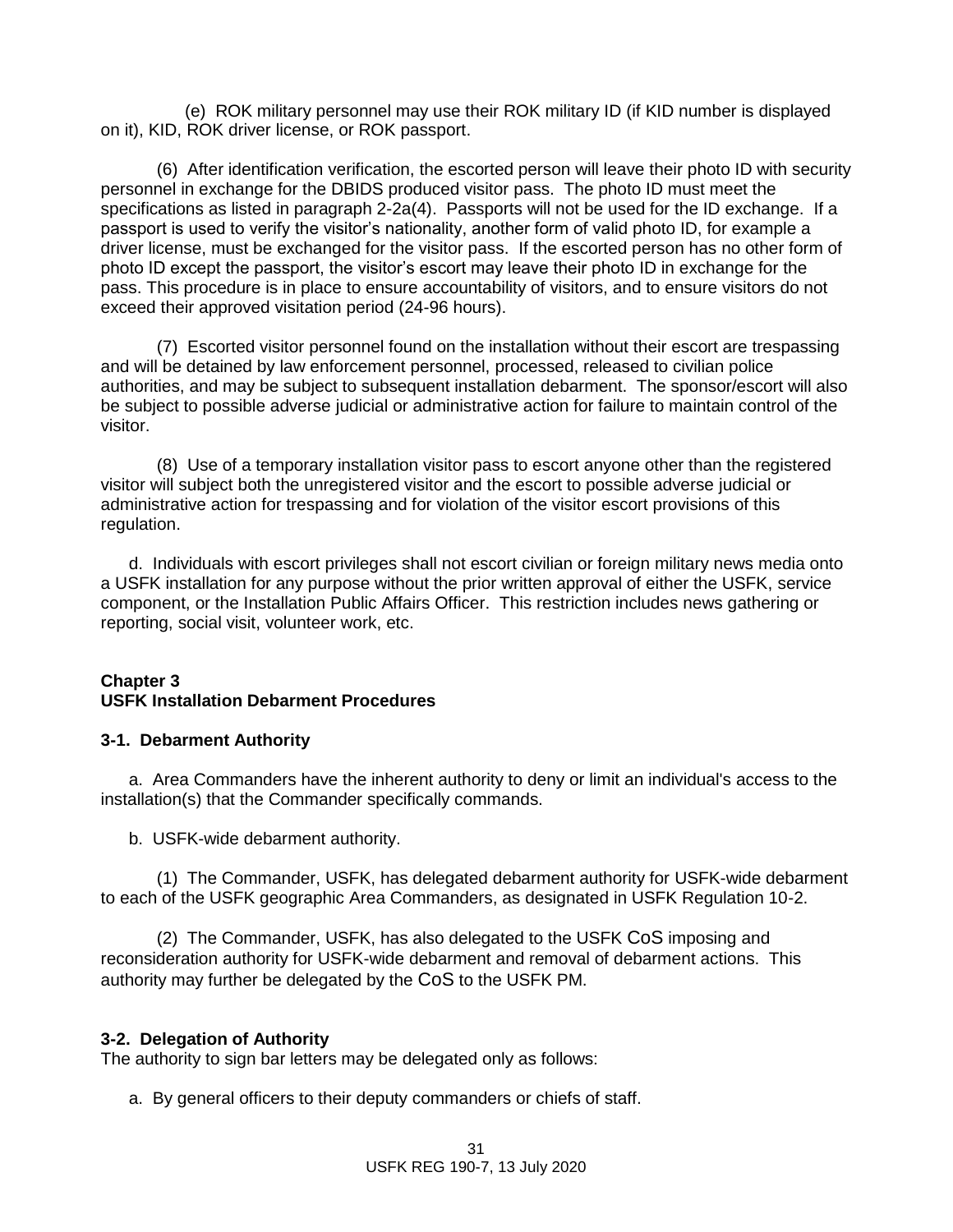b. By Area Commanders in the grade of O-6 to an individual who is designated and actually performing duty as a deputy or vice commander.

c. By an officer who assumes command in the absence of the Area Commander IAW applicable military service regulations.

### **3-3. Procedures**

a. An Area Commander may bar an individual from installation access for involvement in the commission of a criminal offense, when access is inconsistent with the interests of national security, when personal conduct reflects negatively on the image of the U.S. overseas, or when access adversely affects the health, safety or morale of personnel on that installation.

b. A commander's decision to impose a bar is a serious one, and must be based upon his consideration of the documented facts, evidence, and the written legal opinion of the servicing judge advocate's office or SJA representative. Commanders may consider alternatives to an installation bar, such as restricting access to certain installation facilities (e.g., commissary, post exchange and class VI). In those cases where a bar is imposed:

(1) Coordination and other documentation leading to the commander's decision to bar an individual will be maintained as a part of the official bar file.

(2) Actions against civilian employees will also be coordinated through the servicing personnel office, and such coordination will be made a part of the official file.

(3) Actions to bar contractors from access to installations will be coordinated with the ACoS for Acquisition Management, USFK, and/or Commander, U.S. Army Engineer District, Far East, as appropriate.

c. On rare occasions, Area Commanders may impose limited bars on individuals that do not restrict access under certain circumstances, such as allowing access to places of duty. In these situations, the commander must concurrently consider revoking the individual's driving privileges.

### **3-4. Disposition**

a. Bar authorities will designate the period of debarment. The minimum period for debarment is two years. The imposing command will review each debarment action every two years and make a determination to either remove or continue the bar, and annotate in DBIDS the date the biennial review was completed. The intent of this review is to ensure the file remains active and to maintain the accuracy of the bar roster database throughout the command. The term 'indefinite' will not be used when imposing bar actions. Removal of a bar does not necessarily mean installation access is reinstated or permitted (see paragraph 3-7 below).

b.Once imposed, Area Commanders will ensure that the debarment information is provided to the appropriate installation or Pass and ID staff for registration in the USFK DBIDS access control database.

c. The imposing command will maintain all bar action files for one year after the bar is removed, or as directed by military service directives, whichever is longer.

d. After the debarment period has ended or if the imposing commander decides to remove a bar prior to the end of the original debarment period, the affected person and other agencies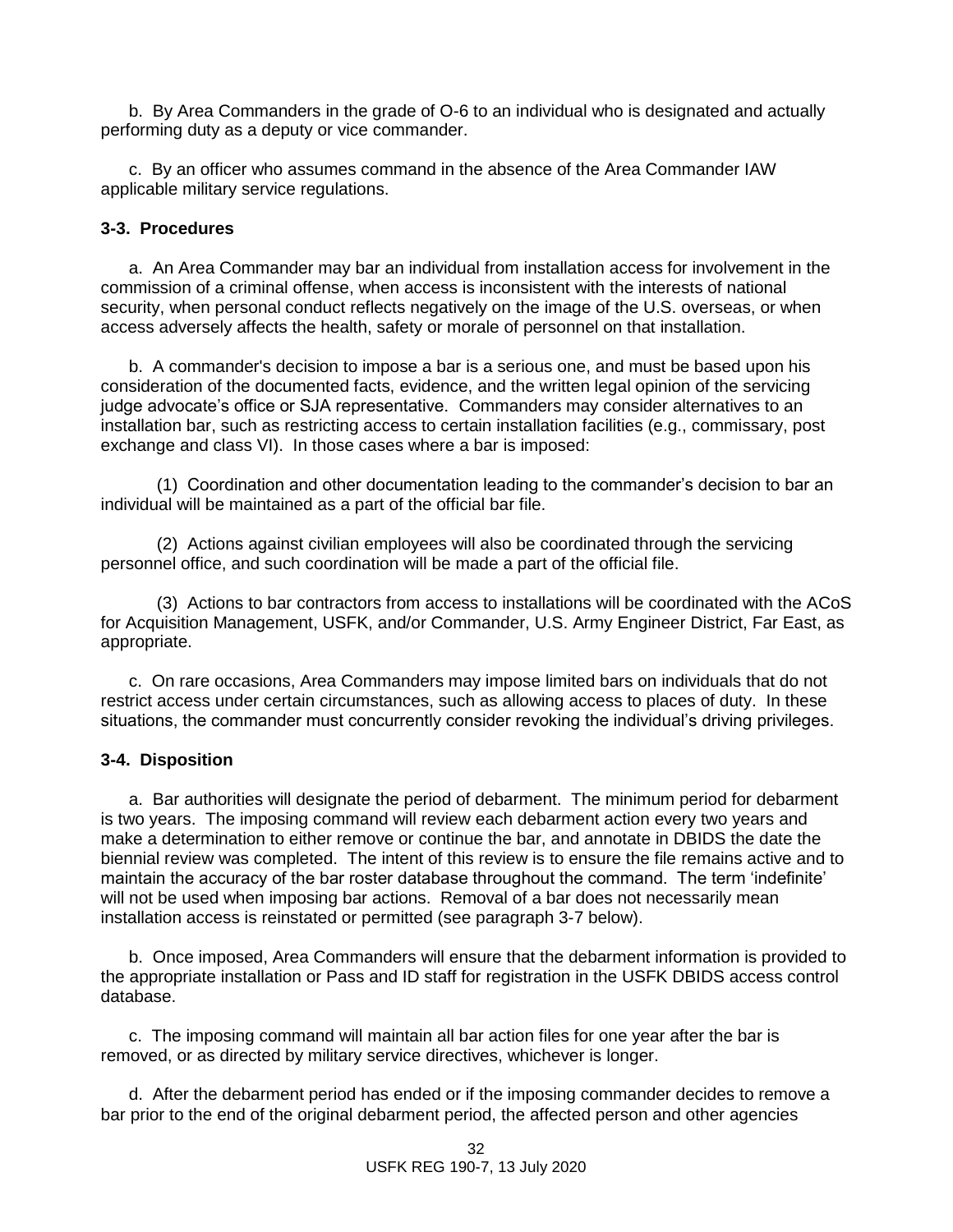previously informed of the bar action will be provided a copy of the bilingual (English and Hangul) letter removing the bar. Note that removing a bar does not automatically authorize installation access. Individuals must reapply for installation access based upon a continuing official requirement. The requesting authority will present a copy of the letter removing that bar at the time of application.

e. All requests, by other than the imposing command, to remove a bar during the debarment period must be forwarded to the USFK CoS as an exception to policy (see paragraph 1-6a).

### **3-5. Legal Entitlements to Installation Access**

a. Subject to the provisions below, active duty members and civilian employees may not be completely barred from the installation or facility to which they are assigned, employed, or are required to enter on official job-related business. Active duty member or civilian employee access to areas within that installation or facility may be limited or restricted where no employment-related access needs exist. Furthermore, they may be barred from other installations or facilities, as appropriate. For purposes of this paragraph, "active duty members" include reserve military personnel on active duty and assigned for duty to USFK installations and "civilian employees" include both U.S. (appropriated and NAF, to include U.S. Invited Contractor employees) and KN (appropriated and NAF). All other personnel, including government contractors, may be barred from any or all USFK installations or facilities as necessary. Military members pending discharge from the Armed Forces may be barred from their former place of duty and/or other locations on USFK installations if their presence in such locations would interfere with the mission or would be prejudicial to good order and discipline.

b. Notwithstanding paragraph 3-5a, civilian employees may be completely barred from the installation or facility to which they are assigned or employed if:

(1) The debarment authority determines that, based on the nature of the misconduct, a civilian employee is a serious threat to the health, safety or security of the installation or facility, (e.g., bringing a weapon onto the installation, stealing classified documents, threatening bodily harm or destruction of government property). In such a case, the debarment authority will contact the employee's immediate supervisor, who will be instructed to place the employee on enforced leave with the intent to initiate removal action. After the employee is placed on enforced leave, the Area Commander may completely bar the individual from the installation or facility.

(2) The debarment authority determines that a civilian employee poses a serious and imminent threat to the health, safety or security of the installation or facility. In such a very unusual case, the debarment authority may take immediate action, which may include a temporary bar to remove the employee from the installation or facility. In such cases, the debarment authority will coordinate with the servicing civilian personnel advisory center or civilian personnel flight and the employee's supervisory chain as soon as practical thereafter for a permanent and/or complete debarment of the employee, if necessary.

c. Active duty and retired military, DoD civilians, and their family members may be entitled to have access to medical and dental facilities, among other legal rights. Thus, if persons with these legal rights are barred from installations or facilities, specific provisions for limited access for the continued exercise of these legal rights must be offered and explained in detail within the debarment letter. Some examples of such provisions include a required single entry and exit point at the installation, a requirement of prior notice to the Area Commander, an official escort while on the installation, etc.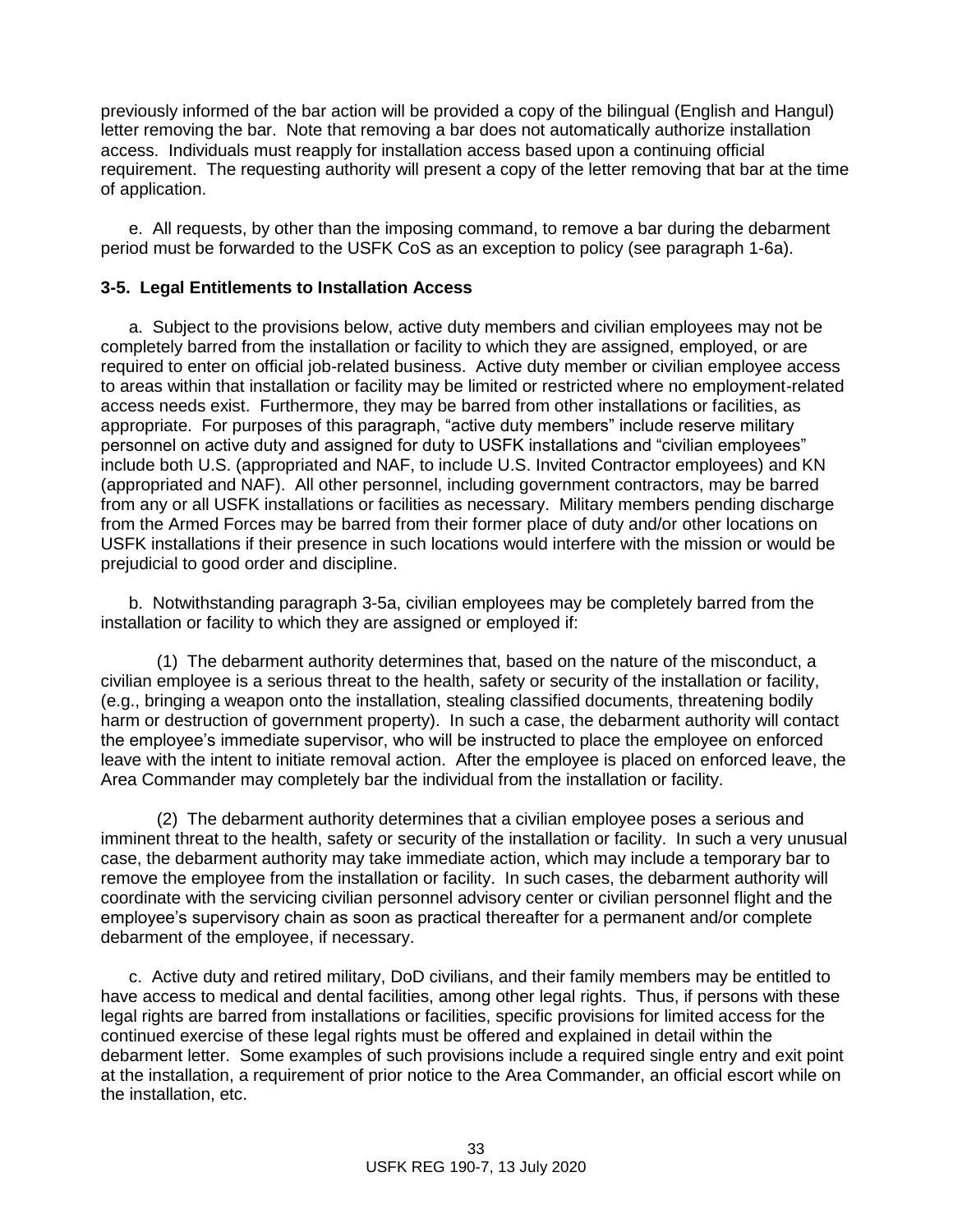#### **3-6. Debarment Rosters**

a. The local Pass and ID Offices, law enforcement desks, installation access control points, and visitor centers, LE/Security personnel at their locations will use the DBIDS debarment roster to ensure that unauthorized personnel are not allowed access, and if applicable, charged with trespassing when entry is illegally gained.

b. Area Commanders, the ACoS for Acquisition Management, USFK, and the Commander, U.S. Army Engineer District, Far East, will ensure the DBIDS debarment registration information is current for individuals barred within their area of jurisdiction.

### **3-7. Reinstatement**

A barred person may request reinstatement of access privileges after the debarment period has ended. The Area Commander is the final authority for reinstatement actions. If management action to separate/remove a KN employee from employment is cancelled and the employee is reinstated by a deciding official under the USFK Korean Employees Appeals Procedures in USFK Regulation 690-1, the bar against the employee will immediately be lifted to enable the employee to report for duty. Deciding officials are the Commander, 7AF for Air Force employees; the Commander, U.S. Naval Forces, Korea, for Navy Employees; the Commander, U.S. Marine Corps, Korea, for Marine Corps employees; the Chief of Staff, Eighth Army, for Army employees, and the Chief of Staff, USFK, for all other employees.

### **3-8. Appeal Process**

a. Debarment actions are administrative actions and not judicial. Accordingly, they are not subject to regulatory or statutory rights for appeal. The USFK-wide, Installation or Area level bars are not subject to appeal unless specifically provided for by the imposing commander.

b. Commanders empowered to impose bar actions have the authority and latitude to establish procedures concerning locally imposed bar actions and appeal processes for those bar actions. Any and/or all appeal processes will be stated in the bar letter.

c. Even though there is no regulatory or statutory right for an appeal, individuals may submit matters of reconsideration to the imposing commander, who may consider these matters, especially in instances of administrative error or mistaken identity. If the installation or Area has established appeals processes, individuals seeking reconsideration must submit matters IAW those processes.

d. Individuals submitting matters of reconsideration for a USFK-wide bar will submit the material through the imposing commander, who will include a copy of the bar action file and forward the request through the USFK Provost Marshal Office (FKPM-S), Unit #15237, APO AP 96271-5237, to the USFK CoS.

e. KN employees have the right to appeal their removals in accordance with USFK Regulation 690-1.

## **Chapter 4 Access for Designated Country Personnel (DCP) to USFK Installations**

### **4-1. Purpose**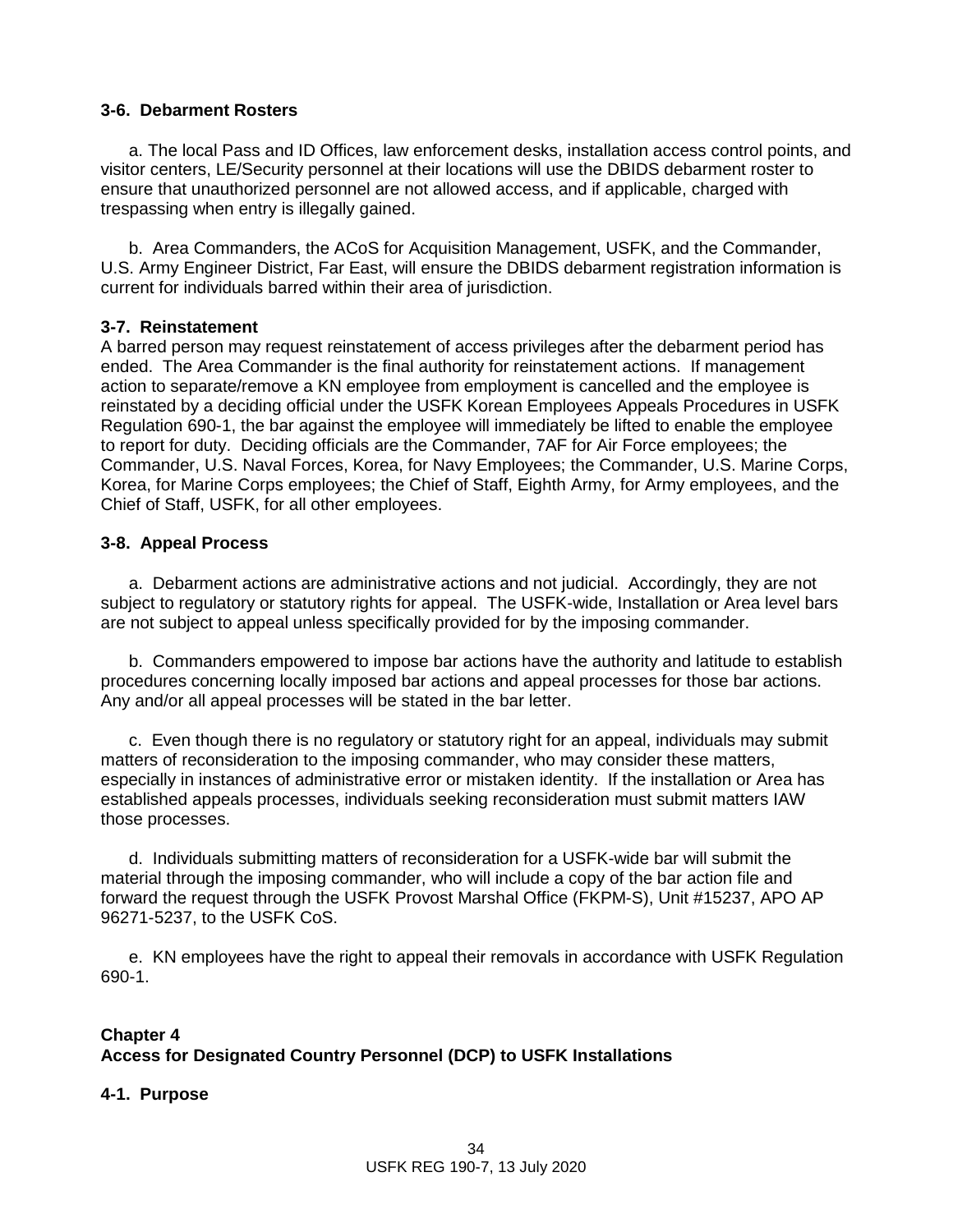To establish policy and procedures for DCP access to USFK installations. Designated Countries are those of counterintelligence concern to USFK that may have policies or engage in activities that are contrary to the interests of the United States.

### **4-2. Responsibilities**

a. The USFK CoS is the approval authority for installation access requests for Designated Country Personnel (DCP).

b. The USFK CoS delegates approval authority for vetted DCP escorted access requests to the USFK PM. The USFK CoS may delegate approval authority to the USFK SJS for all DCP unescorted access requests and for all DCP requests that cannot be vetted in the time required to support the USFK mission.

c. Area Commanders will ensure the procedures listed below are enforced and will develop local written procedures unique to their installations for executing access control of DCP. A copy of each installation supplement/policy concerning unique situations will be furnished to the Commander, USFK (FKJ2-ISR-J2X), Unit #15237, APO AP 96205-5237, and to the Commander, UNC/CFC/USFK (FKPM-S), Unit #15237, APO AP 96271-5237.

d. The Public Affairs Office (PAO), USFK, will ensure all designated country press personnel requesting access to USFK installations are approved access as required by this regulation and remain under the continuous escort of a PAO representative at all times.

e. The USFK J2 will develop the list of designated countries, obtain Commander, UNC/CFC/USFK, approval, and inform the USFK PMO, Security Division, of any changes to the DCP list. At a minimum, the USFK J2 will review the Designated Country List (DCL) annually.

f. The USFK Provost Marshal will disseminate the DCL and any changes to the DCL to the service components.

g. The DCL is authorized for release to U.S. and ROK government military, employees, and contractor personnel who provide USFK services in installation access control, visitor registration and control, DBIDS registration, law enforcement and security guard services, and who review or approve installation access requests. The DCL shall not be posted in a location where it is visible to the general public, nor shall it be otherwise disclosed to members of the public.

### **4-3. Procedures**

a. In order to address the potential security problems arising from uncontrolled access by citizens of these designated countries, the access control policy for personnel from designated countries will be enforced as follows: USFK personnel sponsoring persons from designated countries must submit an exception to policy request in order for those persons from the designated country to obtain access to any USFK installation. The only personnel authorized to sponsor a DCP are:

- (1) U.S. military and DoD civilians assigned or attached to USFK.
- (2) USEMB personnel designated by the Embassy Regional Security Office (RSO).
- (3) UNCMAC Secretariat.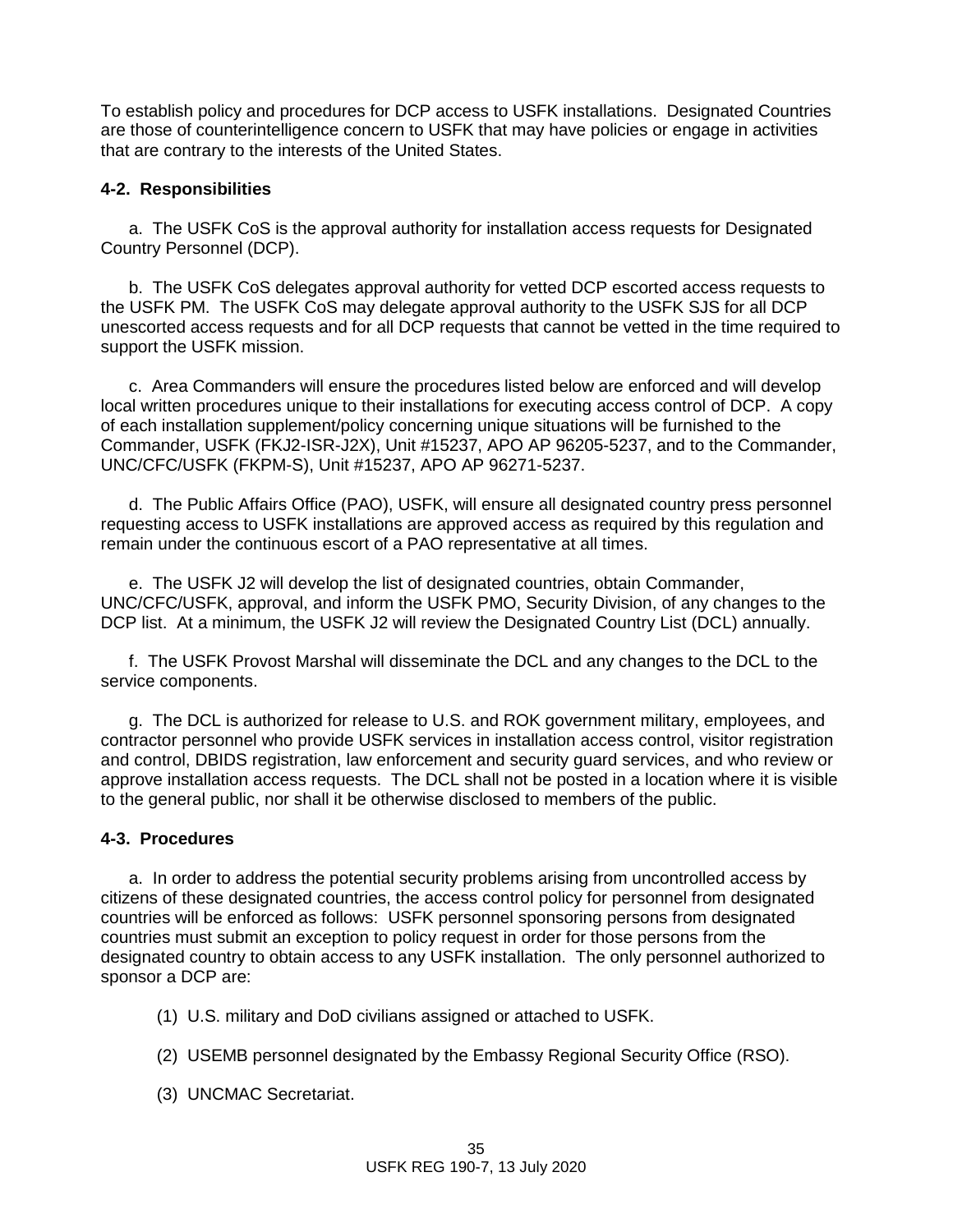b. The following procedures apply to a DCP installation access requests:

(1) If the DCP is a visitor, submit a written request to escort the DCP at least 45 working days prior to the visit. An example format is provided below (see figure 4-1). The request must include a copy of the DCP's passport, to include photo, passport expiration, entry data and type and expiration of entry Visa.

(2) If requesting an installation pass (DBIDS ID card) for the DCP in support of the USFK mission, complete the USFK Form 82-E as prescribed in this regulation and include all supporting documentation. For requests in support of the Good Neighbor Program, officials sponsoring or requesting approval for a DBIDS ID card for DCP must also comply with chapter 2 of this regulation.

(3) The sponsor will forward the exception to policy memorandum or pass application through:

(a) Their organization O-4 or equivalent commander, or O-6 staff principal;

(b) The Area Commander/Acting Commander (DCP review authority shall not be delegated lower that the Area Commander/Acting Commander);

- (c) The local Pass and ID Office;
- (d) The USFK PM, (FKPM-S), Unit #15237, APO AP 96271-5237;
- (e) The USFK J2, (FKJ2-ISR-J2X), Unit #15237, APO AP 96205-5237.

(4) Each coordination activity listed in paragraph  $4-3b(3)(a)$  -(e) above will process and endorse the request, as required, prior to submitting it for final approval/disapproval to the CoS, USFK.

c. If a DCP pass request is approved, the DCP will be issued a red in color, escort required, DBIDS ID card, unless full justification is provided and the USFK CoS specifically approves unescorted access.

d. Only entrance/exit gates with DBIDS visitor registration capabilities will be identified for access by DCP visitors. All DCP visitors shall be registered and deregistered in the USFK DBIDS visitor control system. U.S. personnel from the requesting organization/agency must be present to verify authenticity and/or approval of the visitor's access authorization for the specified period and to sponsor and register the DCP in DBIDS for escorted access.

e. DCP visits to USFK installations will not be authorized prior to 0600 hours and DCP will be escorted off the installation before 2200 hours on the day access was granted. Access will be limited to those areas listed on the access request. DCP are not authorized to visit any restricted areas unless prior coordination and approval has been granted, through the ACoS, J2, by the CoS, USFK.

f. Sponsors will personally escort DCP visitors during the entire period which they have access to USFK installations. Area Commanders reserve the right to designate and/or authorize escort personnel. Escort personnel will be U.S. military members or DoD civilians, or their US citizen adult dependent, or assigned, attached, or employed by a USFK unit, or agency. Any request to deviate from this requirement must be included in the package for approval by the CoS, USFK.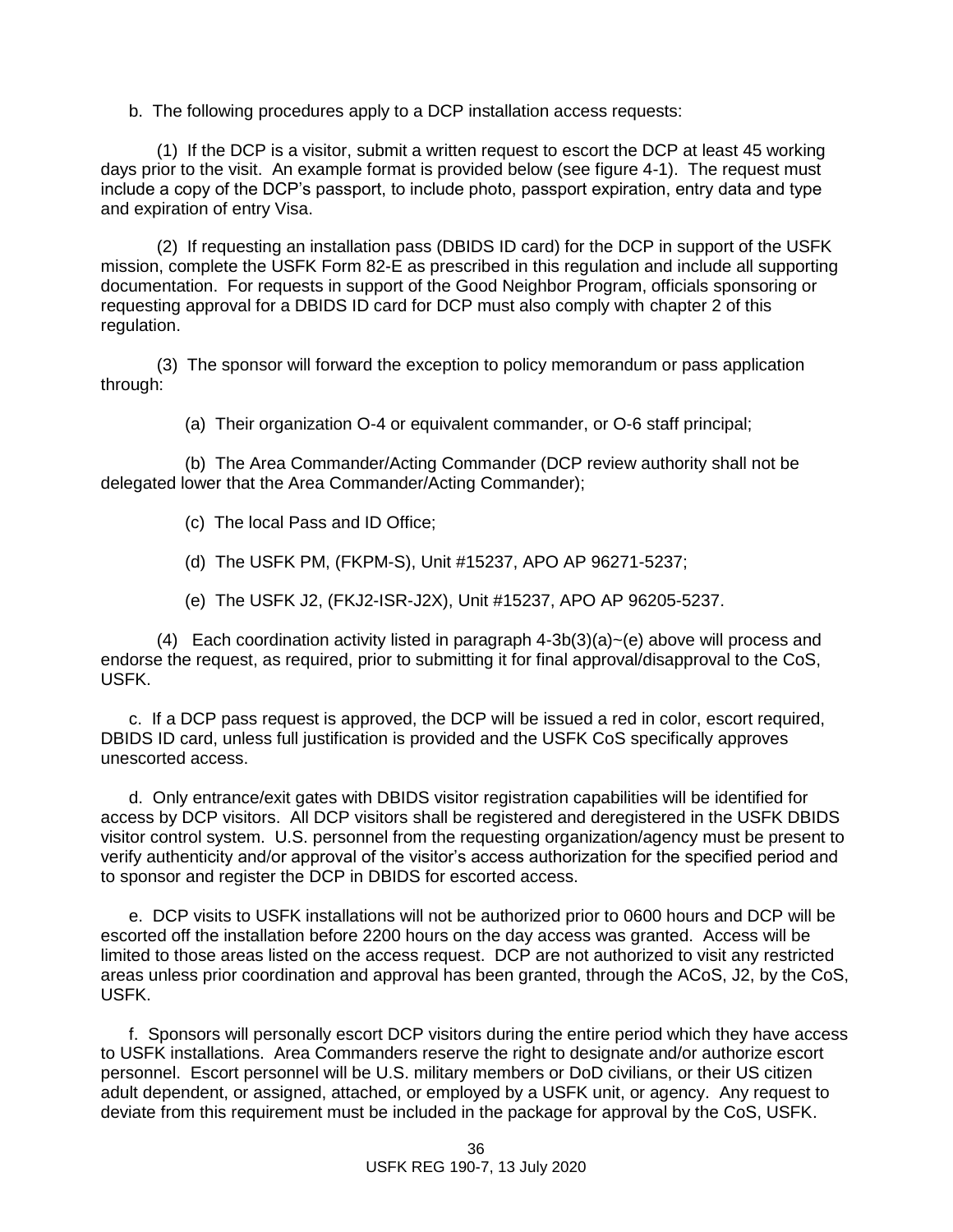## **APPROPRIATE LETTERHEAD**

OFFICE SYMBOL **DATE** 

MEMORANDUM THRU (Appropriate Area Commander)

FOR USFK Provost Marshal, (FKPM-S), Unit #15237, APO AP 96271-5237

SUBJECT: Installation Access for Designated Country Personnel

1. IAW chapter 4, USFK Regulation 190-7, I am submitting this request to escort designated country personnel (DCP) from a country listed in the Commander, USFK, Approved List of Designated Countries onto a USFK installation. Below, I have provided the required information.

2. My (sponsor's) information:

| Name:            |  |
|------------------|--|
| Grade:           |  |
| SSN:             |  |
| Employment/Unit: |  |
| Phone Number:    |  |

3. DCP information:

| Name:                    |
|--------------------------|
| Country:                 |
| Passport Number:         |
| Date of Birth:           |
| Place of Birth:          |
| Place of Passport Issue: |
| Employment:              |
| Position:                |

4. Location and purpose for access:

| Installation of visit:         |
|--------------------------------|
| Building to Visit:             |
| Duration of Visit (date/time): |
| Reason for access:             |

5. I make this request to accomplish the business listed above and understand that I am required to escort the DCP at all times during the visit. Additionally, I have reported this contact to the appropriate intelligence staff as required by service regulations.

Signature Block

## **Figure 4-1. Format for DCP Access Request**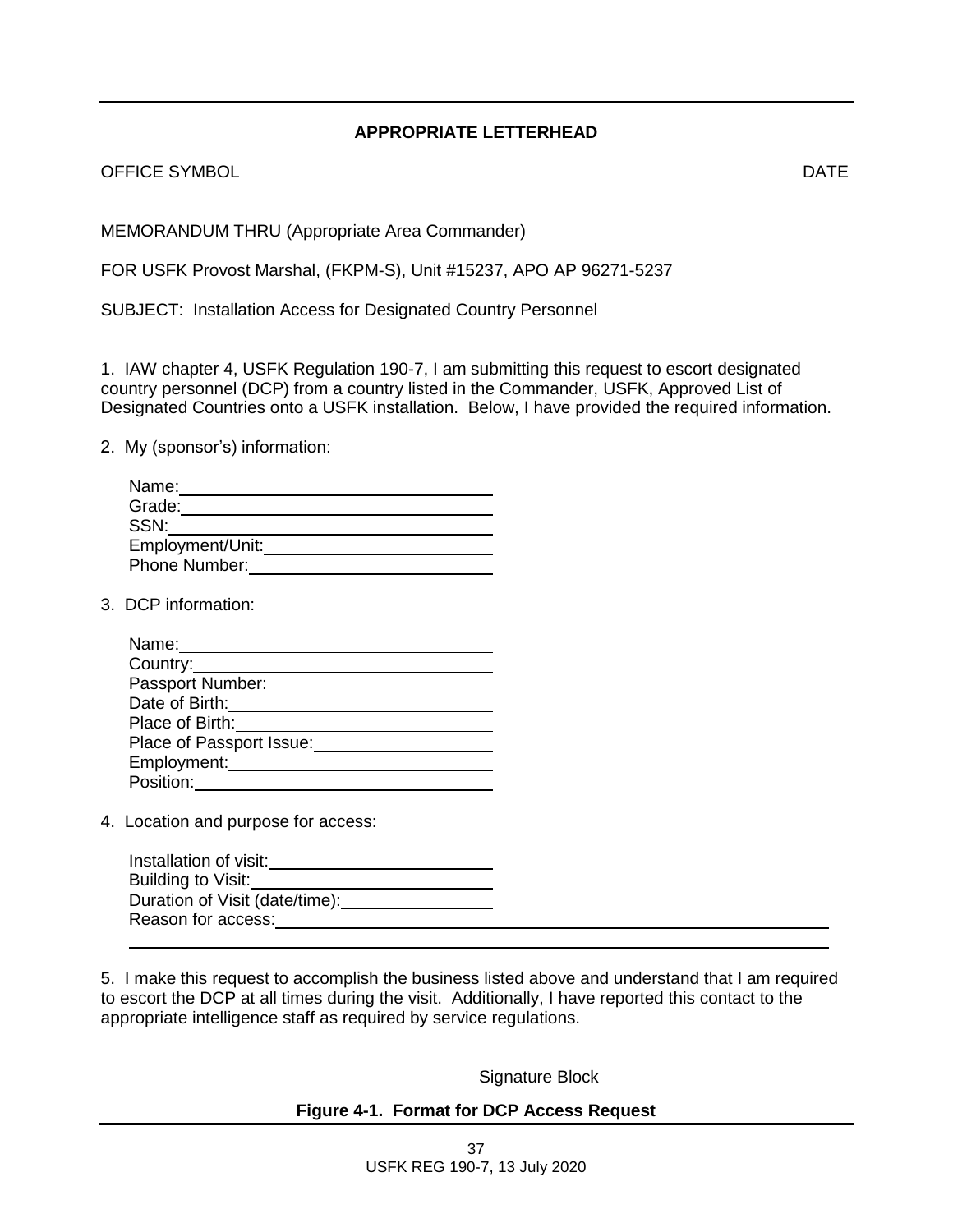g. DCP children who are full-time students at a foreign or international elementary, middle, or high school do not require DCP access approval when participating in a supervised and organized school event in Korea, such as participation in school sports, concerts, drama, etc. However, visiting school DCP coaches, teachers, staff, parents, and chaperones will not be granted similar access for school events, unless they have been processed through the USFK Provost Marshal Office for DCP access approval to permit escorted installation access for the specified school event, IAW chapter 4 of this regulation.

h. DoD, DOS, and UNCMAC-NNSC and their dependent family members will not normally be restricted from accessing USFK installations. They are granted unescorted access to USFK installations. However, DCP family members will not be granted visitor escort privileges until their sponsor obtains certification from his/her organization security manager that FKJ2-ISR-J2X has been provided the pertinent Sponsor and DCP personal data, passport, and Visa information. In instances where DoD family members need to access an installation to obtain their DoD ID card, their sponsor is authorized to escort them to an ID card issuing facility.

i. Exceptions to the above policy must be approved by the CoS, USFK, IAW para 1-6.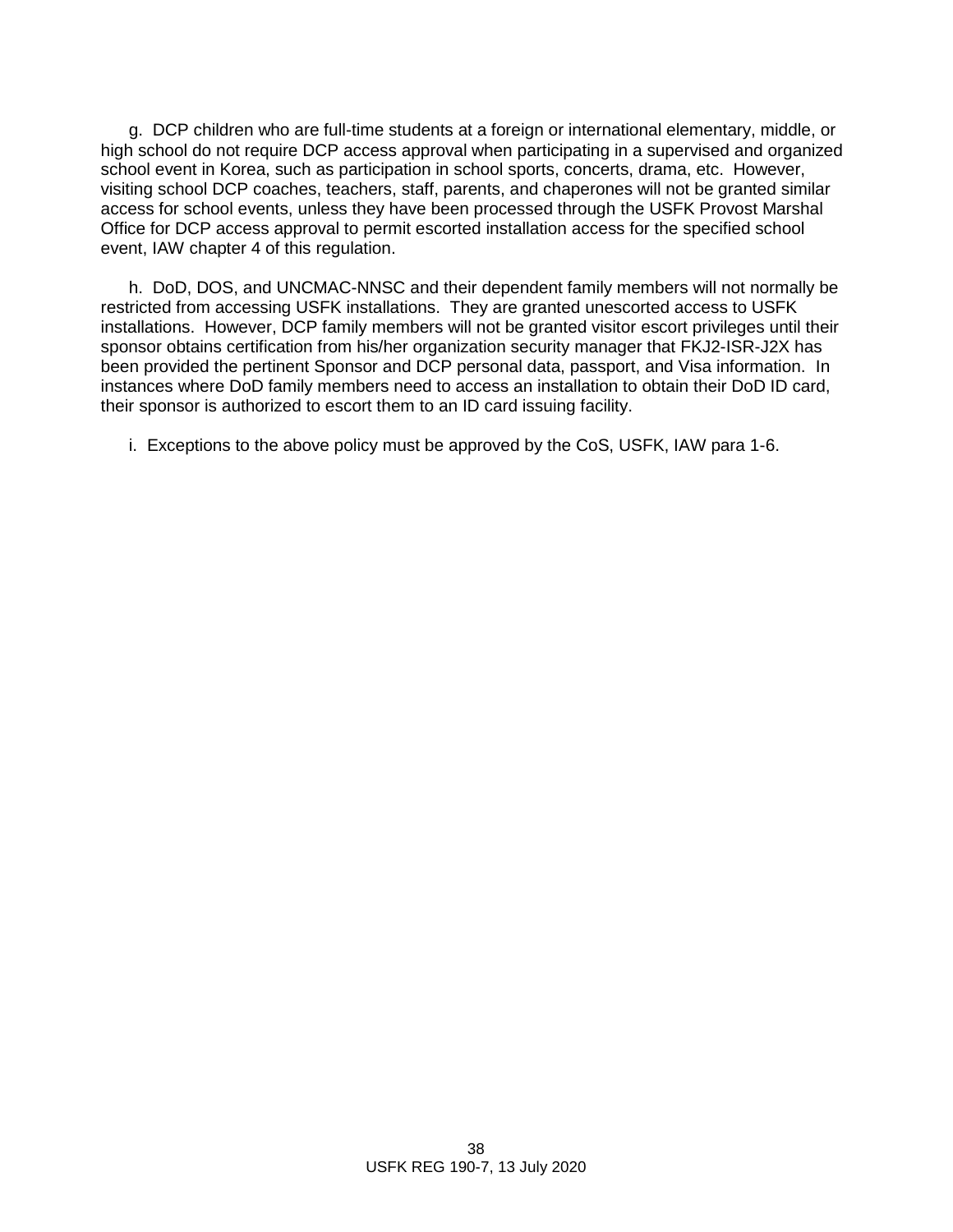### **Appendix A References**

## **Section I. Required Publications**

- USFK Reg 1-23, Distinguished Visitors
- USFK Reg 10-2, Installation Management and Base Operations
- USFK Reg 60-1, Ration Control Policy Access to Duty Free Goods
- USFK Reg 190-1, Motor Vehicle Traffic Supervision
- USFK Reg 360-4, Good Neighbor Program
- USFK Reg 700-19, The Invited Contractor and Technical Representative Program
- Status of Forces Agreement (Art XV)
- DoD Instruction 1344.07, Personal Commercial Solicitation on DoD Installations

DoD Manual 5200.08 Volume 3, Physical Security Program: Access to DoD Installations

### **Section II. Related Publications**

- AFI 31-101, Integrated Defense
- AFI 31-201, Security Police Standards and Procedures
- AFI 34-104, Services Marketing and Publicity Programs
- AK Reg 550-1, Korean Service Corps Missions, Organizations, Responsibilities and Operating Procedures
- AR 190-5/OPNAVINST 11200.5c, Motor Vehicle Traffic Supervision
- AR 190-13, The Army Physical Security Program
- AR 215-1, Military Morale, Welfare and Recreation Programs and Non-appropriated Fund **Instrumentalities**
- AR 600-20, Army Command Policy
- NAV Reg 1973, U.S. Naval Forces
- OPNAVINST 5520.14B, Physical Security
- USFK Reg 190-50, Law Enforcement Procedures in Korea
- USFK Reg 690-1, Regulations and Procedures Korean Nationals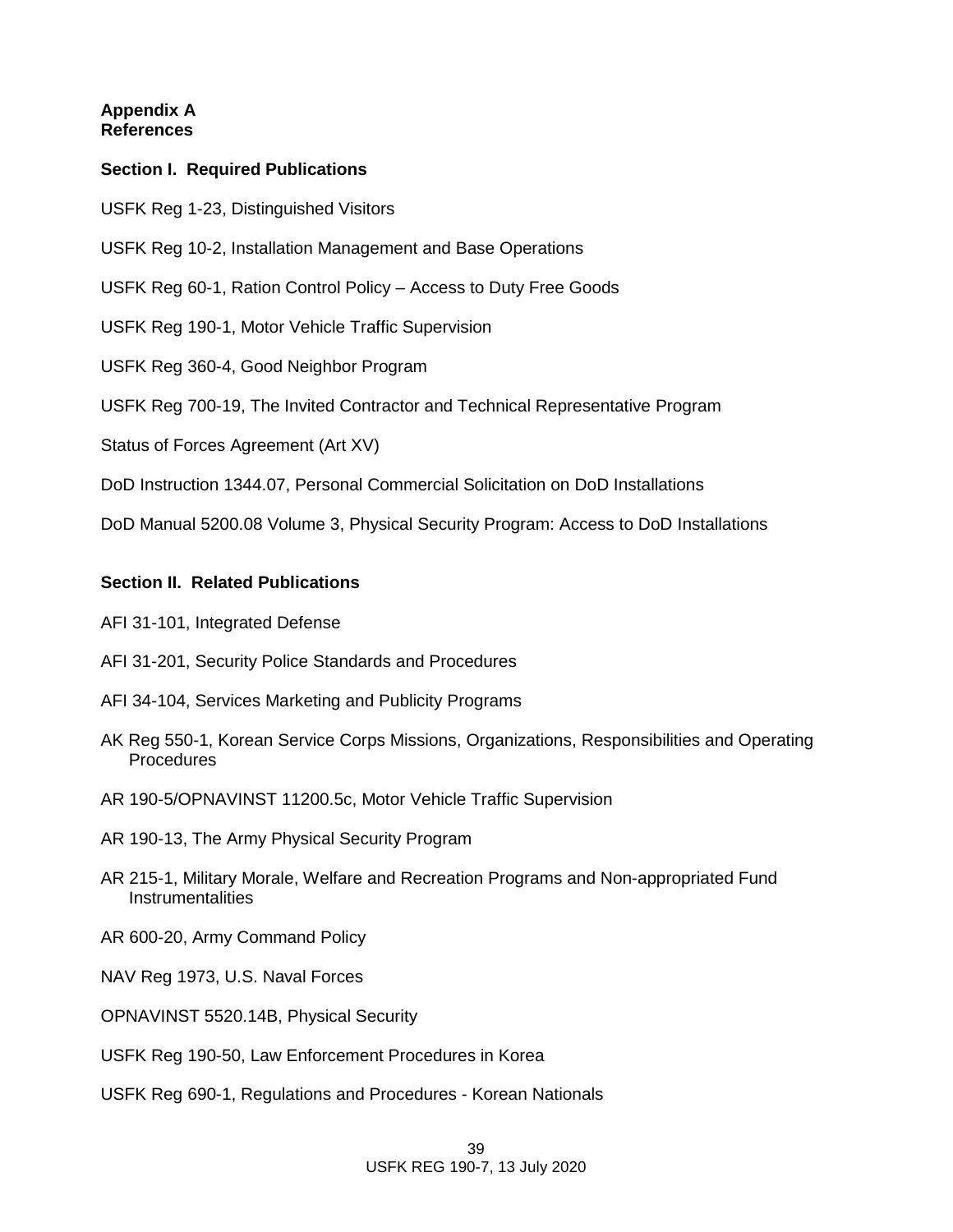DoD Instruction 6200.03, Public Health Emergency Management (PHEM) Within the DoD

## **Section III. Required Forms**

AF Form 1168, Statement of Suspect/Witness/Complaint

- DA Form 3975, Military Police Report
- DD Form 2 (Series), U.S. Military, Active, Retired, Reserve Identification Card
- DD Form 1173, Uniformed Services Identification and Privilege Card
- DD Form 1173-1, Department of Defense Guard and Reserve Family Member Identification Card
- DD Form 2764, United States DoD/Uniformed Services Civilian Geneva Conventions Identification Card
- DD Form 2765, Department of Defense/Uniformed Services Identification and Privilege Card
- DBIDS ID card, Non-DoD Installation Access Identification Pass
- USFK Form 81E, Application for Individual-Sponsored Installation Pass
- USFK Form 82E, Application for Organization-Sponsored Installation Pass
- USFK Form 700-19A-R-E, Invited Contractor and Technical Representative Personnel Data Report

## **Section IV. Related Forms**

DA Form 3998, Military Police Desk Reference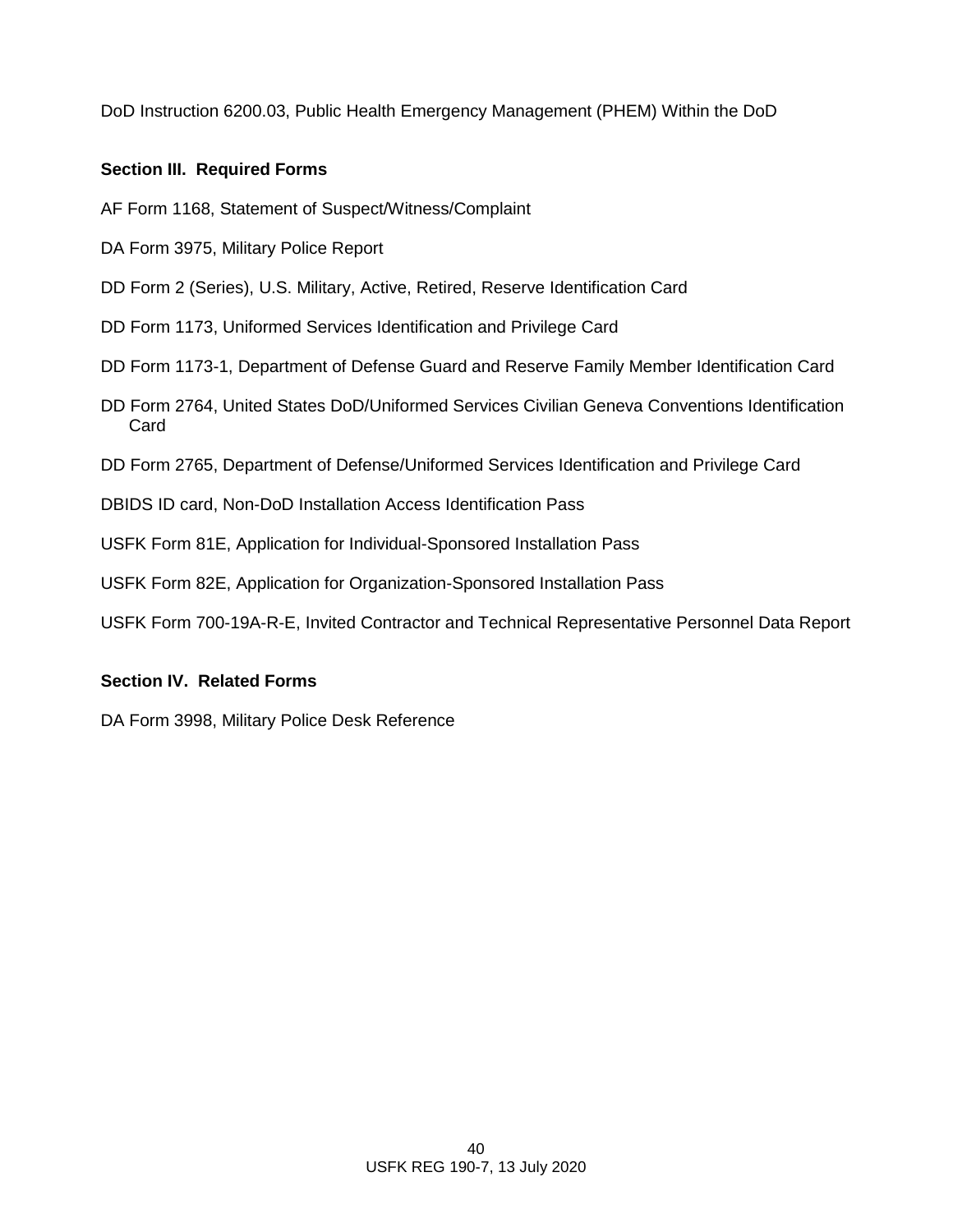## Appropriate Letterhead

Office Symbol Date **Date** Date of the Symbol Date of the Symbol Date of the Symbol Date of the Symbol Date of the Symbol Date of the Symbol Date of the Symbol Date of the Symbol Date of the Symbol Date of the Symbol Date o

SUBJECT: Debarment Letter

Mr./Mrs./Miss Dep./(son/daughter) of

Dear Mr./Mrs./Miss

1. It has been brought to my attention that on (date), at (time), you and your son, (name), were at (location), and were apprehended by the Korean National Police Agency and Military Police for a violation of USFK Reg 60-1; wrongful possession of a ration control plate belonging to another and purchasing goods for illegal transfer or production of income through barter or exchange.

2. You are hereby notified that, effective upon your receipt of this letter, you and your son (name), are barred from entering the following military installation(s), regardless of whether or not you have been invited by a member of United States Forces Korea as his personal guest: (List the installations/facilities).

3. You are further informed that should you reenter or be found within the limits of the above military installation(s), you will be subject to apprehension and detention by the U.S. military for prompt delivery to the appropriate civil authorities. There is one exception to this provision: You may enter (installation) to obtain health and dental care (only if authorized). When health or dental care is required at (installation), you will enter the installation only through Gate Number . From there, you will be directed or escorted to the medical or dental facility and exit through the same gate when care has been completed.

4. This bar letter will remain in effect until (date) and any violation of this letter may subject you to possible criminal prosecution by appropriate civil authorities. However, after a period of (2 years etc.), this headquarters will review your conduct, upon your request, and if warranted, will consider lifting the bar.

(Commander)

*Note***:** Must be bilingual when issued to a foreign national. When addressed to active duty military or service department civilians, the subject will be "denied access" instead of being "barred."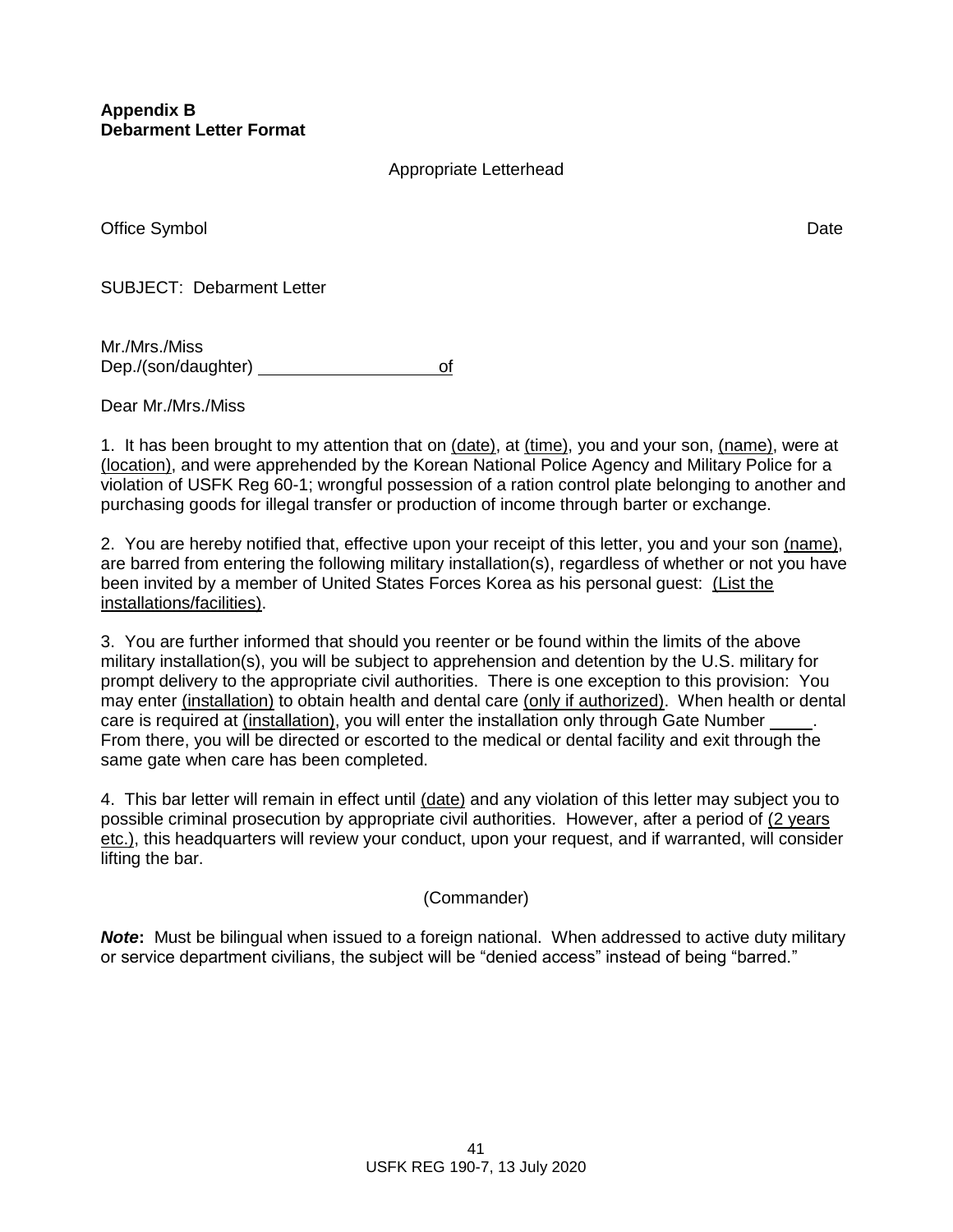# 별지 B 출입금지 통지서식

적합한 레터헤드

사무실 상징 날짜

제목: 접근 금지서

귀하 가족/(아들/딸)

귀하에게

1. 당신 및 당신의 아들 (이름)은 (날짜), (시간), (장소)에서 타인의 식량 통제 표찰의 부정한 소유 및 불법 양도 혹은 교역이나 교환을 통한 소득증여 행위로 인하여 주한미군 규정 60-1 을 위반하였기에 한국경찰 및 미 헌병에게 체포되었다.

2. 본 편지를 수취한 순간부터 당신과 당신의 아들 (이름)은 주한미군 인원으로부터 개인 손님으로 초대 받은 여부에 상관없이 아래에 명시된 군 시설의 출입이 금지된다는 것을 알린다 (시설/설비 기입).

3. 당신이 위에 기입된 군 시설 기지, 부대에 재출입하거나 제한구역 내에서 발견될 경우, 미군에 의한 체포 및 감금 대상이 되며 즉각 적합한 민간기관에 넘겨진다. 본 조항에는 다음과 같은 유일한 예외가 있다: 본인의 의료 혹은 치과 진료를 위한 (시설)의 출입은 허가된다 (인가 받은 경우에 한함). 의료 혹은 치과 진료가 (시설)에 요구될 경우, 당신은 그 시설을 오직 번 출입문으로 출입해야만 한다. 그 곳에서 당신은 의료 혹은 치과 시설로 지시 혹은 호위 될 것 이며 치료를 받은 후에는 동일한 출입문을 통하여 나와야 한다.

4. 본 접근 금지서는 (날짜)까지 유효하며 본 접근 금지서에 대한 모든 위반 행위에 대하여 당신은 적합한 민간 기관에 의하여 기소될 수 있다. 그러나 일정기간 (2 년 기타) 후, 본 본부는 당신의 요청으로 당신의 행실을 재검할 거이며 정당할 경우 본 금지를 해제할 것이다.

(사령관)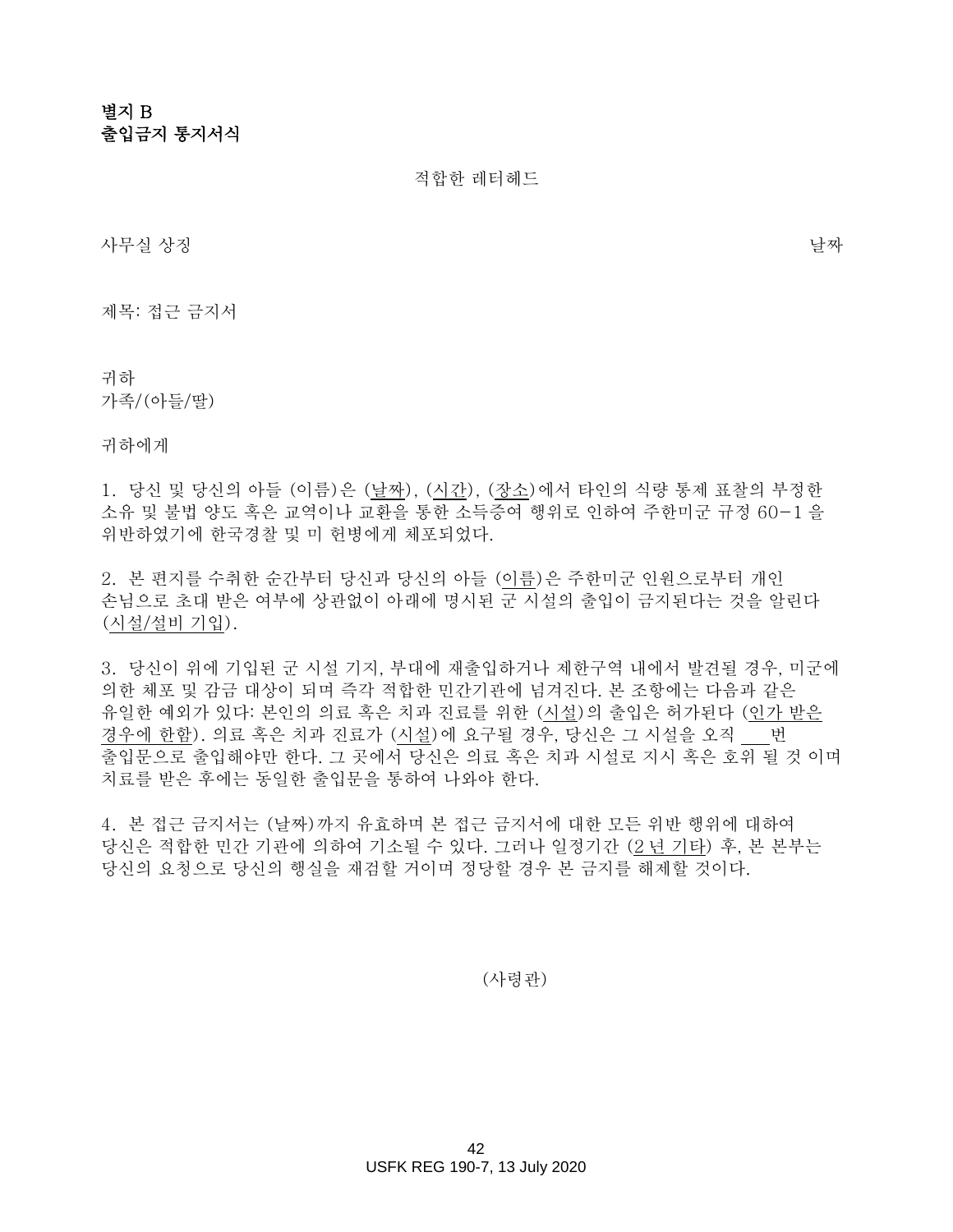## **Appendix C Notice to Personnel Liable to Search**

The bilingual statement below will be posted verbatim at the entrance to USFK installations, visible from a minimum distance of 50 feet, and positioned in such a manner that the sign will be visible when persons enter the installation.

## **NOTICE**

## **ALL PERSONS, THEIR PERSONAL PROPERTY, U.S. GOVERNMENT**

## **PROPERTY, AND VEHICLES MAY BE SEARCHED UPON ENTRY,**

## **WHILE WITHIN THE CONFINES, OR UPON EXIT FROM THIS INSTALLATION.**

## **PERSONS WHO DECLINE IDENTIFICATION CHECK OR SEARCH WILL**

## **BE DENIED ENTRANCE.**

## **BY ORDER OF THE AREA COMMANDER**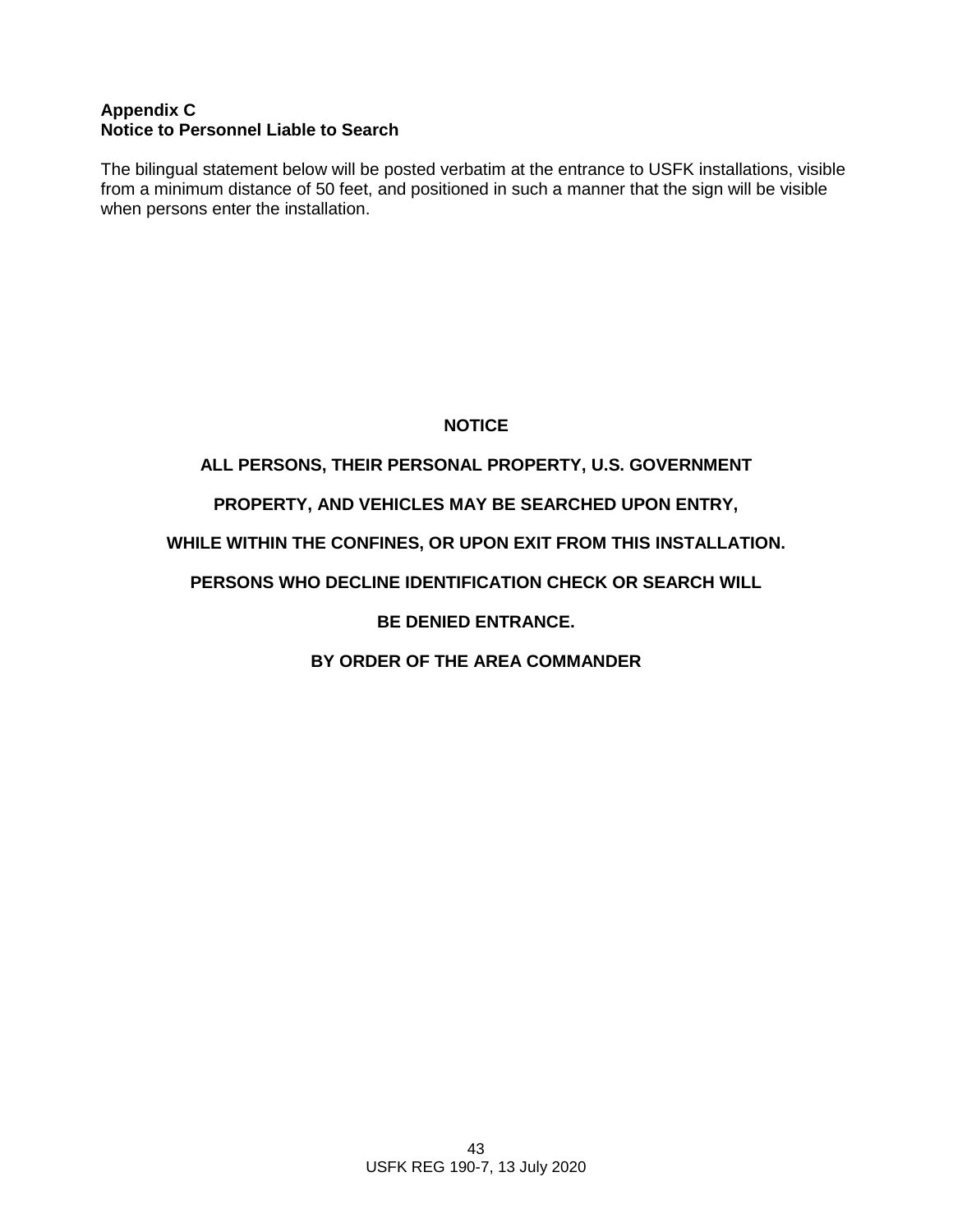## **Appendix D Personnel Category Table for Installation Access**

# **D-1. U.S. Department of Defense (DoD) Personnel**

| <b>CATEGORY of</b><br><b>US Department of Defense</b><br>(DoD) Personnel                                               | Type<br>Pass   | Expiration<br>Period                           | Sponsor<br>Requirements                          | Criminal<br>History<br>Check | Approval<br>Authority | Resident<br><b>or</b><br><b>Work</b><br>Permit | # of<br><b>Installations</b><br>Authorized | Day & Time<br><b>Restrictions</b> | Maximum<br>Escort<br>Privileges | Maximum<br>Vehicle<br>Escort<br>Priv** | <b>FPCON</b><br>Restrict |
|------------------------------------------------------------------------------------------------------------------------|----------------|------------------------------------------------|--------------------------------------------------|------------------------------|-----------------------|------------------------------------------------|--------------------------------------------|-----------------------------------|---------------------------------|----------------------------------------|--------------------------|
| Active Reservist Assigned to a<br>Troop Unit In Korea                                                                  | DoD<br>ID/CAC  | <b>DEROS</b><br>Max 1 Yr                       | N/A                                              | N/A                          | N/A                   | N/A                                            | USFK-Wide                                  | N/A                               | 4                               | 1                                      | D                        |
| DoD Active Duty<br>(Command Sponsored)                                                                                 | DoD<br>ID/CAC  | <b>DEROS</b><br>Max 3<br>Yrs                   | N/A                                              | N/A                          | N/A                   | N/A                                            | USFK-Wide                                  | N/A                               | 4                               | 1                                      | D                        |
| DoD Active Duty<br>(Non-Command Sponsored) *                                                                           | DoD<br>ID/CAC  | <b>DEROS</b><br>Max 1 Yr                       | N/A                                              | N/A                          | N/A                   | N/A                                            | USFK-Wide                                  | N/A                               | 4                               | $\mathbf{1}$                           | D                        |
| DoD Civilian<br>(Including DoD Retired with<br>Dual Status)                                                            | DoD<br>ID/CAC  | <b>DEROS</b><br>Max 3<br>Yrs                   | N/A                                              | N/A                          | N/A                   | N/A                                            | USFK-Wide                                  | N/A                               | 4                               | 1                                      | D                        |
| DoD Invited Contractor /<br><b>Technical Representative</b><br>(USFK Form 700-19A-R-E<br>verifying DD1173 Eligibility) | DoD<br>ID/CAC  | <b>DEROS</b><br>Max 3<br>Yrs                   | N/A                                              | N/A                          | N/A                   | N/A                                            | USFK-Wide                                  | N/A                               | 4                               | $\mathbf{1}$                           | D                        |
| DoD Retired Military and<br>Civilian (Not Dual Status) Living<br>In Korea<br>(Non-SOFA)                                | DoD ID<br>card | exp of<br>Visa or<br>Alien Reg<br>Max 3<br>Yrs | N/A                                              | N/A                          | N/A                   | N/A                                            | USFK-Wide                                  | N/A                               | 4                               | 1                                      | D                        |
| Family Member of DoD Active<br>Duty, Civilian, or Invited<br>Contractor / Technical<br>Representative                  | DoD ID<br>card | Sponsor<br><b>DEROS</b>                        | Sponsor<br>Order, Ltr of<br>Empl, USFK<br>700-19 | N/A                          | N/A                   | N/A                                            | USFK-Wide                                  | N/A                               | 4                               | $\mathbf{1}$                           | D                        |
| Family Member of DoD Retired<br>Military and Civilian (Not Dual<br>Status) (Non-SOFA)                                  | DoD ID<br>card | Exp of<br>Visa or<br>Alien Reg<br>Max 3<br>Yrs | N/A                                              | N/A                          | N/A                   | N/A                                            | USFK-Wide                                  | N/A                               | 4                               | $\mathbf 1$                            | D                        |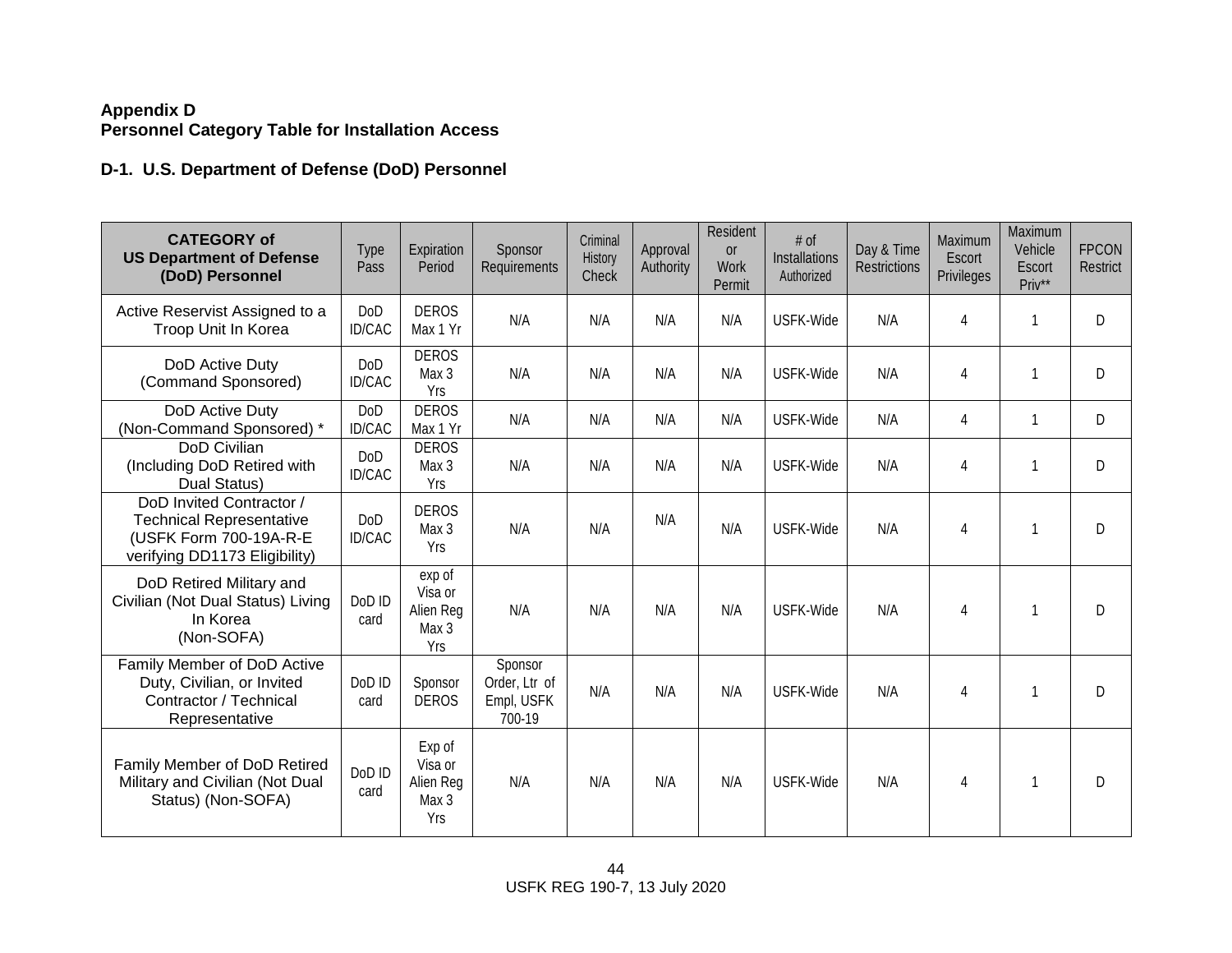| <b>CATEGORY of</b><br><b>U.S. Department of Defense</b><br>(DoD) Personnel        | <b>Type</b><br>Pass | Expiration<br>Period                           | Sponsor<br>Requirements | Criminal<br>History<br>Check | Approval<br>Authority | Resident<br><b>or</b><br><b>Work</b><br>Permit | # of<br><b>Installations</b><br>Authorized | Day & Time<br><b>Restrictions</b> | Maximum<br>Escort<br><b>Privileges</b> | Maximum<br>Vehicle<br>Escort<br>Priv** | <b>FPCON</b><br>Restrict |
|-----------------------------------------------------------------------------------|---------------------|------------------------------------------------|-------------------------|------------------------------|-----------------------|------------------------------------------------|--------------------------------------------|-----------------------------------|----------------------------------------|----------------------------------------|--------------------------|
| Family Member of DoD Active<br>Duty Living In Korea w/o<br>Sponsor<br>(Non-SOFA)  | DoD ID<br>card      | Exp of<br>Visa or<br>Alien Reg<br>Max 1 Yr     | N/A                     | N                            | N/A                   | N/A                                            | USFK-Wide                                  | N/A                               | 4                                      |                                        | D                        |
| Family Member of DoD Active<br>Duty Visiting Korea w/o Sponsor                    | DoD ID<br>card      | Return<br>ticket<br>date,<br>Max 90<br>Days    | N/A                     | N                            | N/A                   | N/A                                            | USFK-Wide                                  | N/A                               | 4                                      |                                        | D                        |
| Spouse of DoD Active Duty On<br><b>Environmental Morale Leave</b><br>Orders (EML) | DoD ID<br>card      | EML<br>date, Max<br>90 Days                    | <b>EML Orders</b>       | N                            | N/A                   | N/A                                            | USFK-Wide                                  | N/A                               | 4                                      |                                        | D                        |
| Survivor of Deceased DoD ID<br>card Member<br>(Non-SOFA)                          | DoD ID<br>card      | Exp of<br>Visa or<br>Alien Reg<br>Max 3<br>Yrs | N/A                     | N                            | N/A                   | N/A                                            | USFK-Wide                                  | N/A                               | 4                                      |                                        | D                        |
| U.S. Military, DoD Civilian,<br>Other Official Visiting on TDY                    | DoD<br>ID/CAC       | Orders<br>date, Max<br>6 Months                | TDY/Leave<br>Orders     | $\mathsf{N}$                 | N/A                   | N/A                                            | USFK-Wide                                  | N/A                               | 4                                      |                                        | D                        |

\* Includes personnel assigned to rotational units deployed to Korea for 180 days or greater.

\*\* Refer to USFK Regulation 190-1 for visitor vehicle escort requirement.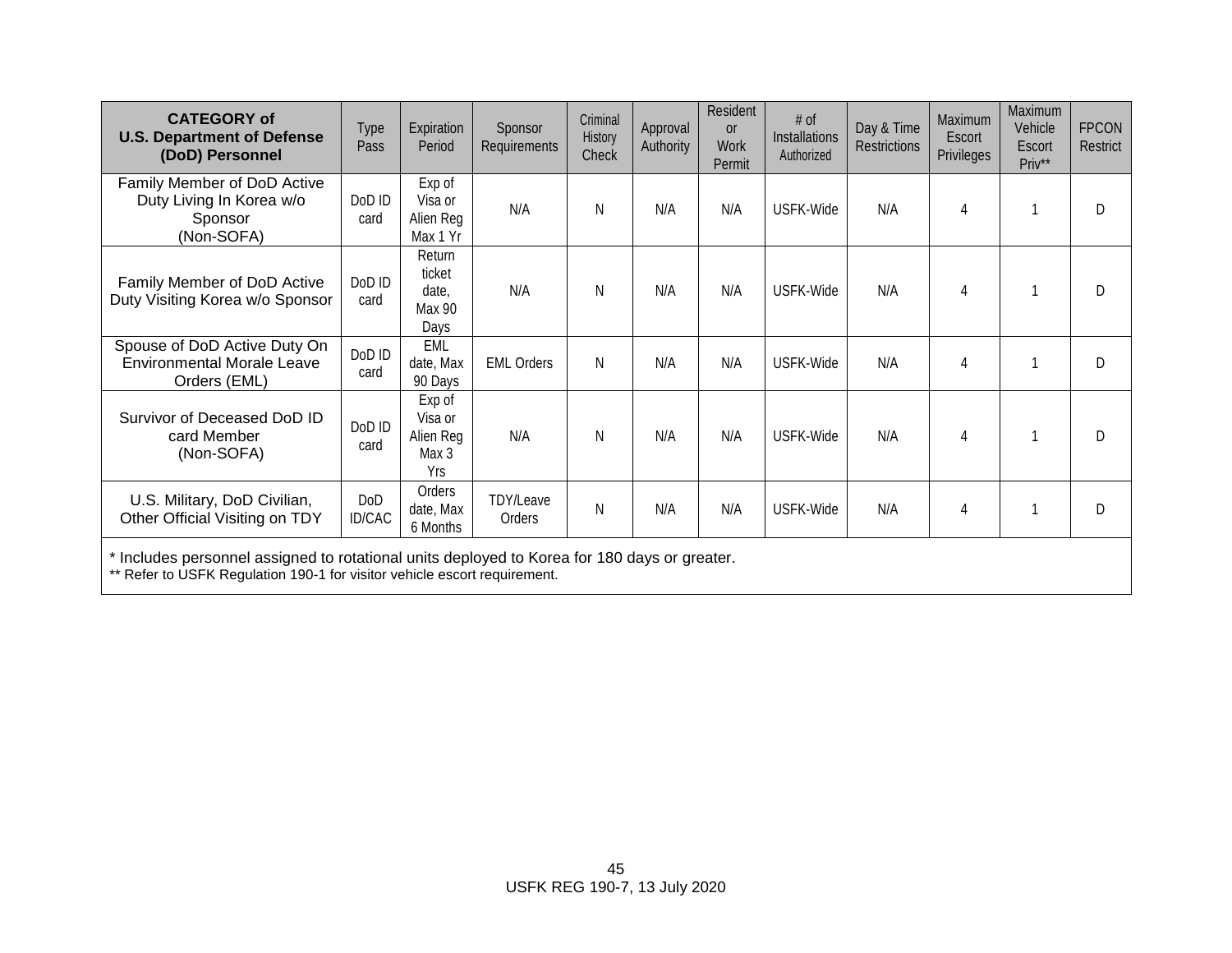## **D-2. Non DoD Personnel**

| <b>CATEGORY of</b><br><b>Non-DoD</b><br><b>Personnel</b>                             | <b>Type Pass</b> | Expiration<br>Period                          | Requesting<br>Authority                                              | Criminal<br>History<br>Check | Approving<br>Authority    | Resident<br>or Work<br>Permit | # of<br>Installations<br>Authorized | Day & Time<br><b>Restrictions</b> | Maximum<br>Personnel<br>Escort<br>Privilege | Maximum<br>Vehicle<br>Escort<br>Priv** | <b>FPCON</b><br><b>Restrictions</b> |
|--------------------------------------------------------------------------------------|------------------|-----------------------------------------------|----------------------------------------------------------------------|------------------------------|---------------------------|-------------------------------|-------------------------------------|-----------------------------------|---------------------------------------------|----------------------------------------|-------------------------------------|
| Chauffeur/Spouse<br>(Escorted by Local<br>National<br>Passholder)                    | <b>DBIDS</b>     | NTE Escort's<br>Pass, Max<br>1 Yr             | (Para 2-6;<br>$2-7)$                                                 | Y                            | (Para 2-8)                | May Apply                     | <b>IAW Escort's</b><br>Pass         | IAW<br>Escort's<br>Pass           | $\mathbf 0$                                 | 0                                      | $\sf B$                             |
| Contractors /<br>Vendors                                                             | <b>DBIDS</b>     | Exp of Visa or<br>Contract period<br>Max 1 Yr | (Para 2-7)                                                           | Y                            | (Para 2-8)                | May Apply                     | Designated<br>by Sponsor            | Designated<br>by Sponsor          | $\mathfrak{S}$                              | $\mathbf{1}$                           | Mission<br>Requirement              |
| Embassy Non-<br>U.S. Employees<br><b>Requiring Access</b><br>to USFK<br>Installation | <b>DBIDS</b>     | 3 Yrs; Over 68 -<br>1 Yr                      | RSO or GSO                                                           | Y                            | (Para 2-8)                | May Apply                     | Designated<br>by Sponsor            | Designated<br>by Sponsor          | 3                                           | 1                                      | Based on<br>Mission<br>Requirement  |
| Family Member of<br>CFC, RSG, or<br>tenant ROK<br>Military (Command<br>Sponsored)    | <b>DBIDS</b>     | <b>DEROS</b><br>Max 3 Yrs                     | (Para 1-4i<br>and $2-7$ )                                            | Y                            | (Para 1-4i<br>and $2-8$ ) | N/A                           | USFK-Wide                           | N/A                               | $\overline{4}$                              | $\mathbf{1}$                           | D                                   |
| Family Member of<br>assigned Allied<br>Nation Military*                              | <b>DBIDS</b>     | <b>DEROS</b><br>Max 3 Yrs                     | UNC <sub>U1</sub>                                                    | N                            | (Para 1-4i<br>and $2-8$ ) | N/A                           | USFK-Wide                           | N/A                               | $\overline{4}$                              | $\mathbf{1}$                           | D                                   |
| Family Member of<br>U.S. Embassy                                                     | <b>DBIDS</b>     | <b>DEROS</b><br>Max 3 Yrs                     | RSO or GSO                                                           | N.                           | (Para 1-4I)               | N/A                           | USFK-Wide                           | N/A                               | $\overline{4}$                              | $\mathbf{1}$                           | D                                   |
| Family Member of<br>2ID/RUCD ROK<br>Military (Command<br>Sponsored)                  | <b>DBIDS</b>     | <b>DEROS</b><br>Max 3 Yrs                     | 2ID/RUC US<br>Military CoS<br>(May be<br>delegated to<br>the 2ID PM) | Y                            | (Para 1-4i<br>and $2-8$ ) | N/A                           | USFK-Wide                           | N/A                               | $\overline{4}$                              | 1                                      | D                                   |
| <b>Sponsored Guest</b>                                                               | <b>DBIDS</b>     | Max 2 Yrs                                     | (Para 2-6)                                                           | Υ                            | Area CDR                  | May Apply                     | Designated<br>by Sponsor            | Designated<br>by Sponsor          | $\mathbf{3}$                                | $\mathbf{1}$                           | B                                   |
| <b>Retired ROK</b><br>CJCS, DCDR CFC<br>& spouses                                    | <b>DBIDS</b>     | Max 2 Yrs                                     | Para 2-4(1)(f)                                                       | Υ                            | <b>USFK</b><br>CoS        | N/A                           | USFK-wide                           | Designated<br>by Sponsor          | $\mathbf{3}$                                | $\mathbf{1}$                           | B                                   |
| Honorary Club<br><b>Members</b>                                                      | <b>DBIDS</b>     | <b>NTE Club</b><br>Membership<br>expiration   | (Para 2-6; 2-<br>8)                                                  | Y                            | Area CDR                  | May Apply                     | Location of<br>Club                 | Location of<br>Club               | $\mathbf{3}$                                | $\mathbf{1}$                           | B                                   |
| <b>KATUSA</b>                                                                        | <b>DBIDS</b>     | ETS date                                      | KTA or<br>Assigned<br>Unit                                           | N                            | N/A                       | N/A                           | USFK-Wide                           | N/A                               | $\overline{4}$                              | $\mathbf{1}$                           | D                                   |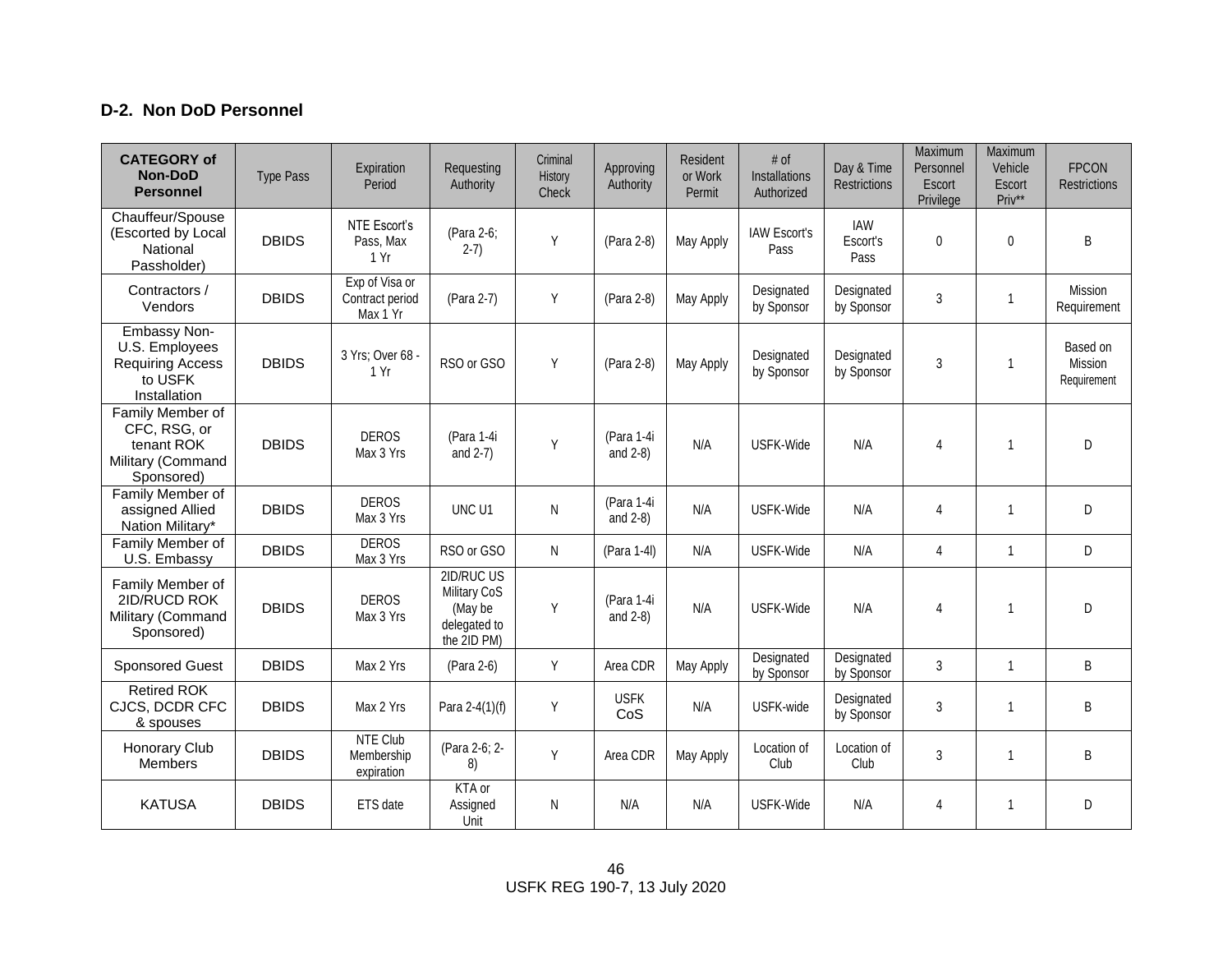| <b>CATEGORY</b><br><b>Non-DoD</b><br><b>Personnel</b>        | <b>Type Pass</b> | Expiration<br>Period      | Requesting<br>Authority                                              | Criminal<br>History<br>Check                                     | Approving<br>Authority    | Resident<br>or Work<br>Permit | # of<br>Installations<br>Authorized | Day & Time<br><b>Restrictions</b> | Maximum<br>Personnel<br>Escort<br>Privileges | Maximum<br>Vehicle<br>Escort<br>Priv** | <b>FPCON</b><br><b>Restrictions</b> |
|--------------------------------------------------------------|------------------|---------------------------|----------------------------------------------------------------------|------------------------------------------------------------------|---------------------------|-------------------------------|-------------------------------------|-----------------------------------|----------------------------------------------|----------------------------------------|-------------------------------------|
| Korean GS (KGS)<br>or WB (KWB)<br><b>USFK Employee</b>       | <b>DBIDS</b>     | 3 Yrs; Over 68,<br>1 Yr   | (Para 2-7)                                                           | Υ                                                                | (Para 2-8)                | May Apply                     | Designated<br>by Sponsor            | Designated<br>by Sponsor          | 3                                            | $\mathbf{1}$                           | Based on<br>duties/resp.            |
| Korean Service<br>Corps                                      | <b>DBIDS</b>     | 3 Yrs; Over 68,<br>1 Yr   | <b>KSC Bn Cdr</b>                                                    | Y                                                                | (Para 2-8)                | N/A                           | Designated<br>by Sponsor            | Designated<br>by Sponsor          | $\mathbf{3}$                                 | $\mathbf{1}$                           | D                                   |
| Non-DoD family<br>members                                    | <b>DBIDS</b>     | 3 Yrs                     | $2-4c(8)$                                                            | Y                                                                | (Para 2-8)                | May Apply                     | As approved                         | As<br>approved                    | $\mathbf{3}$                                 | $\mathbf{1}$                           | As approved                         |
| <b>ROK Law</b><br>Enforcement /<br>Government<br>Official    | <b>DBIDS</b>     | 1 Yr                      | Sponsoring<br>Organization<br>(Para 2-7)                             | N                                                                | (Para 2-8)                | N/A                           | Designated<br>by Sponsor            | Designated<br>by Sponsor          | $\mathbf{3}$                                 | 1                                      | Based on<br>Official need           |
| <b>ROK Military (CFC</b><br>and RSG<br>Command<br>Sponsored) | <b>DBIDS</b>     | Per Orders<br>Max 3 Yrs   | Assigned<br>Unit<br>(Para 2-7)                                       | N                                                                | (Para 1-4i<br>and $2-8$ ) | N/A                           | USFK-Wide                           | N/A                               | $\overline{4}$                               | $\mathbf{1}$                           | D                                   |
| <b>UNCMAC</b>                                                | DBIDS/CAC        | Per Orders<br>Max 3 Yrs   | <b>UNCMAC</b>                                                        | ${\sf N}$                                                        | (Para 1-4i<br>and $2-8$ ) | N/A                           | USFK-Wide                           | N/A                               | $\overline{4}$                               | $\mathbf{1}$                           | D                                   |
| <b>ROK Military</b><br>(Non-Command<br>Sponsored)            | <b>DBIDS</b>     | Max 1 Yr                  | Unit CDR or<br><b>USFK PM</b>                                        | ${\sf N}$                                                        | (Para 2-8)                | N/A                           | Designated<br>by Sponsor            | Designated<br>by Sponsor          | $\mathbf{3}$                                 | $\mathbf{1}$                           | Based on<br>Official need           |
| <b>ROK Military</b><br>(2ID/RUCD<br>Command<br>Sponsored)    | <b>DBIDS</b>     | Per Orders<br>Max 3 yrs   | 2ID/RUC US<br>Military CoS<br>(May be<br>delegated to<br>the 2ID PM) | N                                                                | (Para 1-4i<br>and $2-8$ ) | N/A                           | USFK-Wide                           | N/A                               | $\overline{4}$                               | $\mathbf{1}$                           | D                                   |
| <b>ROK Military</b><br>(Eighth Army<br>Command<br>Sponsored) | <b>DBIDS</b>     | Per Orders<br>Max 3 yrs   | Eighth Army<br>Cdr (May be<br>delegated<br>further)                  | N                                                                | (Para 1-4i<br>and $2-8$ ) | N/A                           | USFK-Wide                           | N/A                               | $\overline{4}$                               | 1                                      | D                                   |
| <b>ROK Military</b><br>(MND Civilian)                        | <b>DBIDS</b>     | 3 Yrs (CFC)<br>1 Yr (MND) | (Paras 1-4i<br>and $2-7$ )                                           | Y                                                                | (Para 1-4i<br>and $2-8$ ) | N/A                           | Designated<br>by Sponsor            | Designated<br>by Sponsor          | $\mathbf{3}$                                 | $\mathbf{1}$                           | Based on<br>duties/resp.            |
| Short-Term<br>Visitors (STV)                                 | <b>DBIDS</b>     | Max 90 days               | (Para 2-<br>4c(4)                                                    | Y if DCP,<br>contractor,<br>or exceeds<br>90 days<br>within year | (Para 2-8)                | May Apply                     | Designated<br>by Sponsor            | Designated<br>by Sponsor          | $\pmb{0}$                                    | $\pmb{0}$                              | As required &<br>approved           |
| <b>Allied Nation</b><br>Military*                            | DBIDS/CAC        | <b>DEROS</b><br>Max 3 Yrs | UNC U1                                                               | N                                                                | (Para 1-4i<br>and $2-8$ ) | May Apply                     | USFK-Wide                           | N/A                               | $\overline{4}$                               | $\mathbf{1}$                           | D                                   |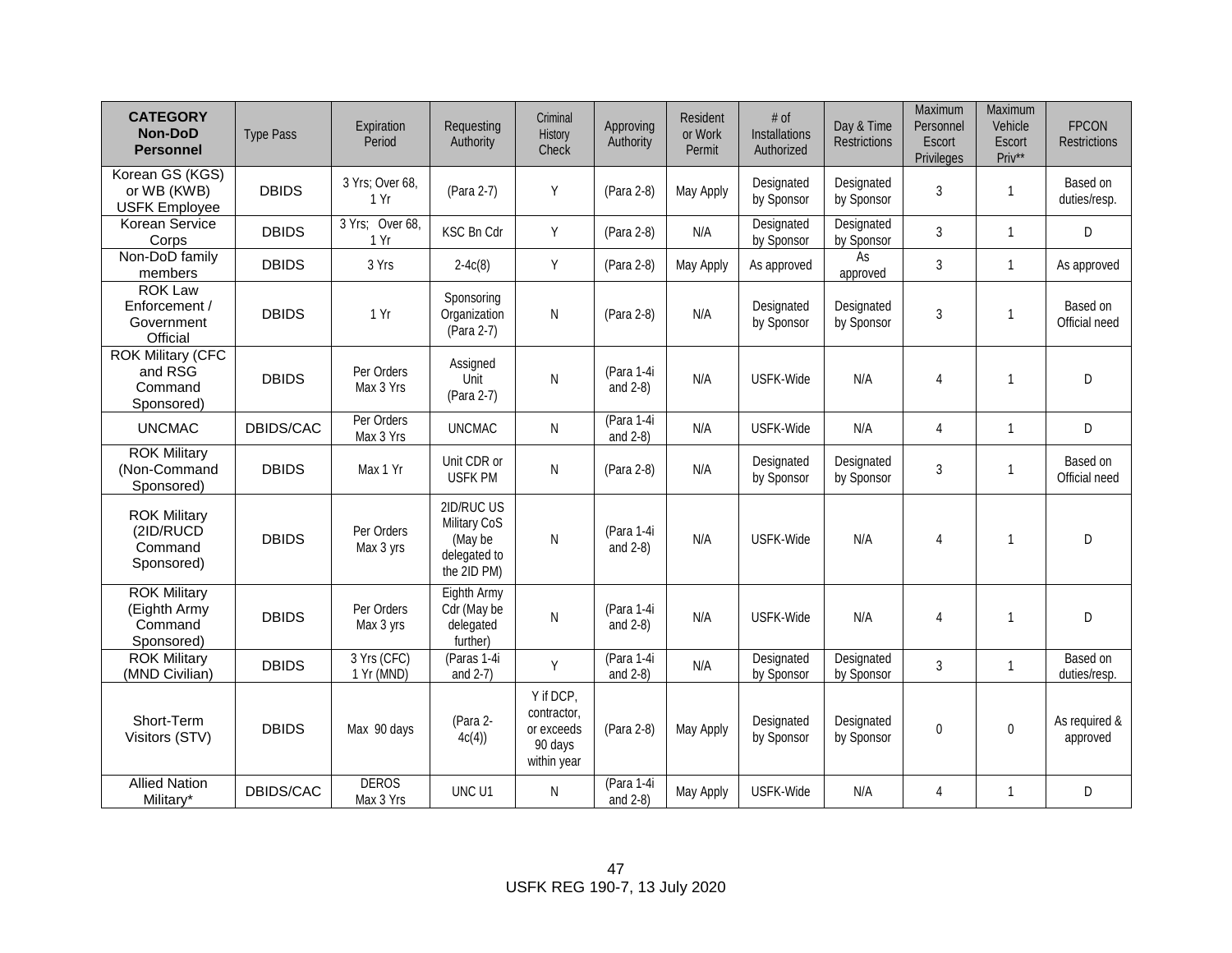| <b>CATEGORY</b><br><b>Non-DoD</b><br><b>Personnel</b> | Type Pass                                                                                                                                              | Expiration<br>Period      | Requesting<br>Authority | Criminal<br><b>History</b><br>Check | Approving<br>Authority | <b>Resident</b><br>or Work<br>Permit | # of<br><b>Installations</b><br>Authorized | Day & Time<br><b>Restrictions</b> | Maximum<br>Personnel<br>Escort<br><b>Privileges</b> | Maximum<br>Vehicle<br>Escort<br>Priv** | <b>FPCON</b><br><b>Restrictions</b> |
|-------------------------------------------------------|--------------------------------------------------------------------------------------------------------------------------------------------------------|---------------------------|-------------------------|-------------------------------------|------------------------|--------------------------------------|--------------------------------------------|-----------------------------------|-----------------------------------------------------|----------------------------------------|-------------------------------------|
| U.S. Embassy                                          | <b>DBIDS</b>                                                                                                                                           | <b>DEROS</b><br>Max 3 Yrs | RSO or GSO              |                                     | (Para 1-4I)            | N/A                                  | USFK-Wide                                  | N/A                               |                                                     |                                        |                                     |
| Volunteer                                             | <b>DBIDS</b>                                                                                                                                           | Max 1 Yr                  | (Para 2-7)              |                                     | (Para 2-8)             | N/A                                  | As approved                                | As<br>approved                    |                                                     |                                        |                                     |
|                                                       | * Alliad Nation Military includes LINC Sending State and NNSC Ambassadors/Deputy Chiefs of Mission LIN Sending State Ligison Officers, LISEK sponsored |                           |                         |                                     |                        |                                      |                                            |                                   |                                                     |                                        |                                     |

**\*** Allied Nation Military includes UNC Sending State and NNSC Ambassadors/Deputy Chiefs of Mission, UN Sending State Liaison Officers, USFK sponsored civilian employees from these Embassies, and Allied Nation Military working on the USFK staff.

\*\* Refer to USFK Regulation 190-1 for visitor vehicle escort requirement.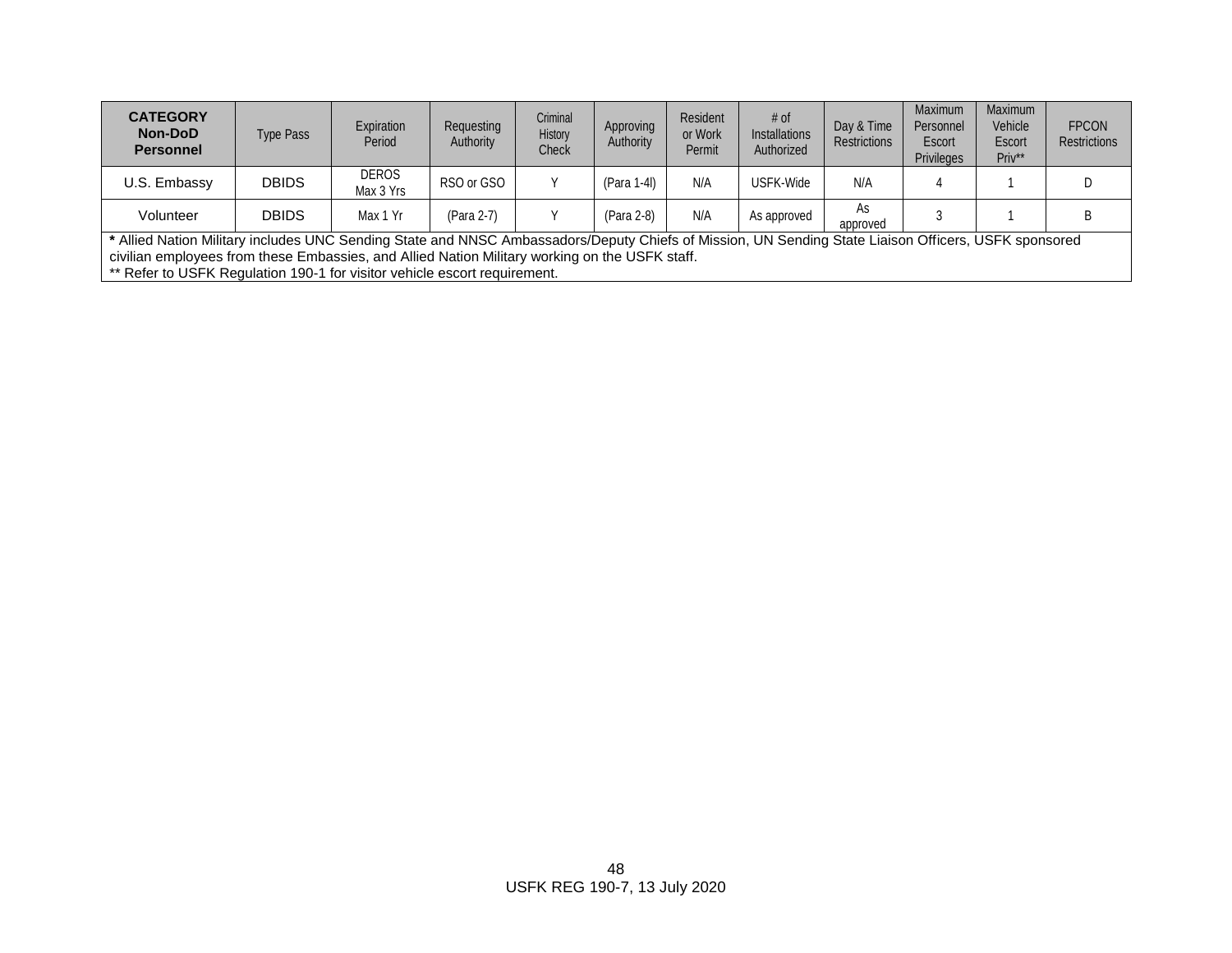### **Appendix E List of Countries with VISA Waiver Agreement with ROK Government**

| ALBANIA - 90 DAYS                                 | GUYANA - 30 DAYS                                                          | PERU - 90 DAYS                                   |
|---------------------------------------------------|---------------------------------------------------------------------------|--------------------------------------------------|
| ANDORRA - 30 DAYS                                 | <b>HONDURAS - 30 DAYS</b>                                                 | POLAND - 90 DAYS                                 |
| ANTIGUA & BARBUDA - 90 DAYS                       | <b>HONGKONG - 90 DAYS</b>                                                 | PURTUGAL - 90 DAYS                               |
| ARGENTINA - 30 DAYS                               | HUNGARY - 90 DAYS                                                         | QATAR - 30 DAYS                                  |
| AUSTRALIA - 90 DAYS                               | ICELAND - 90 DAYS                                                         | ROMANIA - 90 DAYS                                |
| AUSTRIA - 90 DAYS                                 | <b>IRELAND - 90 DAYS</b>                                                  | RUSSIA - 60 DAYS                                 |
| BAHAMA - 90 DAYS                                  | ISRAEL - 90 DAYS                                                          | SAMOA - 30 DAYS                                  |
| <b>BAHRAIN - 30 DAYS</b>                          | <b>ITALY - 90 DAYS</b>                                                    | SAN MARINO - 30 DAYS                             |
| BARBADOS - 90 DAYS                                | JAMAICA - 90 DAYS                                                         | SAUDI ARABIA - 30 DAYS                           |
| BELGIUM - 90 DYAS                                 | JAPAN - 90 DAYS                                                           | SERBIA - 90 DAYS                                 |
| BOSNIA-HERZEGOVINA - 30 DAYS                      | KAZAKHSTAN - 30 DAYS                                                      | SEYCHELLES - 30 DAYS                             |
| BOTSWANA - 90 DAYS                                | KIRIBATI - 30 DAYS                                                        | SINGAPORE - 90 DAYS                              |
| <b>BRAZILE - 90 DAYS</b>                          | KUWAIT - 90 DAYS                                                          | SLOVAKIA - 90 DAYS                               |
| <b>BRUNEI - 30 DAYS</b>                           | LATVIA - 90 DAYS                                                          | SLOVENIA - 90 DAYS                               |
| <b>BULGARIA - 90 DAYS</b>                         | LESOTHO - 60 DAYS                                                         | SOLOMON ISLANDS - 30 DAYS                        |
| CANADA - 6 MONTHS                                 | LIBERIA - 90 DAYS (AGREEMENT<br>TEMPORARILY SUSPENDED ON<br>18 JULY 2019) | SOUTH AFRICA - 30 DAYS                           |
| CHILE - 90 DAYS                                   | LIECHTENSTEIN - 90 DAYS                                                   | SPAIN - 90 DAYS                                  |
| <b>COLUMBIA - 90 DAYS</b>                         | LITHUANIA - 90 DAYS                                                       | ST. KITTS & NEVIS - 90 DAYS                      |
| COSTA RICA - 90 DAYS                              | LUXEMBOURG - 90 DAYS                                                      | ST. LUCIA - 90 DAYS                              |
| CROATIA - 90 DAYS                                 | MACAO - 90 DAYS                                                           | ST. VINCENT & THE<br><b>GRENADINES - 90 DAYS</b> |
| <b>CYPRUS - 30 DAYS</b>                           | MALAYSIA - 90 DAYS                                                        | SURINAME - 90 DAYS                               |
| CZECH REPUBLIC - 90 DAYS                          | MALTA - 90 DAYS                                                           | SWEDEN - 90 DAYS                                 |
| DENMARK - 90 DAYS                                 | MARSHALL ISLANDS - 30D AYS                                                | SWISS - 90 DAYS                                  |
| DOMINICA - 90 DAYS                                | MAURITIUS - 30D AYS                                                       | TAIWAN - 90 DAYS                                 |
| DOMINICAN REPUBLIC - 90 DAYS                      | MEXICO - 90 DAYS                                                          | THAILAND - 90 DAYS                               |
| ECUADOR - 90 DAYS                                 | MICRONESIA - 30 DAYS                                                      | TONGA - 30 DAYS                                  |
| EL SALVADOR - 90 DAYS                             | MONACO - 30 DAYS                                                          | TRINIDAD & TOBAGO - 90 DAYS                      |
| ESTONIA - 90 DAYS                                 | MONTENEGRO - 30 DAYS                                                      | TUNISIA - 30 DAYS                                |
| <b>ESWATINI (FORMERLY</b><br>SWAZILAND) - 30 DAYS | MOROCCO - 90 DAYS                                                         | TURKEY - 90 DAYS                                 |
| FIJI - 30D AYS                                    | NAURU - 30 DAYS                                                           | TUVALU - 30 DAYS                                 |
| FINLAND - 90 DAYS                                 | NETHERLANDS - 90 DAYS                                                     | UNITED ARAB EMIRATES<br>- 90 DAYS                |
| <b>FRANCE -90 DAYS</b>                            | NEW ZEALAND - 90 DAYS                                                     | UNITED KINGDOM - 90 DAYS                         |
| <b>GERMANY - 90 DAYS</b>                          | NICARAGUA - 90 DAYS                                                       | URUGUAY - 90 DAYS                                |
| GREECE - 90 DAYS                                  | NORWAY - 90 DAYS                                                          | USA - 90 DAYS                                    |
| <b>GRENADA - 90 DAYS</b>                          | OMAN - 30 DAYS                                                            | VENEZUELA - 90 DAYS                              |
| GUAM - 30 DAYS                                    | PALAU - 30 DAYS                                                           | <b>VETICAN CITY - 30 DAYS</b>                    |
| <b>GUATEMALA - 90 DAYS</b>                        | PANAMA - 90 DAYS                                                          |                                                  |
| HAITI - 90 DAYS                                   | PARAGUAY - 30 DAYS                                                        |                                                  |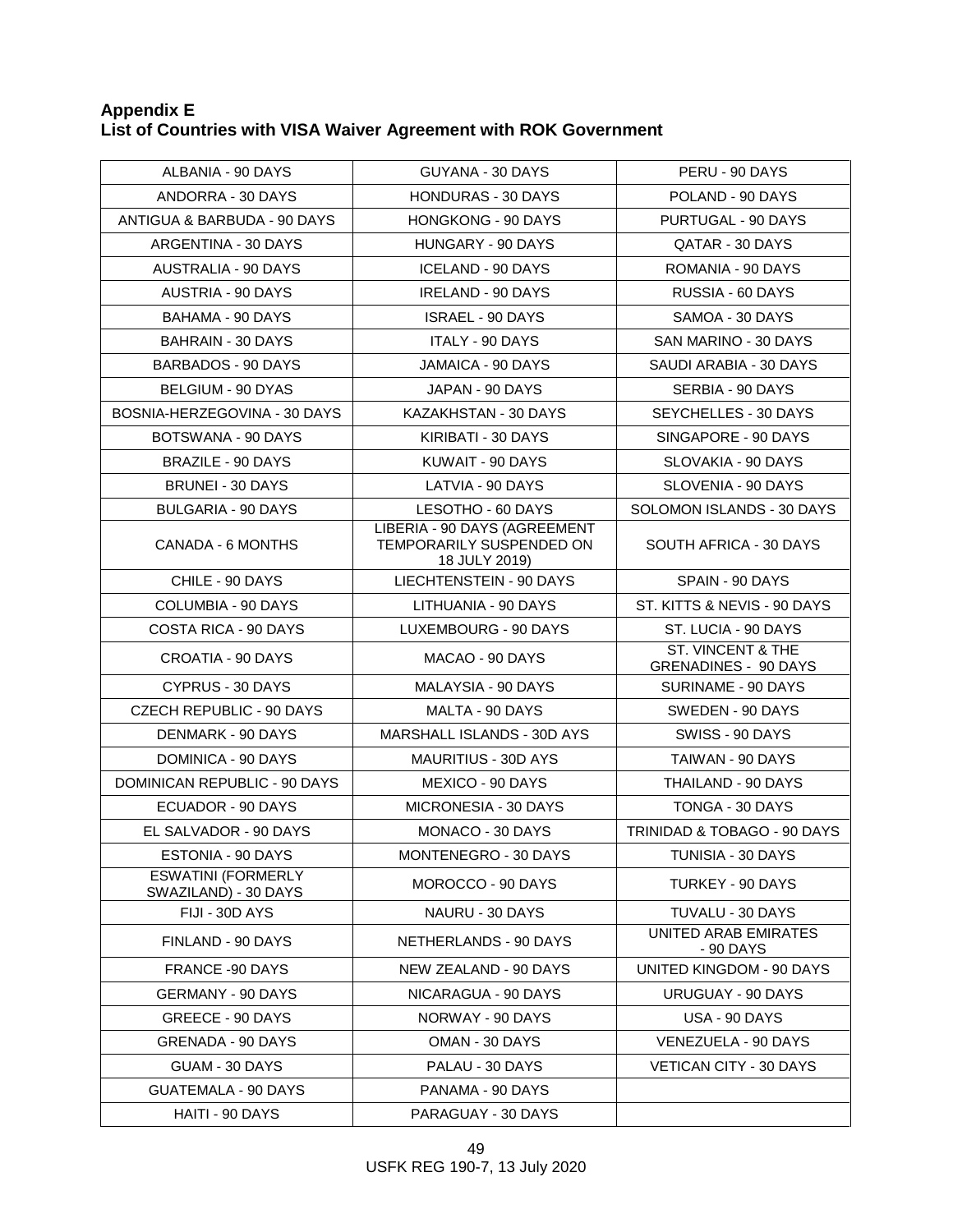# **Glossary**

# **Section I. Abbreviations**

| 7AF          | Seventh Air Force                        |
|--------------|------------------------------------------|
| ACoS         | <b>Assistant Chief of Staff</b>          |
| <b>AOR</b>   | Area of Responsibility                   |
| CAC          | <b>Common Access Card</b>                |
| <b>CDR</b>   | Commander                                |
| <b>CFC</b>   | <b>Combined Forces Command</b>           |
| <b>CID</b>   | <b>Criminal Investigation Division</b>   |
| <b>CLI</b>   | <b>Commercial Life Insurance</b>         |
| CoS          | <b>Chief of Staff</b>                    |
| <b>DBIDS</b> | Defense Biometrics Identification System |
| <b>DCP</b>   | <b>Designated Country Personnel</b>      |
| <b>DeCA</b>  | <b>Defense Commissary Agency</b>         |
| <b>DFMD</b>  | Digitized Fingerprint Minutia Data       |
| <b>DoD</b>   | Department of Defense                    |
| <b>DOS</b>   | Department of State                      |
| DV           | <b>Distinguished Visitor</b>             |
| <b>FPCON</b> | <b>Force Protection Condition</b>        |
| GS           | <b>General Schedule</b>                  |
| <b>GSA</b>   | <b>General Services Administration</b>   |
| GSO          | <b>Government Services Office</b>        |
| <b>HPCON</b> | <b>Health Protection Condition</b>       |
| HQ           | Headquarters                             |
| <b>IAW</b>   | In accordance with                       |
| IC           | <b>Invited Contractor</b>                |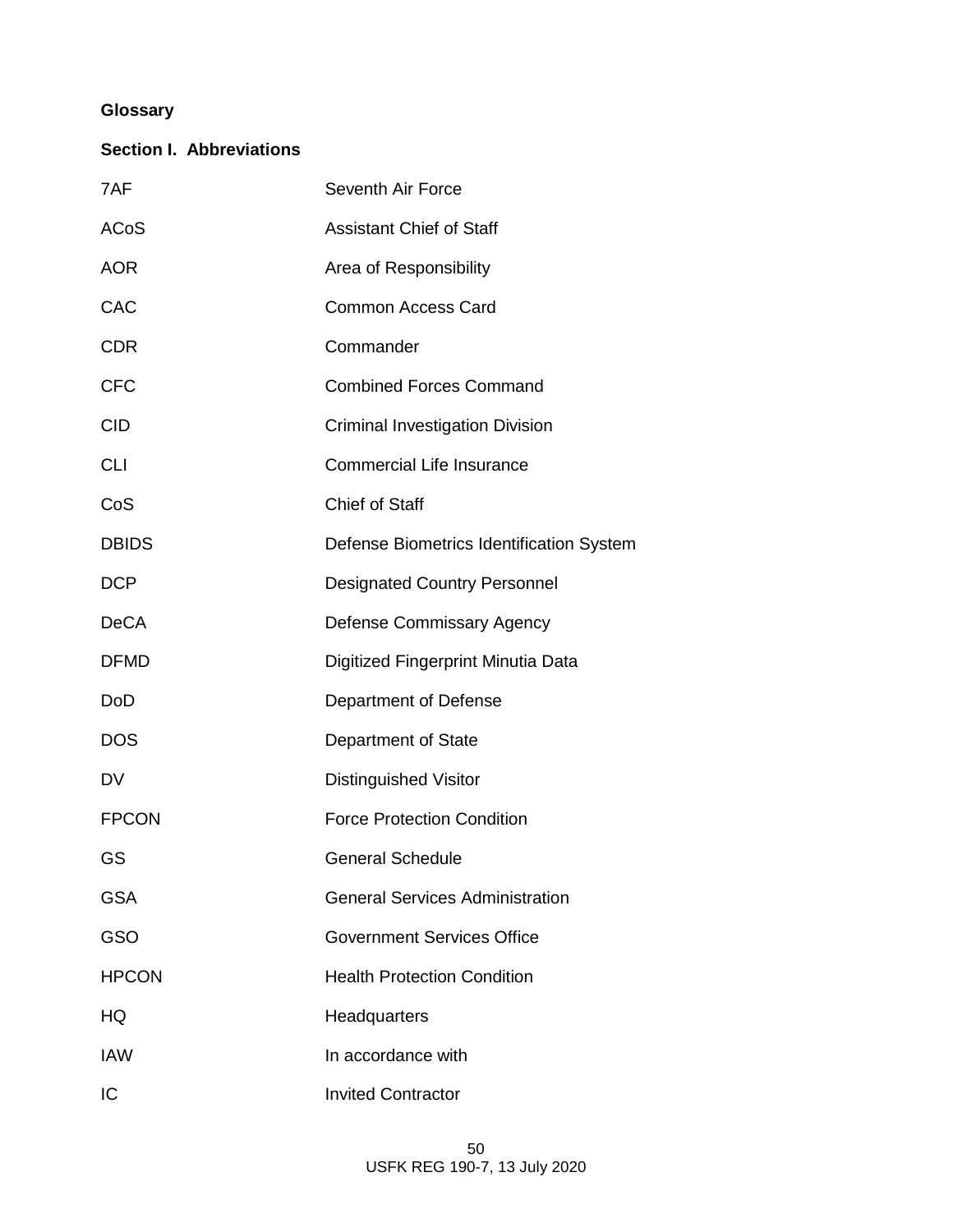| ID             | Identification                                |
|----------------|-----------------------------------------------|
| <b>JPIC</b>    | <b>Joint Police Information Center</b>        |
| <b>KATUSA</b>  | Korean Augmentation to the United States Army |
| <b>KGS</b>     | Korean General Schedule                       |
| <b>KID</b>     | Korean Identification Card                    |
| KN(s)          | Korean National(s)                            |
| <b>KNPA</b>    | Korean National Police Agency                 |
| <b>KSC</b>     | Korean Service Corps                          |
| <b>KWB</b>     | Korean Wage Board                             |
| <b>MND</b>     | Ministry of National Defense                  |
| <b>MOFA</b>    | Ministry of Foreign Affairs                   |
| MP             | <b>Military Police</b>                        |
| NAF(s)         | Non-appropriated Fund(s)                      |
| <b>NAVFORK</b> | <b>Naval Forces Korea</b>                     |
| <b>NCIC</b>    | <b>National Crime Information Center</b>      |
| <b>OPD</b>     | <b>Officer Professional Development</b>       |
| <b>PAO</b>     | <b>Public Affairs Office</b>                  |
| <b>PM</b>      | <b>Provost Marshal</b>                        |
| <b>PMO</b>     | <b>Provost Marshal Office</b>                 |
| <b>ROK</b>     | Republic of Korea                             |
| <b>RSO</b>     | <b>Regional Security Office</b>               |
| <b>SF</b>      | <b>Security Forces</b>                        |
| <b>SJA</b>     | Staff Judge Advocate                          |
| <b>SOCKOR</b>  | <b>Special Operations Command Korea</b>       |
| <b>SOFA</b>    | <b>Status of Forces Agreement</b>             |
| <b>TAD</b>     | <b>Temporary Additional Duty</b>              |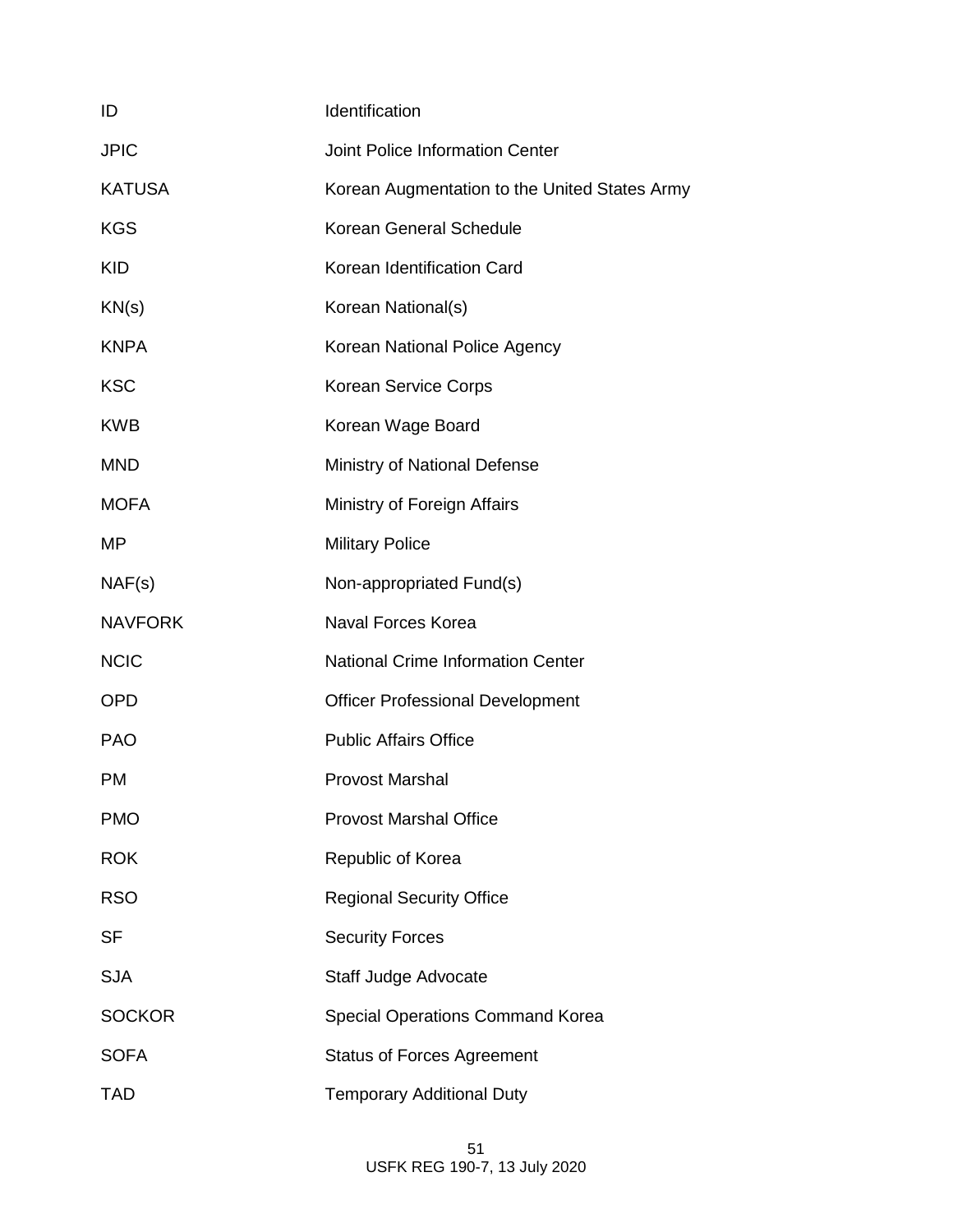| <b>TDY</b>    | <b>Temporary Duty</b>                                |
|---------------|------------------------------------------------------|
| <b>UCMJ</b>   | Uniform Code of Military Justice                     |
| <b>UNC</b>    | <b>United Nations Command</b>                        |
| <b>UNCMAC</b> | United Nations Command Military Armistice Commission |
| U.S.          | United States (of America)                           |
| <b>USAF</b>   | United States Air Force                              |
| <b>USEMB</b>  | U.S. Embassy                                         |
| <b>USFK</b>   | United States Forces, Korea                          |

### **Section II. Terms**

**Access documents.** Items of ID, either personal or vehicular, used to determine access eligibility to USFK installations.

**Approving Authority.** The individual that is authorized to approve installation, area, Eighth Army, 7AF and/or USFK pass requests. See applicable paragraph for specific guidance.

**Area Commander.** This term applies to U.S. Army Garrison Commanders and includes individual base commanders for the U.S. Air Force, Marines and Navy.

**Contractor.** A person contracted with the U.S. Government or hired by an employer contracted with the U.S. Government.

**Defense Biometric Identification System.** An electronic physical security system used to regulate physical access to U.S. military installations.The system includes a standardized, automated personnel pass, DBIDS ID card Identification Pass, a centralized database of all personnel, vehicle and firearm registrations, and an identification verification system based on Digitized Fingerprint Minutia Data (DFMD).

**Designated Country List (DCL).** Consolidated list of countries that may be of counterintelligence (CI) or counterterrorism (CT) concern to USFK.

**Designated Country Personnel (DCP).** Citizens of countries on the DCL.

**Direct hire.** Personnel hired for permanent positions on the contract-manning table with regularly assigned full-time tours of duty.

**Escorted Persons.** Personnel who are invited onto USFK installations for either official or unofficial business. These personnel do not have individual access documents and instead are issued a temporary pass.

**Escorts.** Personnel authorized to accompany another person onto USFK installations. The escorted person must be signed onto the installations. Depending on the category of the escort, he may or may not be able to sign on escorted persons for unofficial purposes.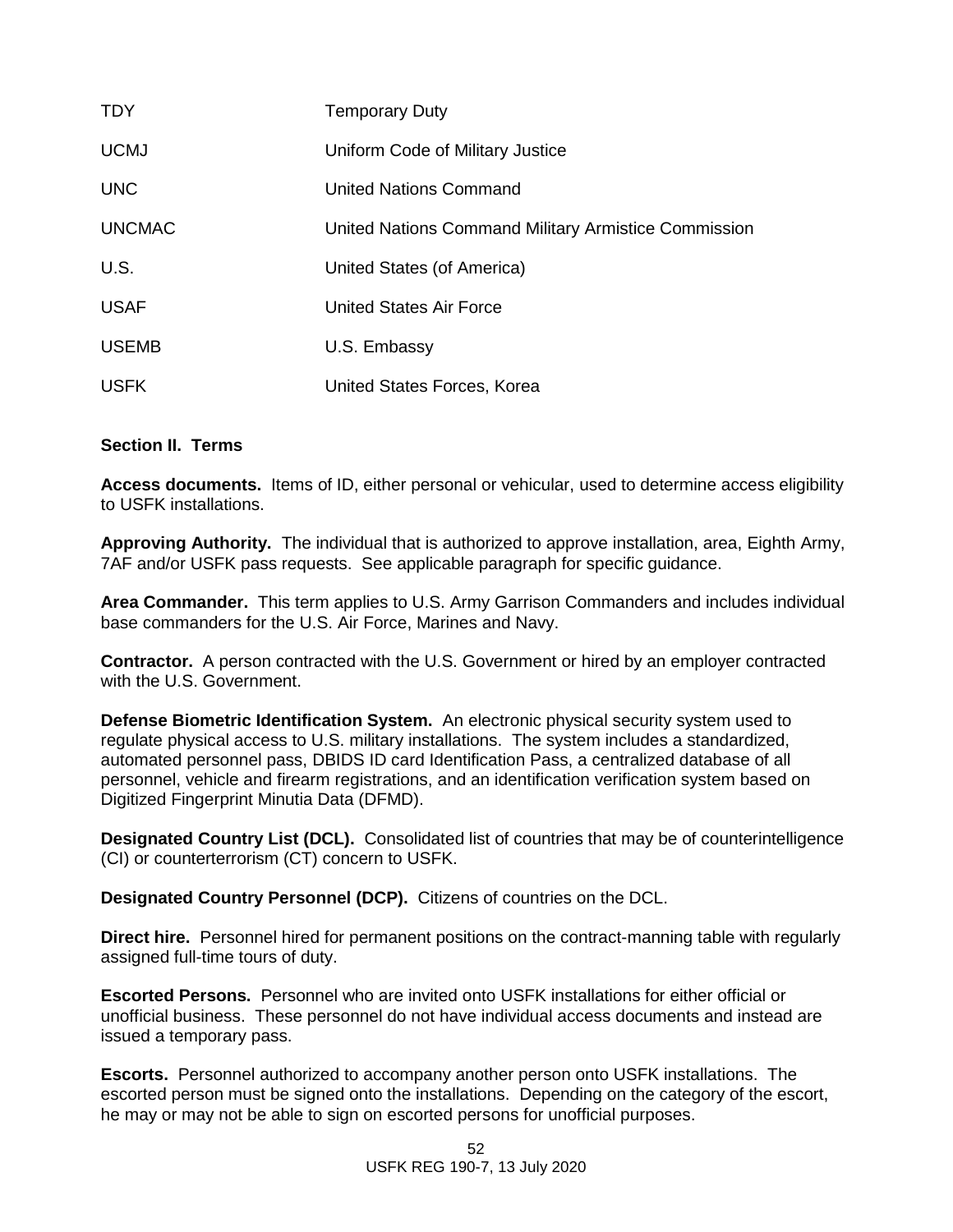**FPCON.** Stages of alert and readiness in response to actual or perceived threat against USFK personnel and/or installations.

**FPCON Code.** A set of letter designators (A-ALPHA, B-BRAVO, C-CHARLIE, D-DELTA) used for establishing highest level of access authorized based upon threat conditions and the necessity for an individual to be on a USFK installation during any given FPCON.

**HPCON.** Stages of alert and readiness in response to actual or perceived health risk against USFK personnel and/or installations.

**HPCON Code.** A set of letter designators (A-ALPHA, B-BRAVO, C-CHARLIE, D-DELTA, 0-Zero) used for establishing highest level of access authorized based upon health conditions and the necessity for an individual to be on a USFK installation during any given HPCON.

**Invited Contractor.** Individuals from U.S. firms present in Korea for the purposes of executing contracts with the U.S. Armed Forces.

**Official business.** A term used to limit entry onto an installation to those individuals required to meet mission objectives. Official business is limited to activities directly supporting the mission of the command or the health, welfare, or morale of members of the command. Social activities that promote the political aims of the U.S. or relationships with our allies are considered to support the mission of this command.

**Personal Service Employee.** Individual hired solely for employment in an family quarters of command sponsored personnel on an installation, and is not employed by or paid from appropriated funds or NAF.

**Requesting Authority.** The individual authorized to request individuals be granted unescorted installation, Area, Eighth Army, 7AF and/or USFK-wide installation access.

**Sponsor.** Designated U.S. military personnel, DoD civilians and USEMB personnel who are authorized to sponsor individuals for the issuance of DBIDS ID card within the command.

**Sponsored Guest.** Previously referred to as "Good Neighbors" Non-DoD personnel granted unescorted access to USFK installations in support of Command Programs, to include the Good Neighbor Program.

*Note:* USFK Reg 1-23, "Distinguished Visitors" governs administrative requirements for categories of "distinguished visitors." However, "distinguished visitors" are **not** necessarily entitled to unescorted installation access under the USFK Reg 190-7 category of "**Sponsored Guest**." Individuals defined as "distinguished visitors" who require unescorted recurring access may qualify for a DoD ID card or may receive a DBIDS ID card under other established categories of persons in USFK Reg 190-7.

**The Exchange.** The Army and Air Force Exchange Service (formerly AAFES).

**Technical Representative.** Individuals from U.S. firms present in Korea for the purposes of providing special instruction or advising U.S. Armed Forces with particular skills.

**Third-country national.** Any individual who is not of U.S. or ROK nationality as determined by his/her passport, ID card, or other means of official identification.